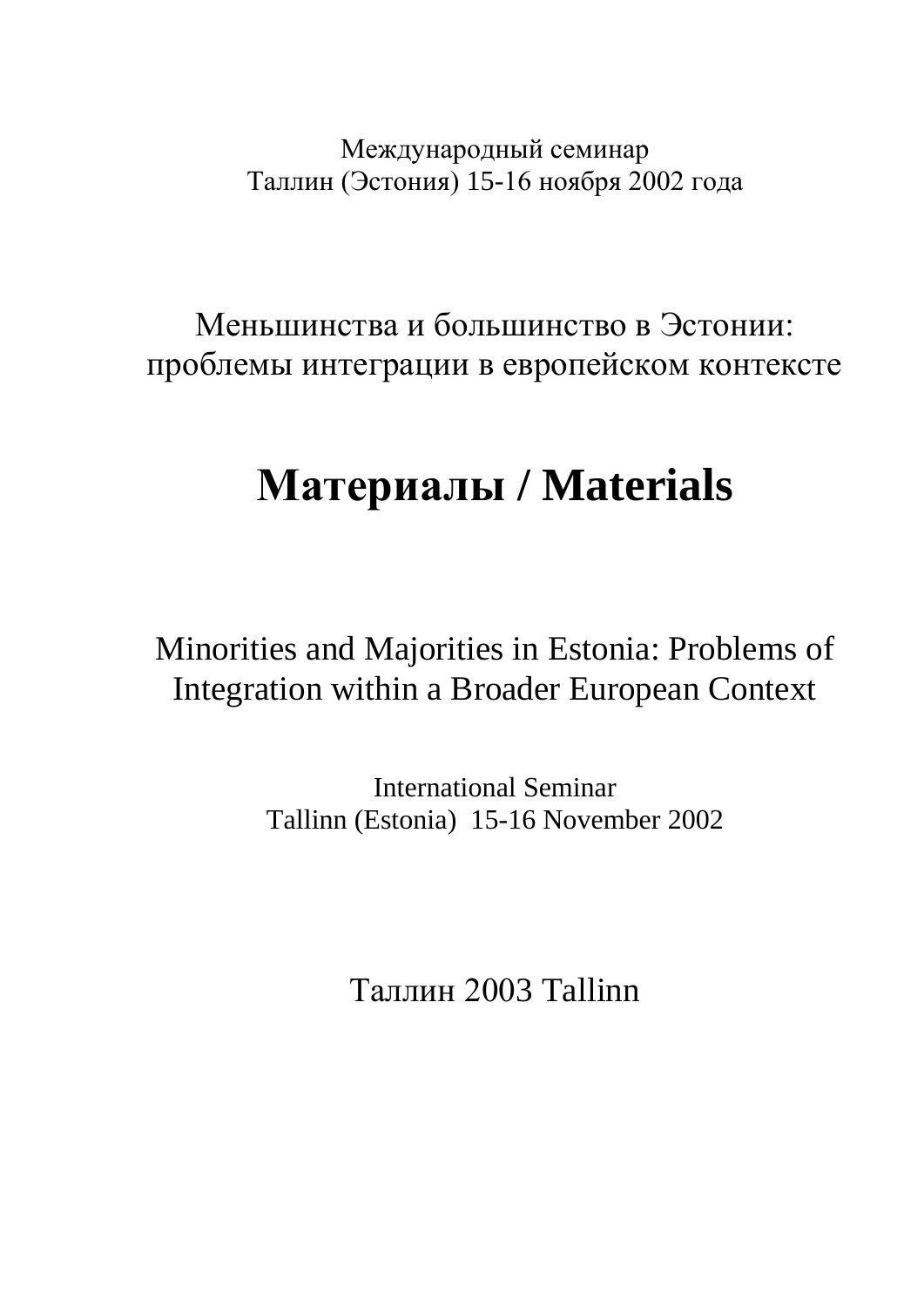Материалы. Международный семинар «Меньшинства и большинство в Эстонии: проблемы интеграции в европейском контексте» Таллин (Эстония) 15-16 ноября 2002 года

Мероприятие было проведено при финансовой поддержке Совета Европы по программе Confidence-Building Measures в рамках проекта «*Укрепление межэтнической интеграции в Эстонии посредством диалога в сфере прав человека».*

*Составитель: Юлия Коваленко*

Materials. International Seminar «Minorities and Majorities in Estonia: Problems of Integration within a Broader European Context» Tallinn (Estonia) 15-16 November 2002

The seminar was organized with the financial support of the Council of Europe in the framework of the Confidence – Building Measures Programme under the project *"Strengthening the Inter-Ethnic Integration in Estonia through the Dialogue in the Field of Human Rights"*

*Complied by Julia Kovalenko*

© Inimõiguste Teabekeskus, Tallinn 2003

ISBN 9985-9410-5-5

# **Издатель / Publisher**



# **INIMÕIGUSTE TEABEKESKUS LEGAL INFORMATION CENTRE FOR HUMAN RIGHTS ЦЕНТР ИНФОРМАЦИИ ПО ПРАВАМ ЧЕЛОВЕКА**

*Адрес/ Address*

Nunne 2 Teл./Phone 372 (0) 64 64 270 Tallinn 10133 Факс/Fax 372 (0) 64 64 272 Estonia E-mail Centre@lichr.ee Web www.lichr.ee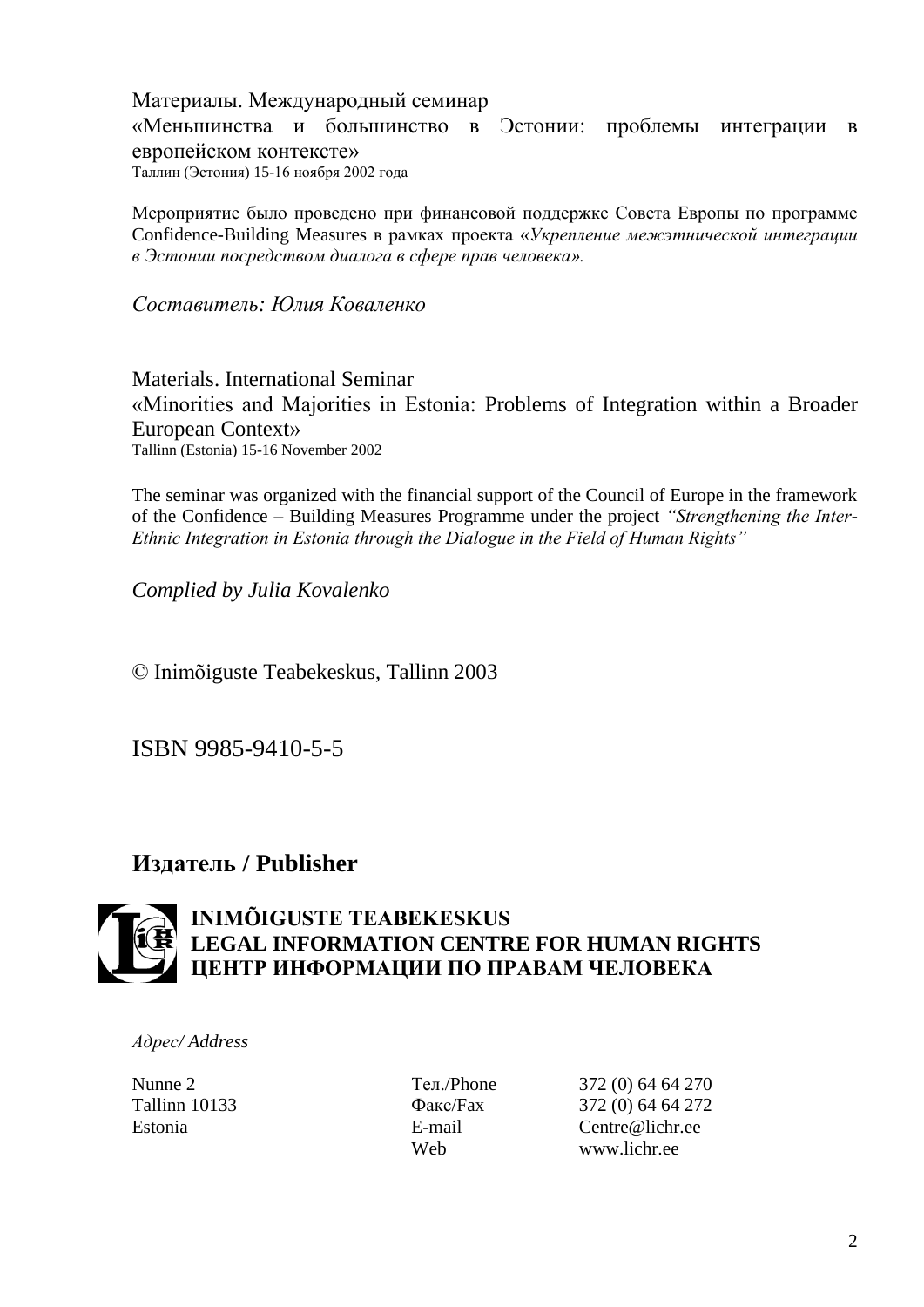# **Содержание/Contents**

# **Первая сессия/The first session**

| Zdenka Machnyikiva, Minority Rights Standards and Recent Developments in the<br><b>OSCE Region</b>                          | $\overline{4}$ |
|-----------------------------------------------------------------------------------------------------------------------------|----------------|
| Carmen Thiele, The Right to Use a Minority Language: International<br><b>Commitments and Domestic Regulation of Estonia</b> | $\overline{7}$ |
| Вопросы и дискуссия                                                                                                         | 17             |
| Вторая сессия/The second session                                                                                            |                |
| Борис Цилевич, Права меньшинств: кто носитель этих прав?                                                                    | 23             |
| Вопросы и дискуссия                                                                                                         | 27             |
| Третья сессия / The third session                                                                                           |                |
| Витаутас Толейкис, Опыт по предотвращению конфликтов и политика<br>национальных меньшинств в Литве                          | 30             |
| Вадим Полещук, Негласное дипломатическое вмешательство<br>международного сообщества в Эстонии и Латвии                      | 31             |
| Вопросы и дискуссия                                                                                                         | 38             |
| Четвертая сессия / The fourth session                                                                                       |                |
| Klara Hallik, Riiklik integratsiooniprogramm: ametlikud hinnangud ja avaliku<br>arvamuse monitooring                        | 43             |
| Priit Järve, Baltic Minorities: Challenges in EU Accession Process                                                          | 49             |
| Вопросы и дискуссия                                                                                                         | 51             |
| Пятая сессия / The fifth session                                                                                            |                |
| Алексей Семенов, Участие меньшинства в политике как ключевой фактор<br>интеграции общества                                  | 55             |
| Вопросы и дискуссия                                                                                                         | 58             |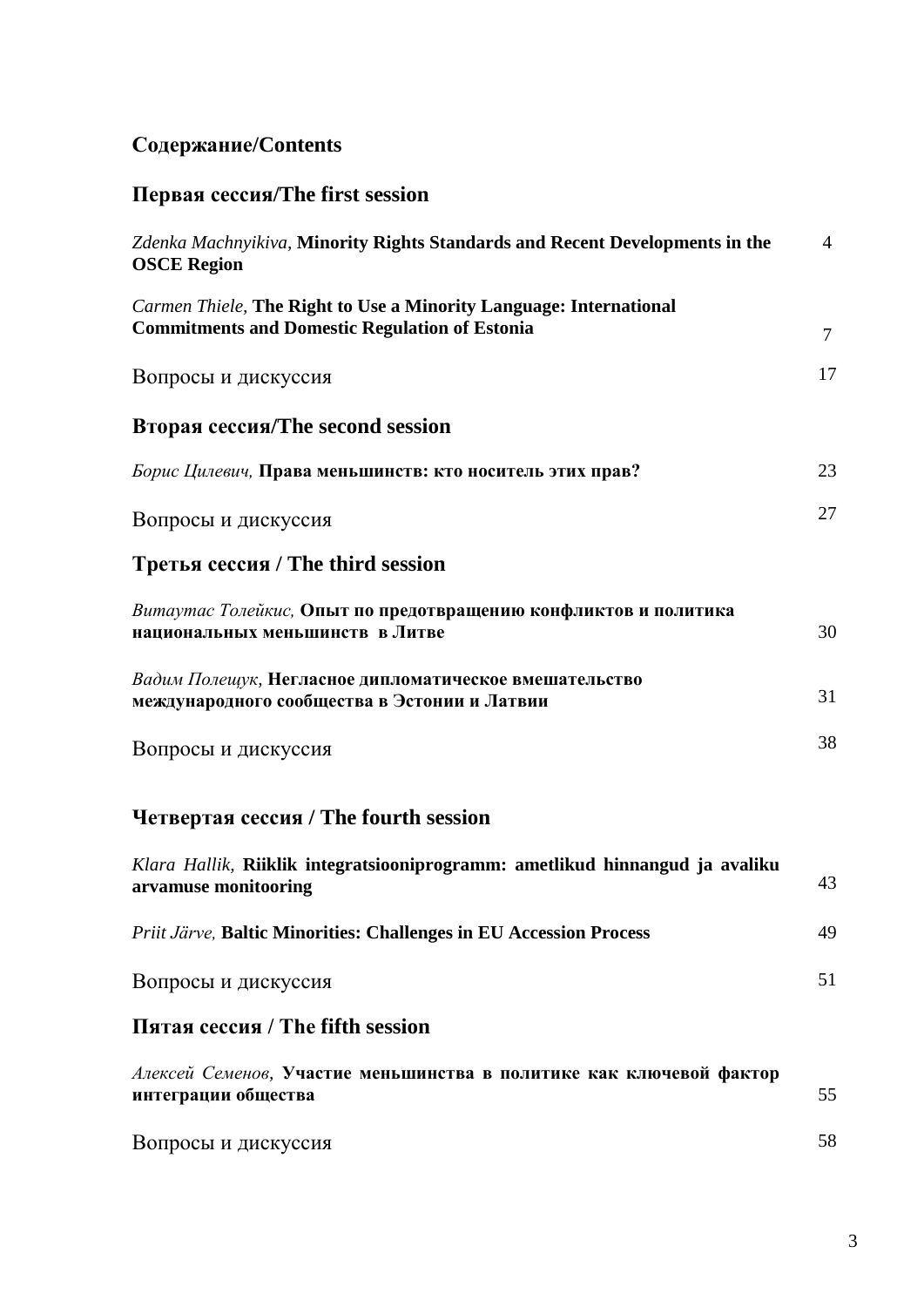### **Первая сессия / The first session** *Модератор: Прийт Ярве/Moderator Priit Järve*

## **Minority Rights Standards and Recent Developments in the OSCE Region**

*Zdenka Machnyikova, Senior Legal Adviser, OSCE HCNM Office*

Ladies and Gentlemen,

It is a pleasure for me to address this meeting. I am adviser to the OSCE High Commissioner on National Minorities (HCNM), and I am dealing in our office mainly with the legal issues.

I have been asked to speak about minority rights standards and recent developments in the OSCE region. This is clearly a broad topic and it will be difficult to cover this subject in full in half an hour. Therefore, I picked up few themes and issues simply to indicate some trends in the OSCE region surfacing in the area of protection of minorities in the context of the work of the HCNM, as well as in the light of recent development of the standards setting in Europe.

In doing so I will refer to international standards, but I want also to highlight the importance of policy. Bering in mind the theme of this seminar, my presentation will refer to minority policy and standards both within and between states.

#### **Implementation of international standards**

When it comes to respect for and protection of minorities, the specific international standards have been established in past decade, which set clearer guidelines for the protection of the rights of persons belonging to national minorities. I am thinking in particular of the OSCE's 1990 Copenhagen Document and the Council of Europe's Framework Convention for the Protection of National Minorities of 1994 (FCNM) which has been ratified by increasing number of countries. Of course, it is necessary to put these standards into practices. This is one of the themes I would like to address. It could be witnessed across the OSCE region that states are showing a greater understanding for the need to develop domestic legislation to protect these minority rights, devise mechanisms to facilitate dialogue with minorities, and build frameworks in which minorities can more fully participate in decisions and activities that directly affect them. This is increasingly the case. The States are bringing their legislation into line with international standards either through minority provisions in a cluster of laws or through comprehensive framework laws.

The Office of the HCNM has been involved in number of countries developing such legislation, such as Croatia, Moldova and Bosnia and Herzegovina. The HCNM also provided advice to the Yugoslav authorities on the Federal Law on the Protection of National Minorities, which was adopted last February. We have also been working with the Governments of the Ukraine and Kyrgyzstan to see what approach is most suitable for ensuring that their minority-related legislation reflects local conditions while meeting international standards.

The States face number of dilemmas in developing this legislation. Let me mention just one specific problem of defining the entity of the protection, i.e. the beneficiaries of such protection. For example, in the Federal Republic of Yugoslavia they faced the dilemma whether they should refer to "national and ethnic communities" or "national and ethnic groups" or "national, minorities". Although the opinion was that the term "national and ethnic communities might be the most appropriate in denoting the social substratum embodied in the protagonists of multiculturalism and multiethnicity intended to be fostered by such a law, in the end they decided to follow the terminology of the FCNM and use the term "national minorities". In this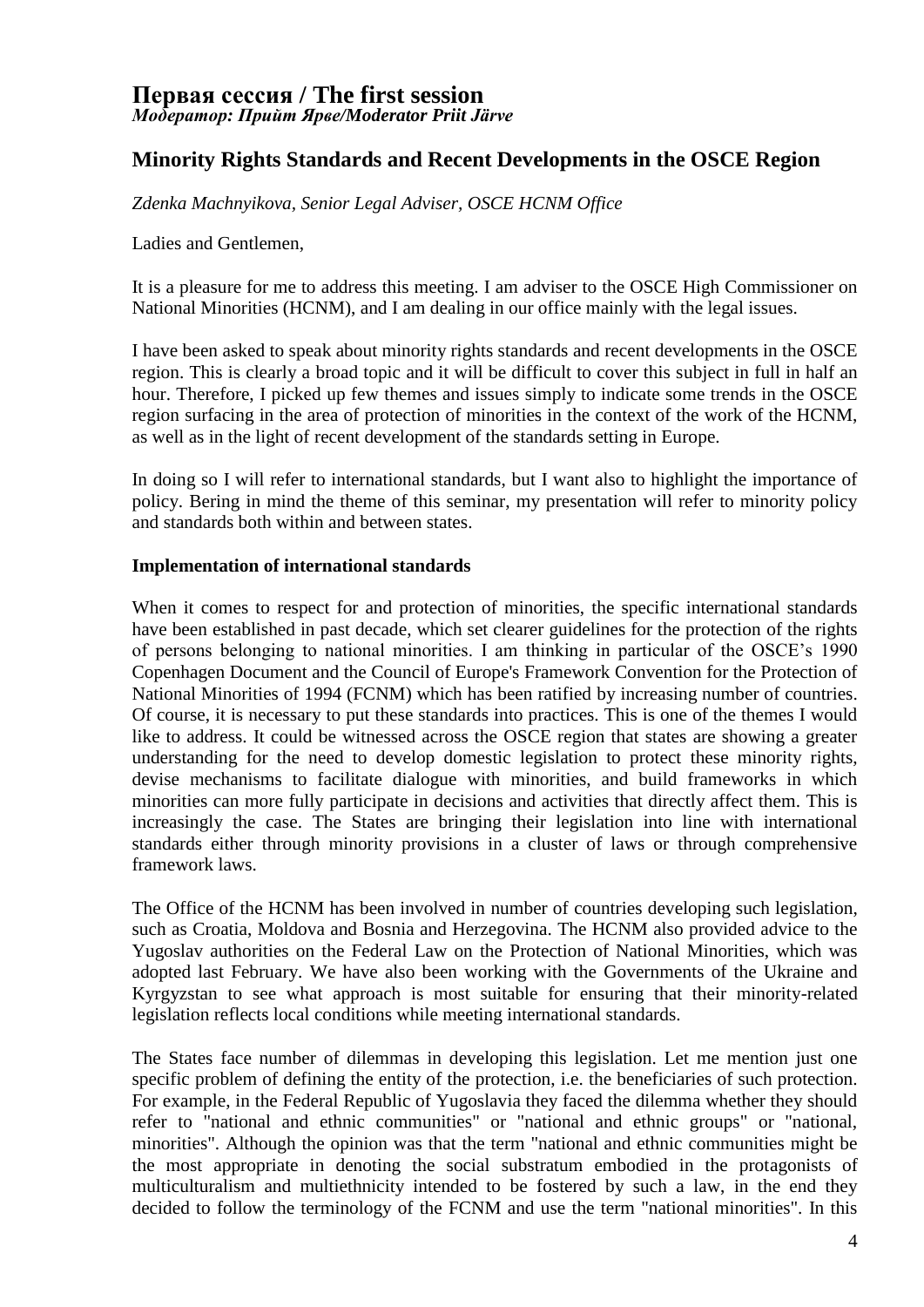connection it is worth to mention that in the Former Yugoslav Republic of Macedonia they changed their Constitution, to replace the term "minorities" with "communities". The HCNM is also providing advice to the Northern Ireland Human Rights Commission in developing their Bill of Rights, process which is important part of the Belfast "Good Friday" Agreement (in particular whether the term community could be used instead of minority in some formulations of the Bill which have been based on the provisions of the FCNM). Minority protection is based on the principles of equality and non-discrimination, when the specific object of the protection is that of identity, i.e. ethnic, cultural, linguistic and religious identity. In our view, it is possible to use such a designation.

On the more general level, in order to assist States in understanding and applying international standards concerning national minorities the HCNM commissioned three groups of international experts to come up with general recommendations regarding the specific areas of the minority rights, these concern the education rights of national minorities, the linguistic rights of national minorities and the effective participation of minorities in public life. They are known as the Hague, Oslo and Lund Recommendations.

#### **Non-discrimination**

This brings me to other important development regarding the standard setting with potentially large impact on the protection of person belonging to minorities. The year 2000 saw two landmark developments in Europe's struggle against racism. In June that year, the Council of the European Union adopted Directive 200/43/EC "implementing the principle of equal treatment between persons irrespective of racial and ethnic origin." This is very important development for the protection of person belonging to national minorities across the Europe, since by mid-2003, all EU Member States must harmonise their legislation with the far-reaching anti-discrimination norms the Directive sets forth. In addition, as part of *acquis communautaire*, the Directive must also be internalised by all EU candidate States aspiring to membership.

Less than six months following the adoption of the EU Directive, on November 4, 2000, the Council of Europe opened for signature Protocol no. 12 to the European Convention on Human Rights, broadening significantly the scope of the Convention's Article 14 on non-discrimination. The adoption of these two instruments provides a historic opportunity to improve antidiscrimination legal standards.

In this respect a renewed emphasis on anti-discrimination legislation and practice in terms of protecting and promoting the rights of all members of society, including persons belonging to national minorities can be noticed in number of the OSCE states. This is done on law-by-law basis or through a comprehensive law on anti-discrimination. No less importantly, they also pave the way for the establishment of effective enforcement bodies with sufficient legal power and resources to ensure that adopted laws are adequately implemented. Such measures include in some countries the creation of independent and impartial national institutions for the supervision and implementation of the law, for example establishing a specialised Ombudsman or Ombudsman-like institution, an "equality commission" or commissioner, or a similar institution.

#### **Political participation and media**

In this respect it is important to note some positive developments eliminating discriminatory practice with direct effect for minorities. This concerns an issue of political participation of national minorities. Last year and this year both Estonian and Latvian Parliaments have abolished a requirement of the State language proficiency for persons standing for elections.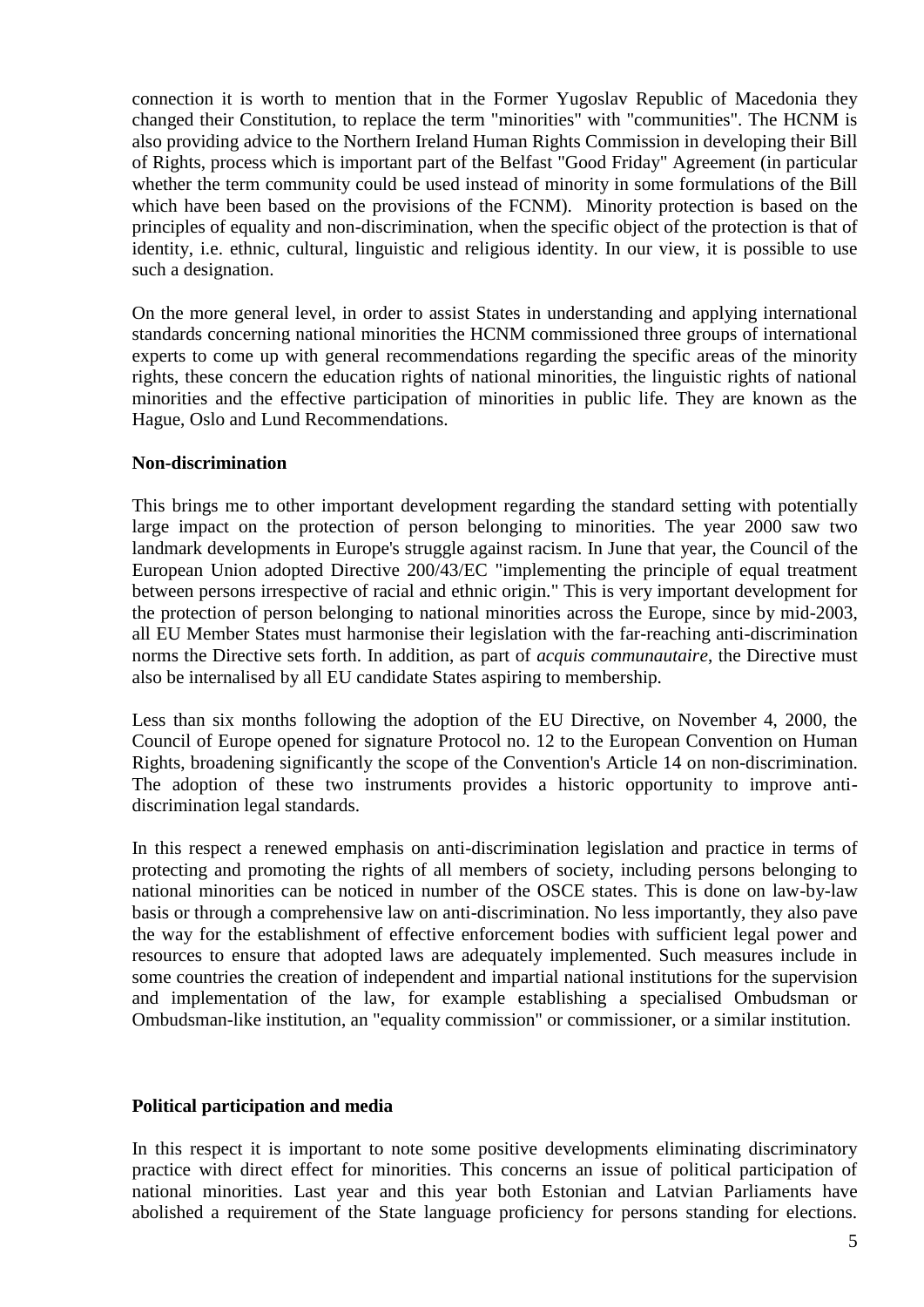Requirement deemed to be discriminatory in the view of the Human Rights Committee in the case *Ignatane v. Latvia*. It is rather regrettable that the European Court on Human Rights in a similar case of *Podkolzina v. Latvia* decided to rule on procedural grounds rather than on the real policy issue.

This brings to another important theme when it comes to minority rights standards. One area that could benefit from further clarification — both in terms of standards and practice - is minorities and the electronic media. The media is a powerful tool, for better and for worse. In terms of inter-ethnic relations, it can be a means of educating groups about each other's cultural diversity, it can be a tool for linguistic education and cultural reproduction, and it can raise awareness about the importance of tolerance and social integration. Conversely, it can be a disseminator of hatred and propaganda, its limitation or control can stunt pluralism and free speech, and it can be manipulated.

A number of OSCE participating States have legislation and policies which result in limiting the use of minority language(s) as a medium of communication in the electronic media by means of the restrictive regulation of radio and television broadcasting. Generally, such regulations, while not directly targeting a particular minority language or languages for proscription, nevertheless in effect serve to restrict the use of minority language(s) as broadcasting medium. More specifically, some States have adopted legislation prescribing high quotas for broadcasting in the State language, thus setting a maximum limit for minority language broadcasting.

Such restrictive regulation impacts negatively on the use of minority language(s) in both public and private broadcasting. In a number of Eastern European and other states in transition, where regulation of broadcasting is sometimes regarded as the "last bastion" of State control to be opened up to free and independent functioning, the impact of such restrictive measures is felt primarily in the public broadcasting sector. Frequently, prescribed quotas for language broadcasting fail to make any distinction between the publicly and privately owned and run broadcasting, meaning, in practice, that private media established and funded by persons belonging to national minorities (or others) can broadcast in their mother tongue only to a limited extent irrespective of their intended or actual audiences.

By way of example, problems have arisen in Moldova concerning the Law on Audio-visual Broadcasting, which stipulates that at least 65% from the volume of TV and radio programmes be in the State language, and where no distinction between public and private audio-visual broadcasting is made. Similarly, a provision in the government-supported Draft Law on the Development and Use of Languages in the Ukraine stipulates that the "amount of information in Ukrainian on the non-State language television and radio channels should not be less than 70% of the total amount of broadcasting time".

A greater imposition on the part of the State involves the specific prescription of maximum time for minority broadcasting. In Latvia, for example, the current Law on Radio and Television Broadcasting prescribes in Article 5(9) that the use of minority languages may not exceed 25% of the total broadcasting in a 24-hour period, whether the broadcaster is publicly or privately owned or operated. Such provisions make it difficult for minority broadcasters to operate in their own language and some private broadcasters have had sanctions imposed for exceeding these limits.

Thank you for your attention.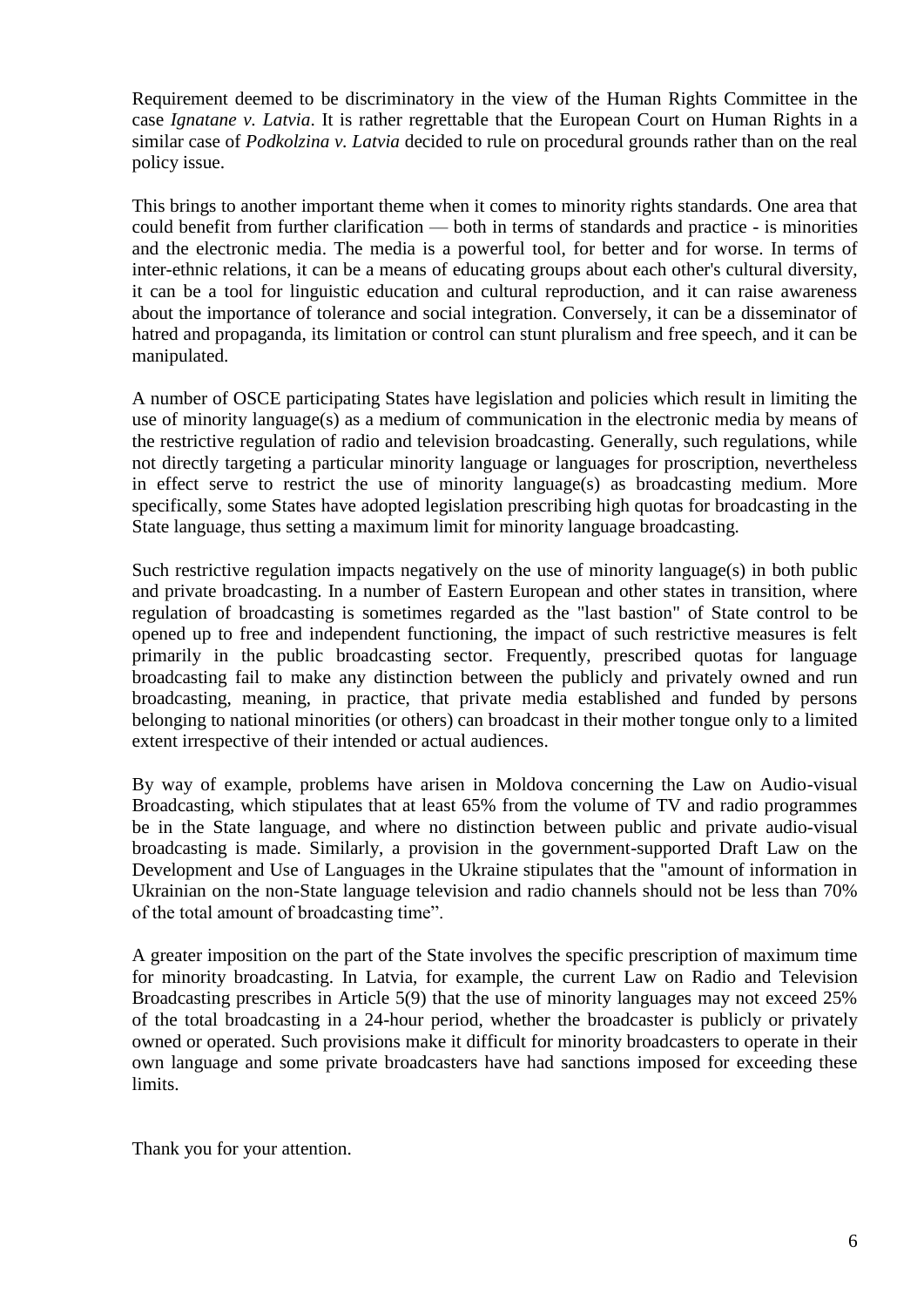## **The Right to Use a Minority Language: International Commitments and Domestic Regulation of Estonia**

*Carmen Thiele, Scientific Assistant, European University Viadrina, Germany*

#### **Introduction**

The language is a very characteristic element of a minority. In a heterogeneous state a minority language is needed to be protected because of the dominant position of the language of the majority. The right to a minority language constitutes one of the essential parts of the protection of minorities.

In this presentation, international legal norms regarding the right to use a minority language in different spheres and the question of conformity of domestic legal norms of Estonia with these international norms will be analysed.

#### **I. International norms on the right to use a minority language**

#### *1. International regulation*

According to Article 27 of the International Covenant on Civil and Political Rights (CCPR) of 16 December 1966, persons belonging to ethnic, religious or linguistic minorities shall not be denied the right to use their own language. Regulations concerning the use of a minority language can be found also in other treaties. The use of their own language is guaranteed to each child who belongs to an ethnic, religious or linguistic minority according to Article 30 of the Convention on the Rights of the Child of 20 November 1989. The UNESCO Convention against Discrimination in Education of 14 December 1960 provides in Article 5 para. 1 lit. c) that persons belonging to national minorities have the right to use their own language. Article 5 para. 1 of the Framework Convention for the Protection of National Minorities (FCNM) of 1 February 1995 contains the obligation of the states to protect the language as an integral part of the identity of persons belonging to national minorities. The right to use minority languages is regulated in a special international treaty – the European Charter for Regional or Minority Languages (EChRML) of 5 November 1992. (The UNESCO Convention and EChRML are not ratified by Estonia).

Francesco Capotorti distinguishes the following four spheres for the use of language by persons belonging to linguistic minorities:

- Use of minority languages in non-official matters;
- Use of minority languages in official matters (in legislative and executive branches of government, with administrative authorities, in courts, in names of geographic places);
- Use of minority languages in media (newspapers and other publications, radio and television);
- Use of minority languages in the school system (establishment of private schools, use of minority language in public school system, in secondary schools, in universities).

#### *2. Estonian regulation*

In 1989, it was claimed to be necessary to "protect" Estonian language, and a special Law on Language was adopted to ensure its status as the "State" language (18 January 1989). The law declared Estonia to be a monolingual (Estonian-speaking) state. Generally, this law served the protection of minority languages, which are not official languages. However, it was primarily  $\alpha$ , a protective law of Estonian language and only second an instrument for the promotion of the minority culture".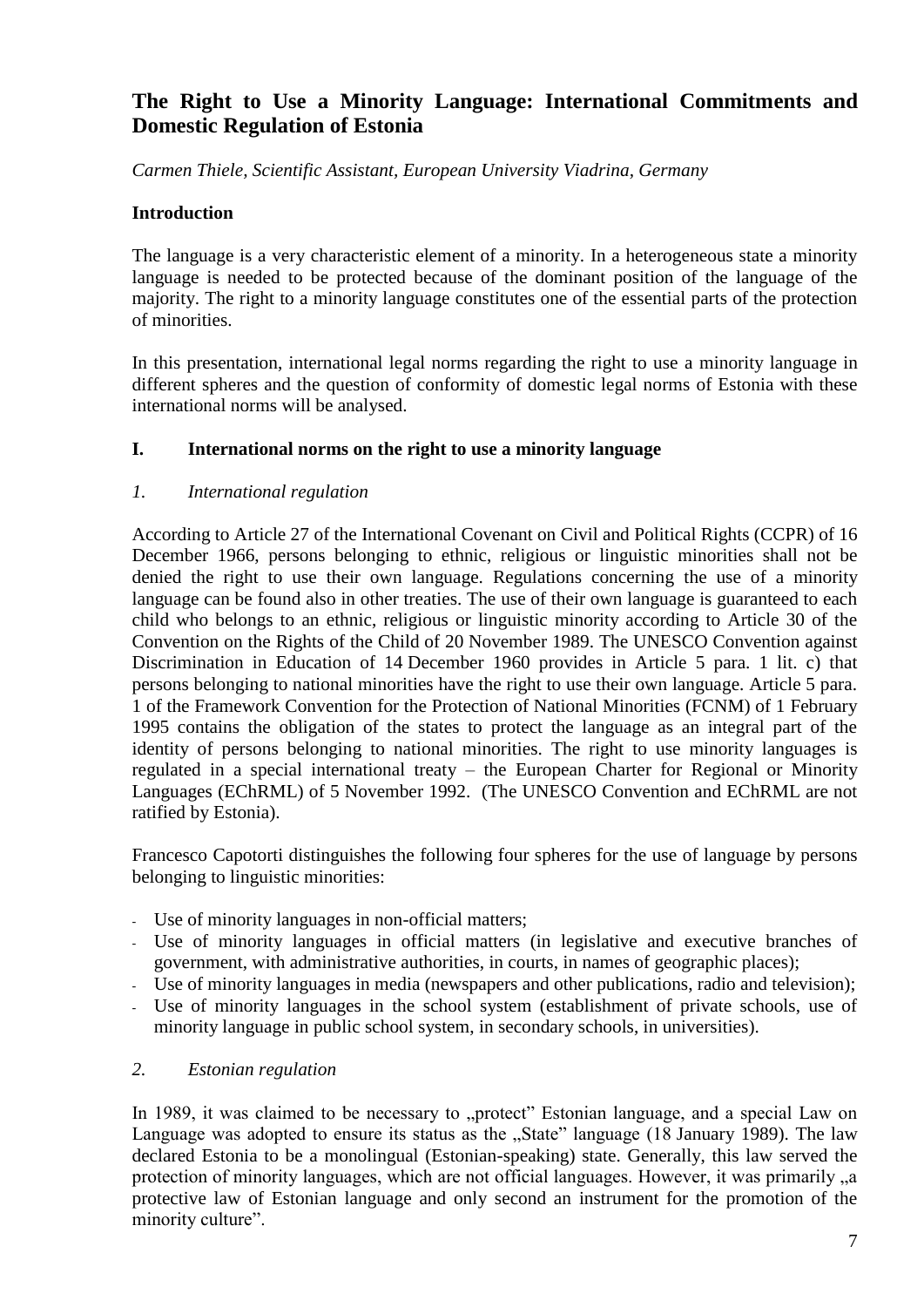A new Law on Language was adopted on 21 February 1995. It differentiates only between Estonian as the official language (Article 1) and foreign languages (Article 2). In Article 2 para. 2 minority language is defined as ...[a] language of a national minority ... which Estonian citizens who belong to a national minority have historically used as their mother tongue in Estonia". Here it has to be referred to the definition of the national minority of Article 1 of the Law of Cultural Autonomy of 1993.

Russian language is not mentioned at all in the new act. For that reason it is on the one hand in legal aspects put *on par* with any other foreign language (like e.g. English) and on the other hand with languages of any other national minority living in Estonia.

Following is an examination of the use of minority languages in different fields.

#### **II. The right to use a minority language in private and in public**

#### *1. International regulation*

The use of a minority language in private and in public constitutes the minimal standard of linguistic protection of minorities. The right to use a minority language in Article 27 CCPR includes the oral and written use of minority languages in private and in public. The states shall not prohibit the use of minority languages between persons belonging to minorities. An analogue provision for children contains Article 30 of the Convention on the Rights of the Child.

Even if the European Convention on Human Rights (ECHR) of 4 November 1950 does not contain provisions on the protection of minorities the granting of the use of minority languages in private and family life could arise from Article 8 para. 1 (the protection of private life) in conjunction with Article 14 (the prohibition of discrimination on the grounds of language).

The Framework Convention for the Protection of National Minorities regulates in Article 10 para. 1 the state's recognition of the right to use freely and without interference the minority language, in private and in public, orally and in writing by persons belonging to a national minority. In Article 11 para. 1 FCNM states parties concede the right to use the surname and first names in a minority language and the right to official recognition of them, according to modalities provided for in the domestic legislation. This means that these rights are under the condition of the national law and it is on the discretion of states how they apply the international rule. Further, the parties of the Convention recognise in Article 11 para. 2 FCNM the right of persons belonging to a national minority to display in a minority language signs, inscriptions and other information of private nature visible to the public. This does not mean that persons belonging to national minorities should not also use the official language. Pursuant to Article 11 para. 3 FCNM the states parties shall endeavour, in the framework of their legal system, to display traditional local names, street names and other topographical indications intended for the public in regions traditionally inhabited by substantial numbers of persons belonging to a national minority also in a minority language, when there is a sufficient demand for such indications. The rights contained in the Framework Convention are written as State obligations and are not directly implemented rights pertaining to persons belonging to a national minority.

As it is stated in the Preamble of the European Charter for Regional or Minority Languages the right to use a minority language in private and public life is an inalienable right. Article 7 para. 1 lit. d) EChRML regulates the facilitation of the use of minority languages in speech and writing in public and private life. But Article 7 stipulates the objects and principles of the Charter, which the states parties should follow in their policy and legislation and not rights for persons belonging to minorities. Within the measures to promote the use of minority languages in public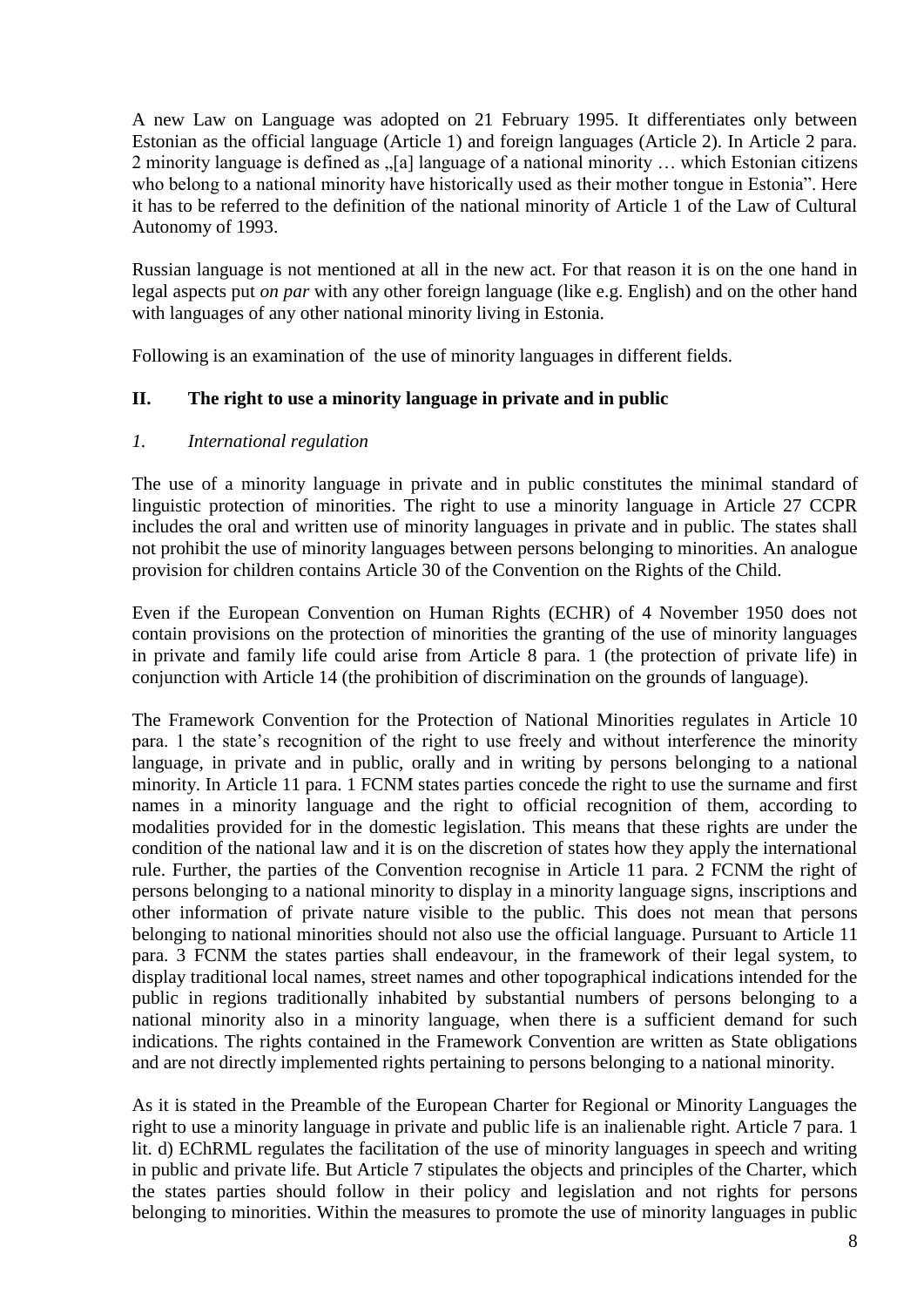life Article 10 EChRML should be mentioned. According to its para. 2 lit. g) the use or adoption of traditional place-names in a minority language should be allowed by the states in regions where the number of residents who are users of a minority language justifies the measure. Further in para. 5 the use or adoption of family names in minority languages should be considered. Pursuant to Article 2 para. 2 EChRML states parties can declare only one measure contained in Article 10 as binding in order to fulfil their obligations arising from the Charter.

### *2. Estonian regulation*

The relevant Estonian law acts concerning minorities hardly contain specific regulations for the use of a minority language in private and public. However, according to the Law on Language, public signs, advertisements etc. should be in Estonian (Article 23). The right to use a name in a minority language is granted while its official form will be in Estonian-Latin letters (Article 20). In areas historically populated by minorities of other languages may topographical notation also be affixed in a minority language (Article 19).

As a result of the EU Commission report Estonia as a future member state has made some progress with regard to language requirements for employees. On 16 May 2001, new private sector regulations were approved. Several groups of employees are required to know the State language on various levels of proficiency.

Estonia fulfils its obligations under international law according to the International Covenant on Civil and Political Rights, the Convention on the Rights of the Child and the Framework Convention for the Protection of National Minorities. The only concern may be associated with Article 23 of the Law on Language, which is officially interpreted as a ban of any use of non-Estonian text in public signs, advertisements etc. and as such is not completely in line with Article 12 para. 2 FCNM.

### **III. The right to use a minority language in official matters**

#### *1. International regulation*

The use of a minority language in communication with state officials and local governments is very important for persons belonging to minorities. From Article 27 CCPR derives the right to use a minority language between minorities but not with state officials.

Pursuant to Article 10 para. 2 FCNM the states parties shall endeavour to improve the conditions which would make it possible to use a minority language in relations between persons belonging to national minorities and the administrative authorities. However, this is only applicable in areas inhabited by persons belonging to national minorities traditionally or in substantial numbers and if those persons so request and where such a request corresponds to a real need. This provision leads to the discretion of the states, how they will apply the norm. The states can even refer to their financial situation in order to justify a restriction or non-implementation of this provision.

The European Charter for Regional or Minority Languages regulates in its Article 10 the use of minority languages with administrative authorities and public services. There it is stated that "[w]ithin the administrative district of the States in which the number of residents who are users of a regional or minority languages justifies the measures specified below and according to the situation of each language, the Parties undertake, as far as this is reasonably possible, to…" followed by a catalogue of rights such as the use of a minority language by administrative authorities, the submission of oral or written applications in a minority language, the issuing of administrative texts and forms in a minority language or at least in bilingual version. According to Article 2 para. 2 EChRML states parties have to determine at the time of ratification to which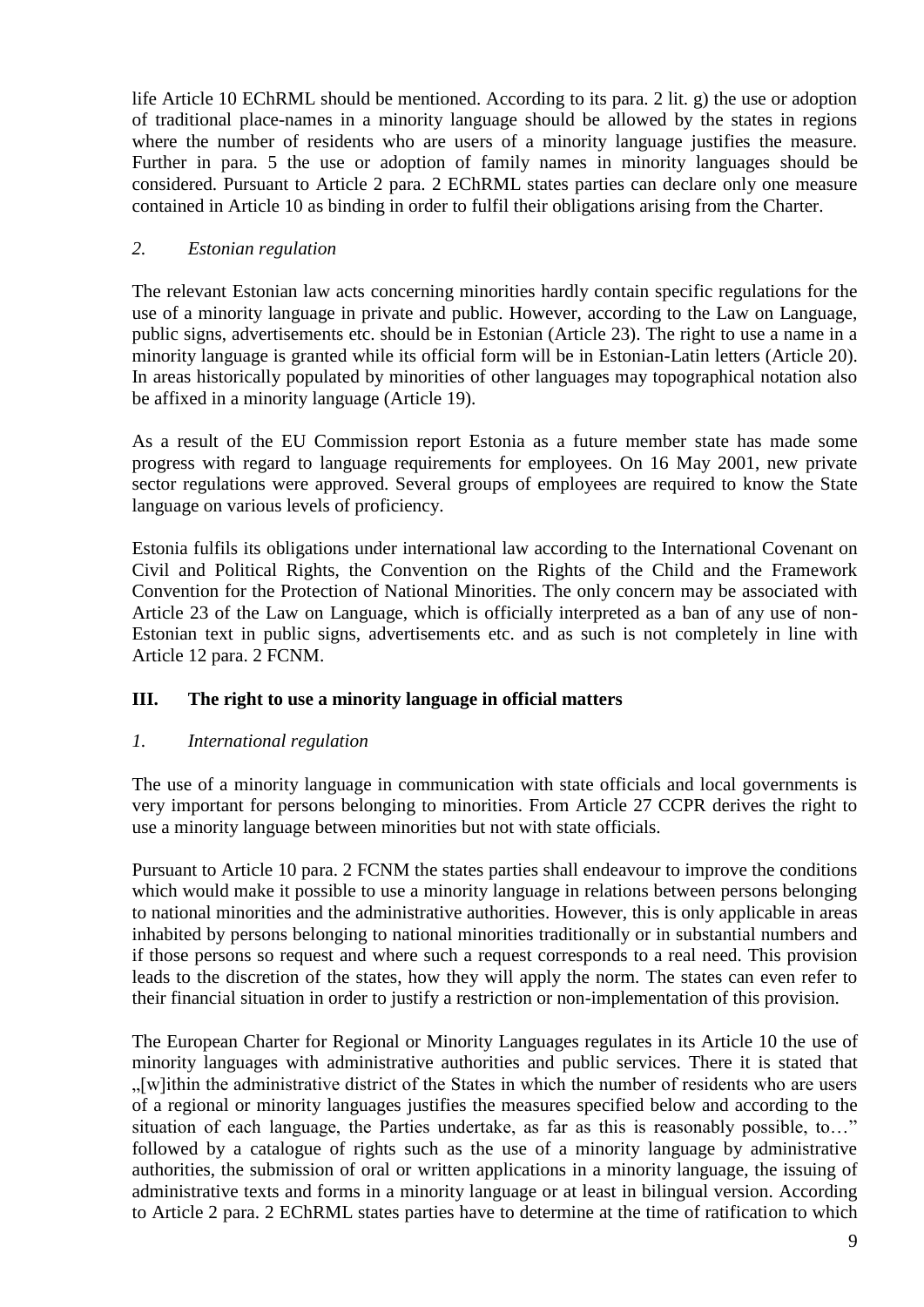languages they apply the provisions of the Charter. Apart form the widely formulated clauses of the Charter the states parties may not apply the EChRML to certain minority languages.

#### *2. Estonian regulation*

Generally Estonian is the official language (Articles 6 and 52 para. 1 of the Constitution and Article 3 para. 1 of the Law on Language).

The use of minority languages as official languages is constitutionally granted in Estonia. Art. 51 para. 2 of the Constitution states: "In localities where at least half of the permanent residents belong to an ethnic minority, everyone shall have the right to receive answers from state and local government authorities and their officials in the language of that ethnic minority." The same provision is stipulated in the Law on Language (Article 10 para. 1).

Art. 52 para. 2 of the Constitution regulates that  $\sqrt{1}$  [i]n localities where the language of the majority of the population is other than Estonian, local government authorities may use the language of the majority of the permanent residents of that locality for internal communication to the extent and in accordance with procedures determined by law". The executive regulation contains Article 11 of the Law on Language: "In local governments where the majority of permanent residents are non-Estonian speakers, the language of the national minority constituting the majority of the permanent residents of the local government may be used alongside Estonian as the internal working language of the local government on the proposal of the corresponding local government council and by a decision of the Government of the Republic".

The request of the local self-administration of Narva and Sillamäe in 1995 to allow the use of Russian language as internal working language was rejected by the Government under reference to Article 11 of the Law on Language.

Article 8 of the Law on Language permits to state authorities and local self-administrations the use of foreign languages, including minority languages. After mutual agreement persons without Estonian language proficiency are permitted to make use of a foreign language in the oral communication with state authorities and local self-administrations, spoken by public servants. In case of the lack of an agreement with a public servant, an interpreter can be used. The costs are to be paid by the person not mastering Estonian language. This regulation not only applies to the language proficiency of public servants but also to their willingness to make use of it, which may lead to arbitrariness. Public servants are not only required to have very good Estonian language proficiency but also depending on their grouping adequate proficiencies in one or two foreign languages. This language requirement does not essentially refer to a locally spoken minority language. Precarious is also the allocation of the costs of the interpreter to the person not proficient in Estonian that may extend to national minorities. In this context, it has to be referred to the regulation of Article 10 para. 4 EChRML, whereupon the states commit themselves to translate and to mind the proficiency in minority languages of public servants. The regulations of the Charter are under international law non-binding for Estonia and furthermore it is up to the parties to the Charter, which measures of Article 10 they adopt. Section III of the Law on Language is dedicated to the use of a minority language in the cultural selfadministrations of national minorities. According to Article 14 para. 1 of the Law on Language they are permitted to make use of their minority language as internal working language.

Estonia has regulated by the Constitution and other laws the use of minority languages between persons belonging to national minorities and administrative authorities. Being a party of the Framework Convention for the Protection of National Minorities it meets its international obligation stipulated in Article 10 para. 2 of the Convention. Estonia's regulations correspond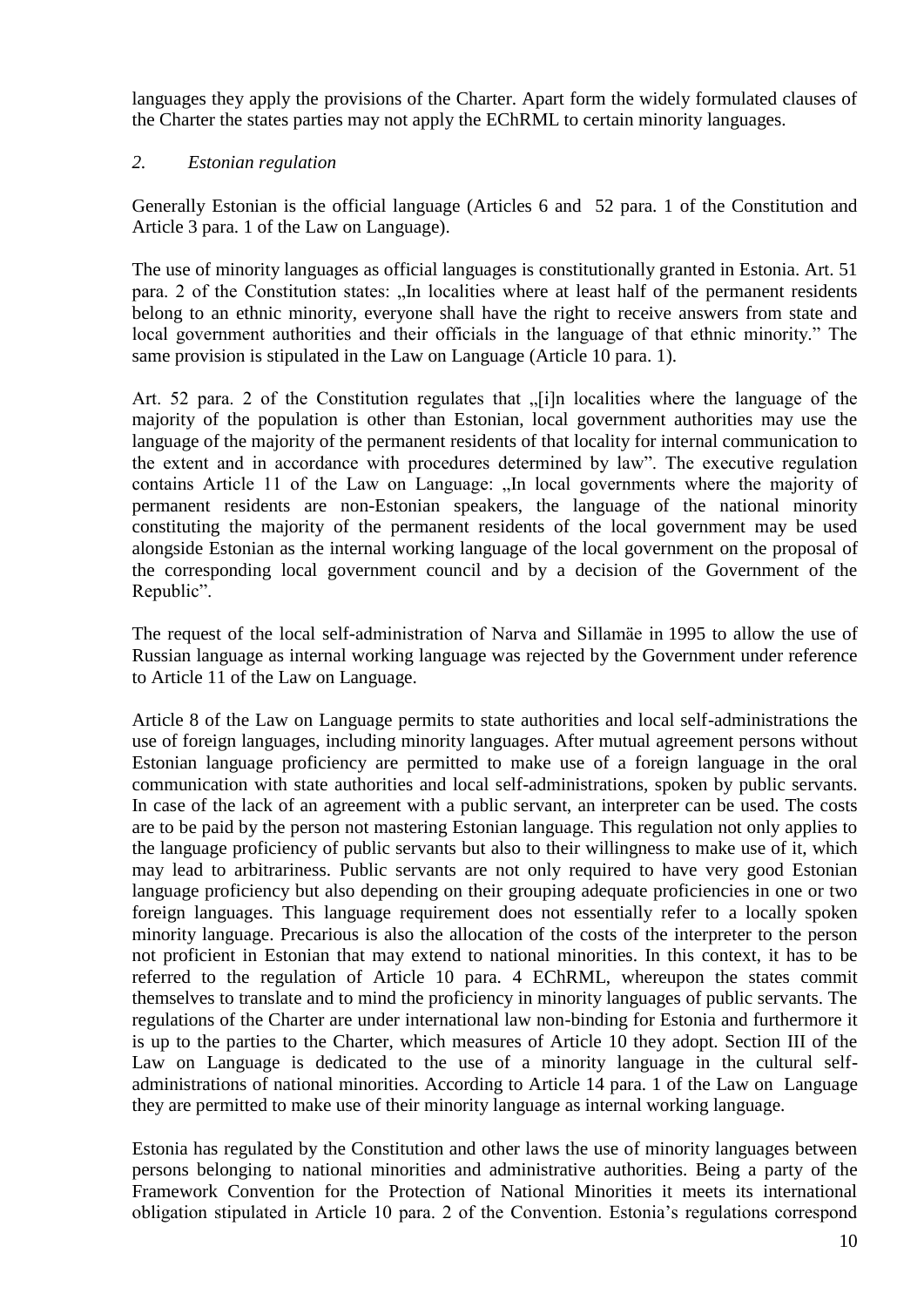furthermore to the provisions of Article 10 in conjunction with Article 2 para. 2 of the nonbinding for Estonia European Charter for Regional or Minority Languages.

The most widespread minority language - Russian - is widely used in communication of private persons with public officials in Estonia. However, this practice is based rather on free will of officials, not on the established procedures or granted rights (as stipulated for in the Law on Language for certain regions).

### **IV. The right to use a minority language in legislation and in courts**

#### *1. International regulation*

The use of a minority language in legislation makes it possible for persons belonging to national minorities to have free and full access to the current law. The use of a minority language as a court language is of essential importance in criminal proceeding in order to guarantee fair trial. Article 27 CCPR does not contain the obligation of the states to recognise minority languages as a court language. Because of the importance of the court language for the fair trial, especially in a criminal proceeding, it is not permitted that a person is put in an inferior situation on language grounds. This follows from the prohibition of discrimination on language grounds according to Article 2 para. 1 in connection with Article 14 para. 3 lit. f) CCPR (guarantees in criminal proceedings). Free assistance of an interpreter if a person cannot understand or speak the language used in court is attributed to the minimal standard. The same provision contains Article 6 para. 3 lit. e) ECHR. A person who is arrested has the right to be informed promptly, in a language he or she understands about the reasons for his or her arrest as it is stated in Article 5 para. 2 ECHR.

Persons belonging to minorities also fall under these rights according to Article 10 para. 3 FCNM. The special provision for minorities contained in the Framework Convention does not go beyond the minimal standard of the European Convention on Human Rights and is only applicable in criminal proceedings. The European Charter for Regional or Minority Languages on the contrary includes in Article 9 provisions regarding criminal proceedings, civil proceedings and proceedings before courts concerning administrative matters. Considering the number of residents using a minority language, the situation of this language and the condition that the use of a minority language is not seen by the judge to hamper the proper administration of justice, the states parties undertake one of the measures: to conduct the proceedings in a minority language at the request of one of the parties, to use a minority language by the accused or the party before the court without additional expenses and to produce documents and evidences in a minority language. The most important national statutory texts, including laws, are to be translated into a minority language. However, according to Article 2 para. 2 EChRML the states can opt only for one of the measures in relation to Article 9.

#### *2. Estonian regulation*

The Estonian Law on Language refers to the use of languages in legal and judicial proceedings stipulated in the corresponding laws (Article 3 para. 2). Generally, Estonian is the official language in court. The Estonian legislation envisages the use of minority languages in criminal and civil proceedings. The parties to legal action are entitled to the right to an interpreter and translator. Because it is a party to the International Covenant on Civil and Political Rights, the European Convention on Human Rights and the Framework Convention for the Protection of National Minorities, Estonia is obliged to provide the service of an interpreter without remuneration. By translating selected legal instruments into foreign languages as well as by publishing the official and non-official translations, Estonia transcends its international obligations. This corresponds with the regulation of Article 10 para. 3 EChRML.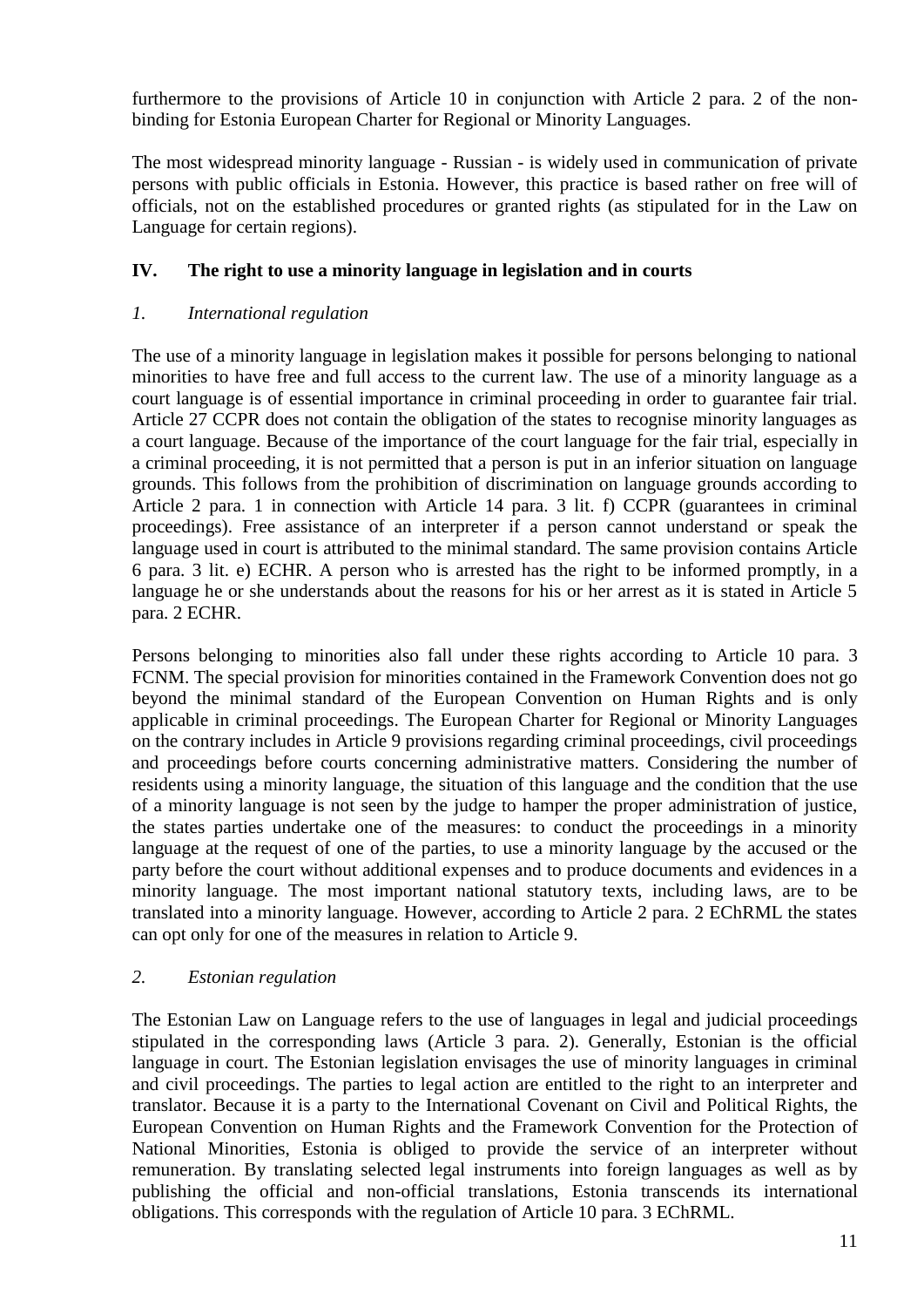The right to use minority language in courts is widely implemented in practice in Estonia.

### **V. The right to use a minority language in Media**

#### *1. International regulation*

Though the Media, people can divulge information and participate in public life. Freedom of press also covers the freedom of choice of a language in which information will be published. Article 27 CCPR covers the written use of minority languages in public. From this derives the use of minority languages in publications (e.g. books and periodicals). Freedom of expression prescribed in Article 10 ECHR should also include the use of minority languages in radio and television broadcasting as stipulated by the European Court of Human Rights in its judgements. Freedom of expression and pluralism of information are fundamental attributes of a democratic society, argued the Court.

The Framework Convention for the Protection of National Minorities regulates freedom of expression for persons belonging to minorities in Article 7 in general and in Article 9 in particular. This right includes freedom to hold opinions and to receive and impart information and ideas in a minority language, without interference of public authorities and regardless of frontiers. This provision corresponds to the regulation in Article 10 para. 1 ECHR. Within the framework of their legal systems, the states parties shall ensure that persons belonging to national minorities are not discriminated against in their access to media. The relevant clause was included into the Framework Convention.

The use of a minority language in Media is especially regulated in Article 11 EChRML. States are allowed to choose one of the following measures: the creation of at least one radio station and one television channel in a minority language, the production and distribution of audiovisual works in a minority language, the creation of at least one newspaper in a minority language, support the training of journalists using minority languages.

#### *2. Estonian regulation*

The Estonian Law on Language does not contain any regulations regarding the use of minority languages in Media, but restricts itself to the demands for the use of Estonian language. In accordance with Article 25 of the Law on Language, an Estonian translation has to be attached while spreading audio-visual works with foreign language text. Moreover, foreign language texts broadcasted by radio and television channels in Estonia have to contain Estonian translation. Thereof broadcasts for language education or broadcasts dedicated to foreign users are excluded. However, the quota for foreign-language news and direct broadcasts without Estonian translation may not exceed 10% of the production in Estonian language. In the Estonian practice, the use of minority languages in Media is mostly limited to Russian language.

The freedom of expression and the freedom of cross-border reception in a minority language is granted in Estonia. Estonia fulfils its legal obligations under Article 27 CCPR and Article 9 FCNM and also meets the minimum of the regulations codified in Article 11 in conjunction with Article 2 para. 2 EChRML.

However, one may note that the high quota requirements for translation of broadcasting could become a technical and financial obstacle for the establishing of a TV channel in a minority language in Estonia.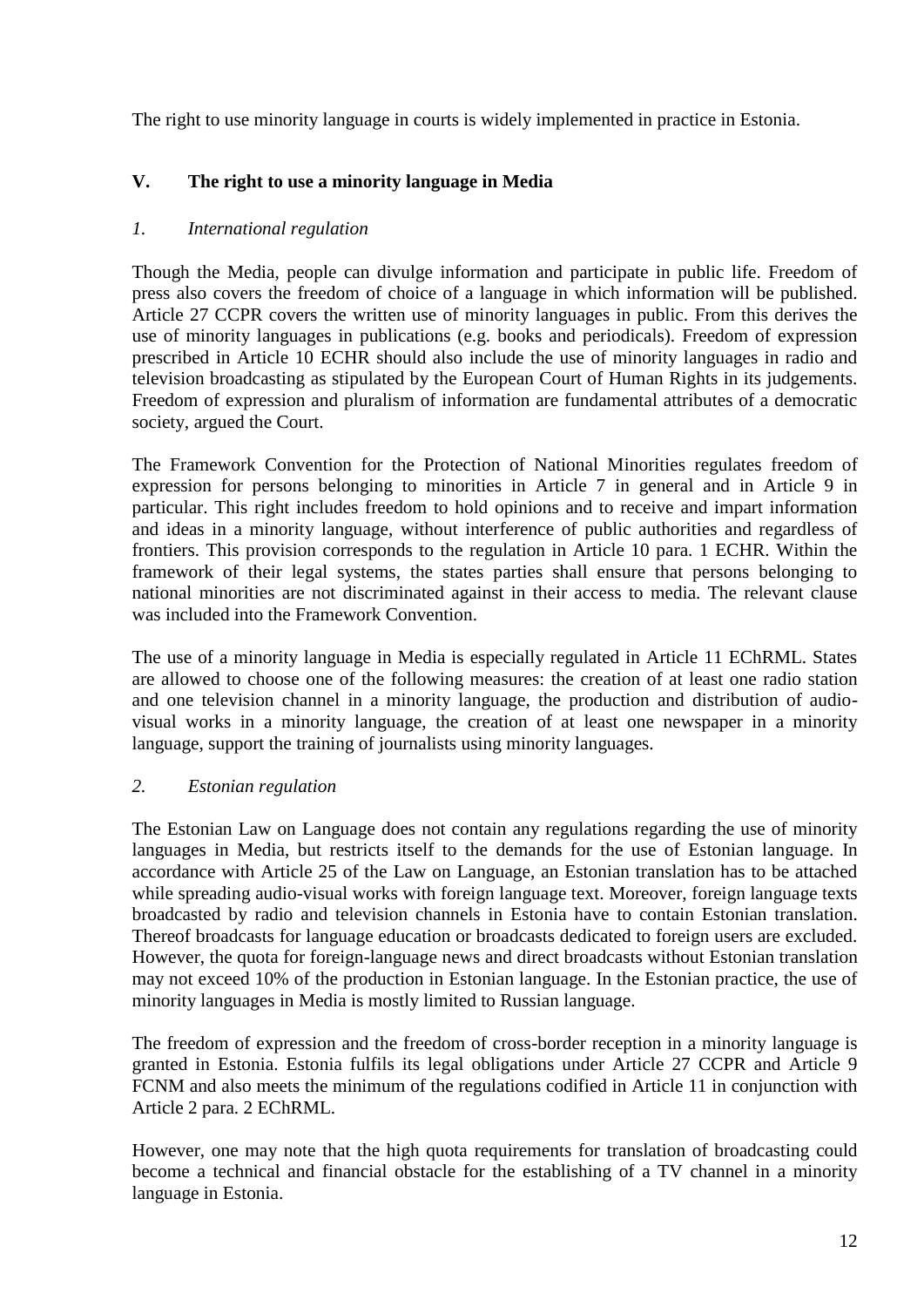### **VI. The right to use a minority language in education**

### *1. International regulation*

Education is an important sphere for passing ethnic, cultural, linguistic and religious identity of minorities to their young generations that prevents non-desired assimilation. Article 27 CCPR also stipulates that the states parties shall not hinder children belonging to a national minority to learn their own language at school, essentially at primary and secondary schools and preferably also on higher levels of education. From this rule does not derive the right to any claim. The UNESCO Convention against Discrimination in Education regulates in Article 5 para. 1 lit. c) the right of persons belonging to national minorities to use and teach their own language in accordance with the national policy on education. The right to education is the object of the First Additional Protocol to the ECHR. The states parties have to respect the right of parents to the education of their children according to their religion and philosophy of life. This provision does not contain the obligation of states to ensure the education in a certain language or in a certain type of school as the European Court of Human Rights expressed in the Case Relating to Certain Aspects of the Laws on the Use of Languages in Education in Belgium from 23 July 1968. The European Court of Human Rights examined previously the issue of minority protection under the non-discrimination provision contained in Article 14 ECHR. The case concerned the Frenchspeaking minority in Belgium whereby the applicants wanted their children to be educated in French despite living in a region defined by Belgian law as Flemish-speaking.

The Framework Convention for the Protection of National Minorities contains provisions on education in Articles 12, 13 and 14. Minorities are free to create their own private educational establishments (Article 13). In Article 14 para. 2 FCNM it is stated that in areas inhabited by persons belonging to national minorities, if there is sufficient demand, the states shall endeavour to ensure, as far as possible and within the framework of their education systems, that these persons have adequate opportunities for being taught a minority language or for receiving instruction in this language. The application of this right is depending on few conditions, which lead it to the states to apply or restrict the provision.

The European Charter for Regional or Minority Languages dedicates Article 8 to education in a minority language. Depending on the situation of a minority language and without prejudice to the teaching of an official language the states undertake to make available pre-school, primary, secondary, technical, vocational and higher education in a minority language. According to Article 2 para. 2 EChRML it is allowed for the states to determine three of the mentioned measures in Article 8 in order to fulfil their obligation deriving from the Charter.

#### *2. Estonian regulation*

The Estonian Law on Language permits in Article 6 besides the education in Estonian language the acquisition of foreign-language education, i.e. also in a minority language.

The Law on Basic School and Upper Secondary School of 15 September 1993 defines Estonian as the language of instruction. If decided by the local self-administration body or by the Ministry of Education, at elementary schools the language of instruction may be other than the official language. In elementary schools with other languages of instruction, studying of Estonian is compulsory (Article 9).

From the academic year 2007/2008, minority upper schools should start transition to Estonian language of instruction (Article 52). Therewith a right to education in a minority language will not be assured to the national minorities any longer on any level of education. The remaining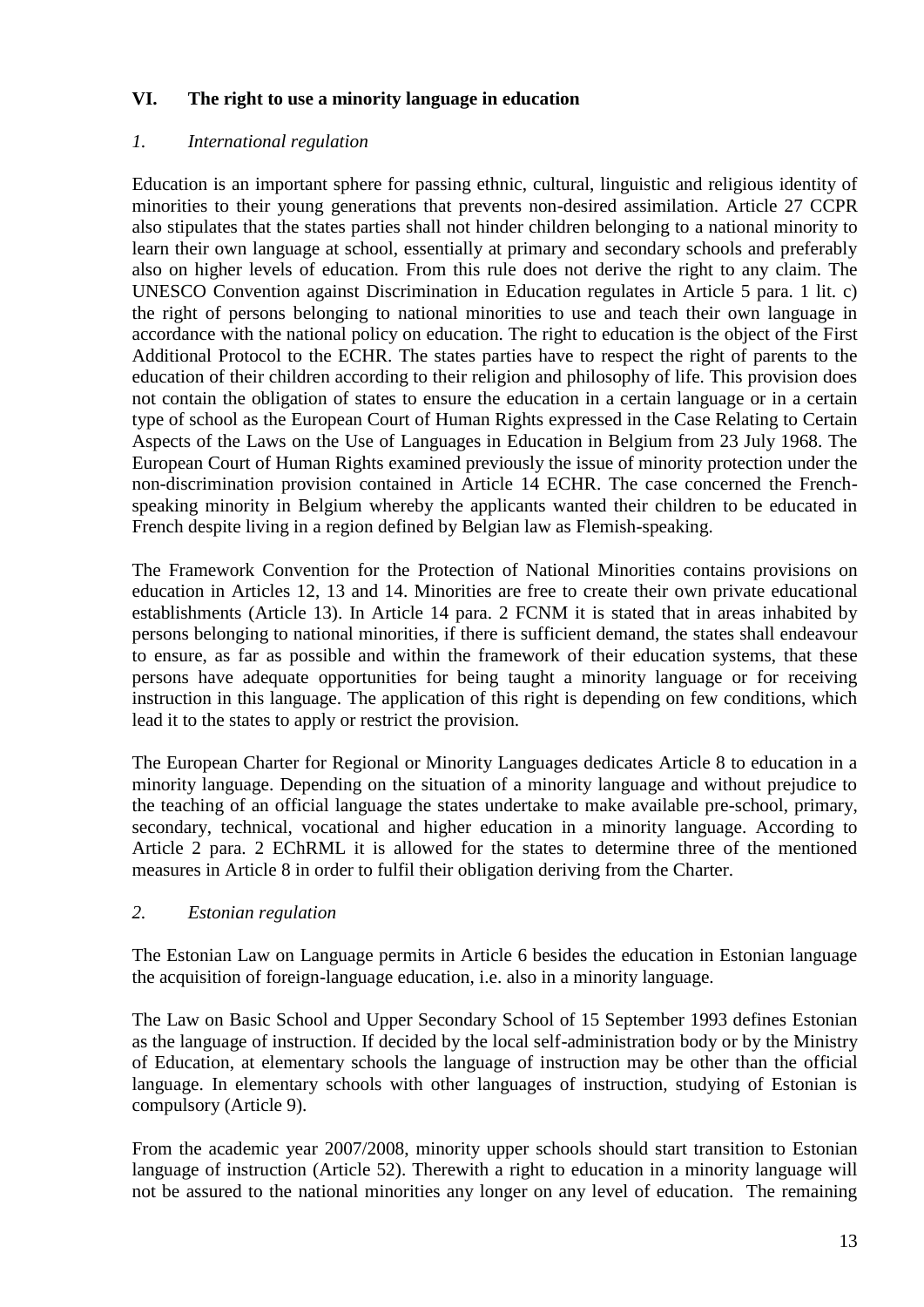option would only be to found private schools in accordance with Article 25 of the Law on Cultural Autonomy of National Minorities in conjunction with the Law on Private Schools.

On 26 March 2002 Estonia adopted an amendment, which would keep state-funded high school education in Russian language in Estonia after the year 2007. In the upper secondary school level of municipal schools and in separate classes of the upper secondary school level of municipal schools, any language may be the language of instruction, proclaims a sentence added to the Law on Basic School and Upper Secondary School. The amendment makes the wording of the law concerning the instruction language in upper secondary schools similar to that of the provision applying to lower levels of public schools. The previous wording of the law assumed that in the upper secondary school, the instruction language would be Estonian. It however permitted up to 40% of the curriculum to be taught in a language other than Estonian (Article 9). Simultaneously, a provision was added to the law establishing that the development plans of such upper secondary schools must set out measures that are necessary and possible for eventual transition to instruction in Estonian (Article 3-1 para. 2).

The Law assures persons belonging to national minorities the right to learn their mother tongue in an Estonian-language school (Article 52 para. 3). In public as well as in private educational institutions, a minority language may be determined as language of instruction. In practice, Russian is the most used minority language in education.

The obligation for persons belonging to minorities to learn Estonian language corresponds to Article 14 para. 3 FCNM. Thus, the integration of persons belonging to national minorities into the Estonian society is facilitated. The Estonian legal regulation also corresponds to Article 8 in conjunction with Article 2 para. 2 EChRML in the field of education.

However, Russian minority representatives in Estonia and a number of foreign experts voiced concerns regarding the education reforms aimed at shrinking opportunities for minorities to study in their mother tongue (Russian).

### **VIII. The right to use a minority language in political representation and participation**

#### *1. International regulation*

The political representation and participation is one of the most debated topics in the field of minority protection. The participation in or the exclusion from the political decision-making process influence the representation or under-representation of the interests of national minorities in the society. In order to guarantee minorities taking part in the political life of a democratic society, where a majority governs over a minority, it is needed that a state takes positive measures to protect the interests of a minority, the so-called positive discrimination. There could be privileges for political parties of national minorities in elections, such as non-application of the block clause, the reduction of the quorum for mandates for a parliament, the fixation of a mandate for parties of national minorities in a parliament or the admission of list alliances. These measures could equilibrate the disadvantageous position of national minorities because of their quantitative inferior situation comparing to the majority. The universal Article 27 CCPR on minority protection does not contain a provision on political participation. Article 25 CCPR guarantees all citizens without any distinction on the grounds mentioned in Article 2 para. 1 CCPR (incl. ethnic origin) the right to take part in public matters directly or through representatives.

On the European level, Article 3 of the First Additional Protocol to the ECHR regulates the obligation of the states parties to uphold regular, free and secret elections. Special provisions for national minorities contains Article 15 FCNM. According to these provisions the states shall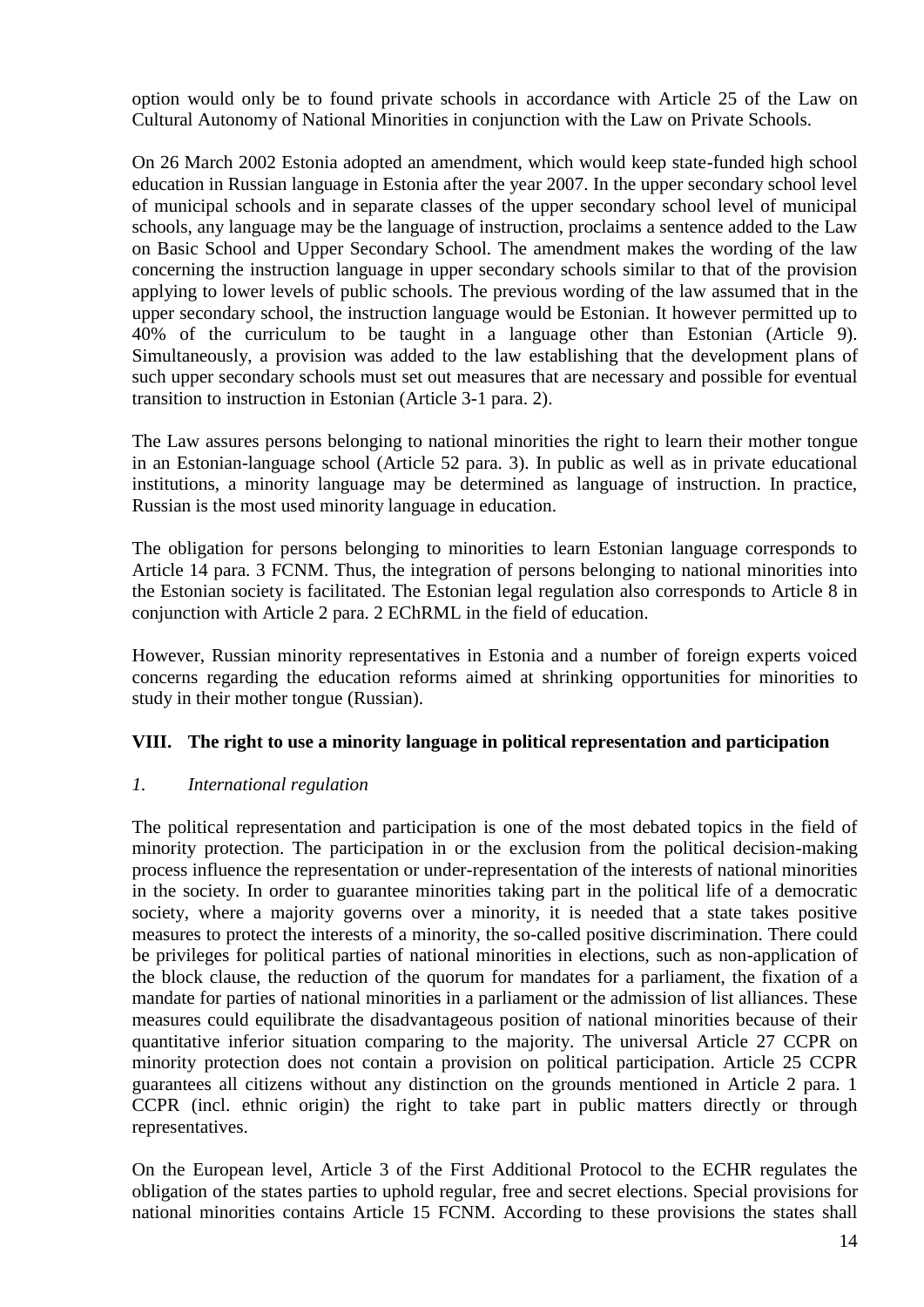create the conditions necessary for the effective participation of persons belonging to national minorities in public affairs, in particular those affecting them. As already mentioned above, the Framework Convention contains only state obligations, not rights for minorities*.*

#### *2. Estonian regulation*

The right to vote and the eligibility for national elections is regulated as a civil right by Article 57 para. 1 and Article 60 para. 2 of the Estonian Constitution in conjunction with Article 4 para.1 and para. 2 of the Law on Parliament Election of 12 June 2002. At the local level, the eligibility for election is a civil right, while the right to vote exceeds the characteristics of a civil right in accordance with Article 5 para. 2 of the Law on Local Self-government Council's Election of 27 March 2002. In accordance with this regulation, also foreigners legally residing in Estonia possess the right to vote.

The former regulation that candidates to local self-government councils and parliament should be proficient in Estonian language was not in line with international law. On 21 November 2001 the Estonian Parliament adopted the law that declared void the stipulations of the Law on Parliament Election and Law on Local Self-government Council's Election that compelled members of the parliament and local councils to have both oral and written command of Estonian at a level to permit them to take part in the work of the Parliament or local councils. However, the same month another law amended the Law on Self-Governments and explicitly stipulated Estonian as the only working language in a local council regardless of the percentage of minorities in respective self-government.

### **Conclusions**

Estonia is a member state of the most important international treaties related to minority rights such as the International Covenant on Civil and Political Rights and the Framework Convention for the Protection of National Minorities. The analysis demonstrates that Estonia complies with these legal norms and even with regulations of the European Charter for Regional or Minority Languages to which Estonia does not accede. In recent years, Estonia has changed some regulations regarding language norms, which were in contradiction with its international commitments. Despite this positive conclusion it has to be mentioned that these international norms on minority protection, especially language rights, are basic and do not go far enough. Furthermore, with a view to the EU enlargement Estonia still has to continue its way of reforms, also in the field of language regulation.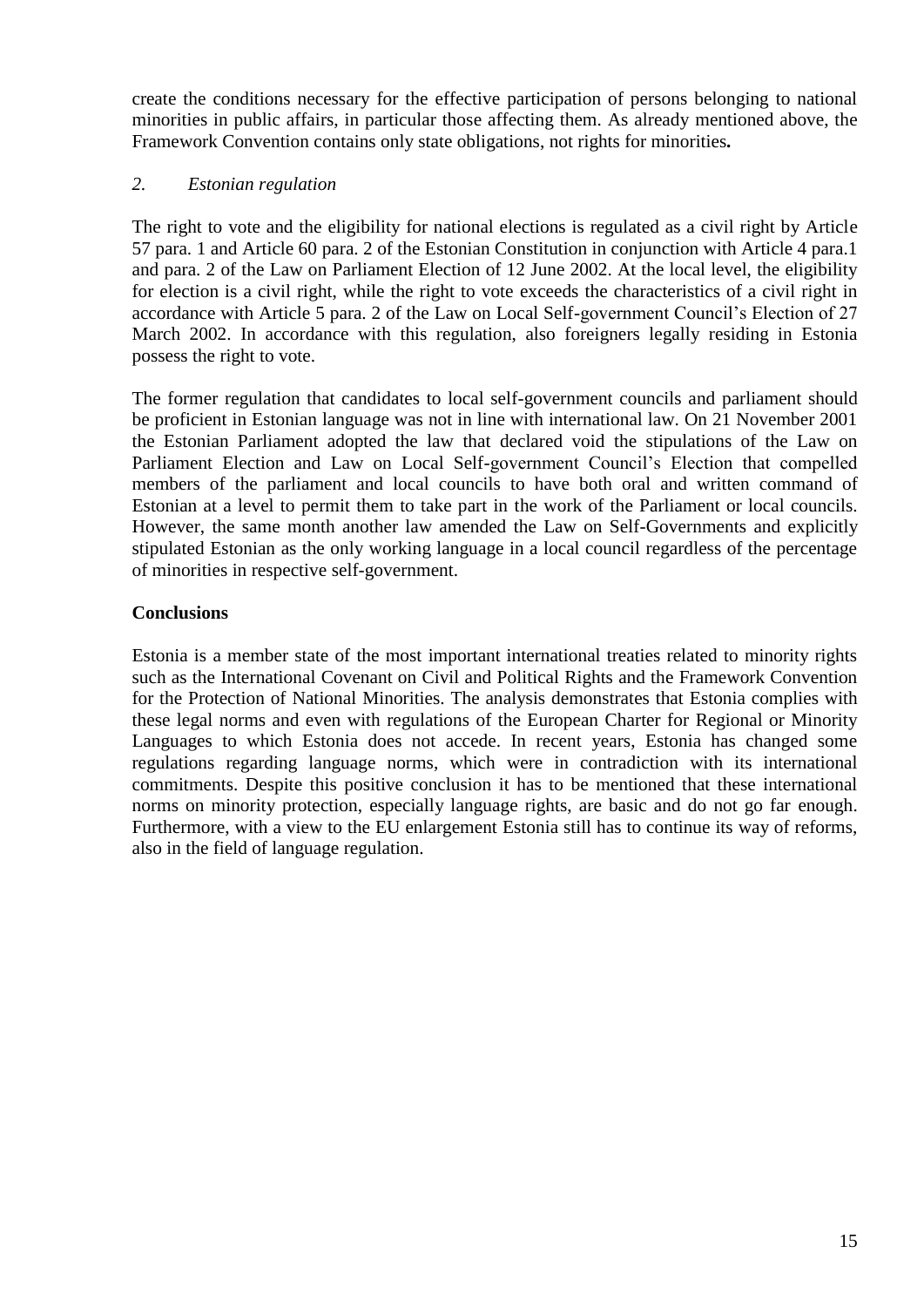# **Appendix**

# **INTERNATIONAL TREATIES RELATING TO MINORITY LANGUAGES**

| No.            | <b>Treaty</b>                                                                          | <b>Date</b>              | Org.                             | <b>Source</b>                | In force   | In force<br>for Estonia |
|----------------|----------------------------------------------------------------------------------------|--------------------------|----------------------------------|------------------------------|------------|-------------------------|
| $\mathbf{1}$   | Convention<br>Discrimination<br>in<br>Education<br>(Art. 5 para. 1 lit. c)             | Against   14.12.1960     | UNESCO                           | UNTS,<br>vol. 429,<br>p. 93  | 22.05.1962 |                         |
| $\overline{2}$ | International<br>on Civil and Political<br>Rights<br>(Art. 27)                         | Covenant 16.12.1966      | <b>UN</b>                        | UNTS,<br>vol. 999,<br>p. 171 | 23.03.1976 | 21.10.1991              |
| 3              | Convention<br><sub>on</sub><br>Rights of the Child<br>(Art. 30)                        | the $ 20.11.1989\rangle$ | <b>UN</b>                        | UNTS,<br>vol. 1577,<br>p. 3  | 02.09.1990 | 21.10.1991              |
| $\overline{4}$ | Charter<br>European<br>Regional or Minority<br>Languages                               | for $ 05.11.1992$        | Council<br>of Europe             | <b>ETS</b><br>No. 148        | 01.03.1998 |                         |
| 5              | Framework Convention 01.02.1995<br>for the Protection of<br><b>National Minorities</b> |                          | Council<br>of Europe   No. $157$ | <b>ETS</b>                   | 01.02.1998 | 06.01.1997              |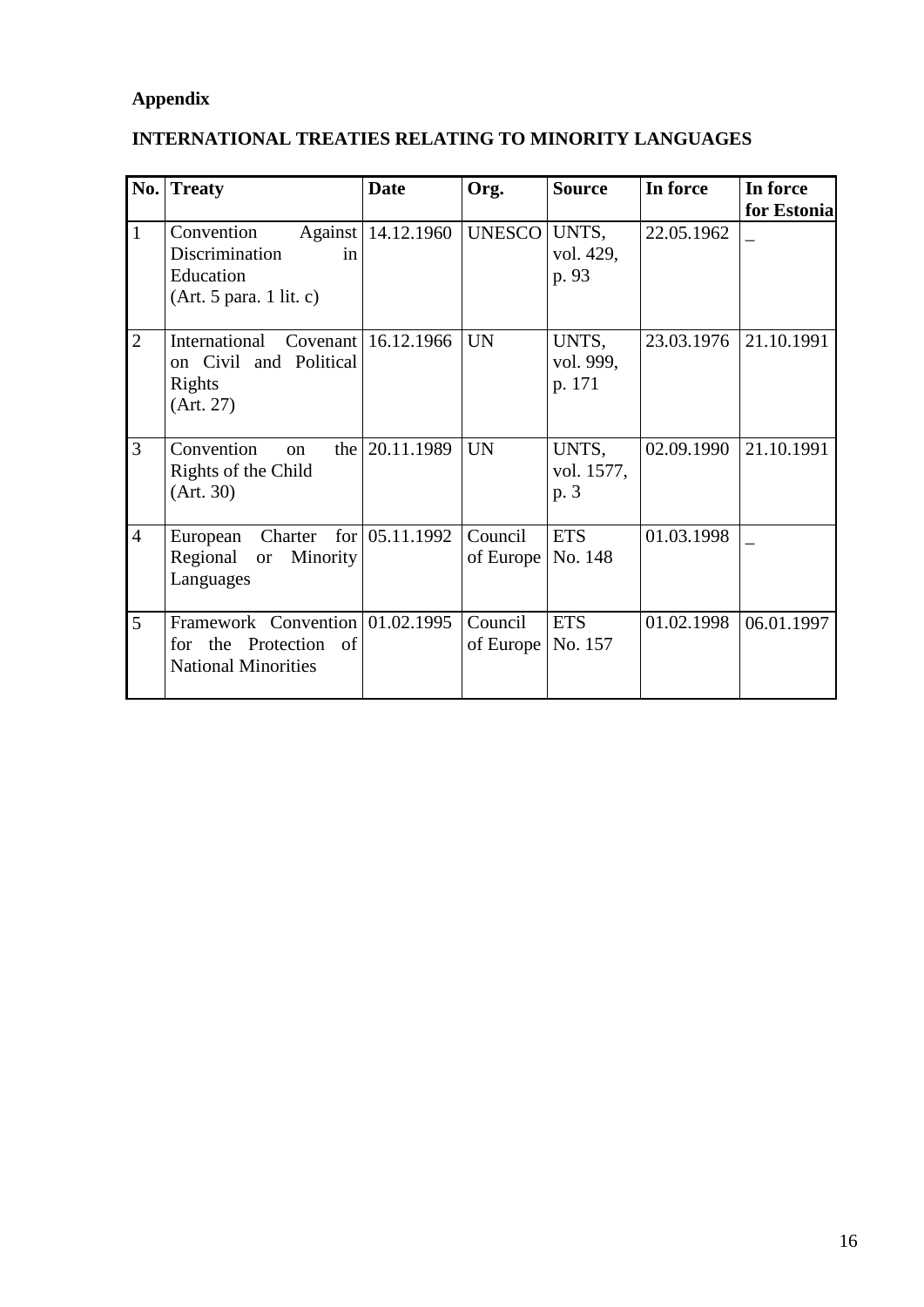# **Вопросы/Questions**

# **Дискуссия/Discussion**

*Танель Мятлик:* У меня вопрос к обоим выступающим, он касается потенциальной необходимости развивать или совершенствовать законодательство Евросоюза в вопросах национальных меньшинств. В Будапеште опубликован отчет за предыдущий год, касающийся пяти сфер, одна из которых национальные меньшинства. В прошлом году такой отчет был составлен и Институт открытого общества заявил, что существует необходимость проводить такой мониторинг в странах-кандидатах, т.к. Копенгенские критерии в сфере защиты национальных меньшинств довольно расплывчаты и неясны и не содержат в себе детальных, точных критериев, согласно которым можно было бы соизмерить и оценить прогресс, проделанный странами в сфере защиты национальных меньшинств. Если вы взглянете на этот отчет, то увидите, что он очень тесно связан с Рамочной конвенцией по защите национальных меньшинств. В отчетах о прогрессе в Эстонии довольно часто упоминается мнение Консультативного совета по вопросам интеграции языка и т.д. И мой вопрос следующий: означает ли это, что будет какое-то разделение «труда» между Евросоюзом и Советом Европы и может быть какими-то другими международными организациями, осуществляющими мониторинг в странахкандидатах и странах- членах Евросоюза в сфере защиты национальных меньшинств? Может Евросоюз сам уже не будет так тесно заниматься этими вопросами и передаст кому-то другому эти функции и какие в этом плане будут новые правовые документы? Ну Директива против дискриминации у нас уже есть, но она в основном касается именно дискриминации, а не с меньшинствами как таковыми.

*Зденка Мачнийкова:* Это действительно очень важный вопрос, особенно в рамках нашего семинара. Каким же образом этот процесс будет отслеживаться в странахкандидатах? Я бы хотела сказать, что Верховный комиссар ОБСЕ по делам национальных меньшинств сделал заявление на прошлой неделе в Копенгагене, которое, я надеюсь, вы увидите в Интернете, когда он положил, так сказать, на «стол» Евросоюза документ с идеями о возможности налаживания контактов с национальными меньшинствами именно в рамках Евросоюза. Действительно, есть такое ощущение, что когда страны-кандидаты вступят в Евросоюз, то для национальных меньшинств будет важно, чтобы отслеживался процесс их защиты. Он также предупредил страны-участницы Евросоюза о том, что необходимо будет отслеживать процесс соблюдения прав национальных меньшинств и в самом Евросоюзе. Институт открытого общества следит за этим процессом в странахкандидатах и проводит так же мониторинг этого процесса в некоторых странах Евросоюза. Однако не все страны-члены Евросоюза на практике осуществляют и применяют нормы защиты прав меньшинств. Возвращаясь к выступлению в Копенгагене Верховного комиссара: реакция стран-участниц Евросоюза была очень прохладной. Им не понравилось его заявление, не понравилось то, что необходимо что-то делать в рамках самого Евросоюза по внедрению норм по защите национальных меньшинств. Если мы взглянем на вопросы мультикультурности в рамках Европейского Союза, а не отдельно, скажем, на языковые аспекты, если мы взглянем на культурное разнообразие в его рамках, то, возможно, это станет более приемлемым для стран-участниц. Что касается разделения труда, то когда страны-кандидаты станут членами Евросоюза - это будет уже внутри Евросоюза т.е. будет иметь место внутренний процесс. Может быть, страны-члены Евросоюза смогут оказать влияние на процесс защиты норм, стандартов, защиты прав меньшинств. Мне кажется, что целый ряд восточно-европейских стран имеют даже более высокие стандарты защиты прав национальных меньшинств, чем некоторые страны Европейского Союза, и проводят более включающую политику национальных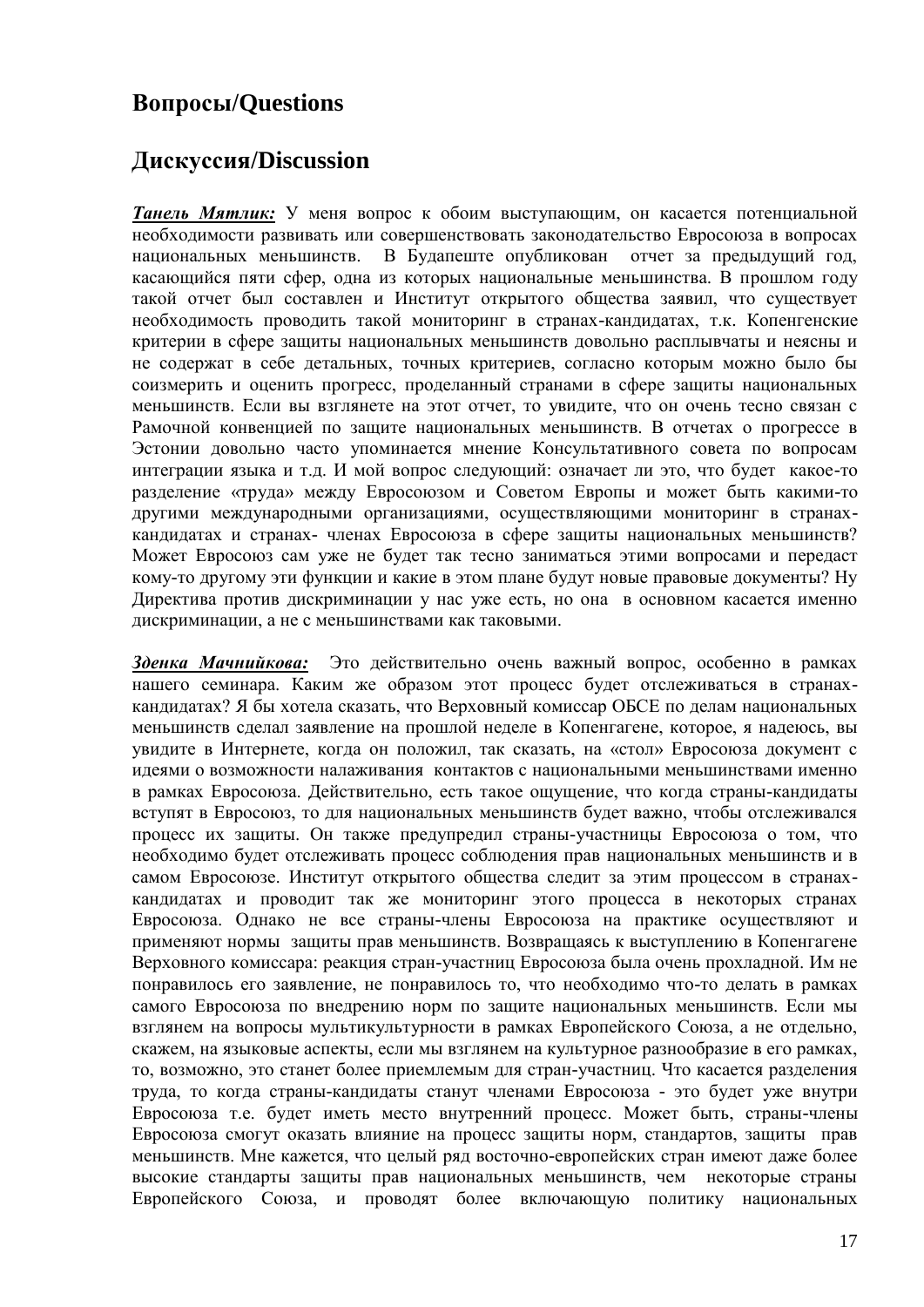меньшинств, чем в странах самого Евросоюза. Не знаю, ответила ли я на ваш вопрос, но такова ситуация на настоящий момент, насколько я знаю.

*Кармен Тиле:* Как мы знаем Европейский Союз только начал оценку регулирования защиты прав человека и особенно прав меньшинств, поэтому Европейское правовое регулирование в этой области мы видим, в основном, в Совете Европы. Конечно, если мы сравним Евросоюз и Совет Европы, то мы увидим, что в Европейском Союзе пока только 15 стран-членов, а в Совете Европы уже 44 государства. Как я уже говорила, механизмы защиты меньшинств внутри Совета Европы также неудовлетворительны, поскольку они не содержат в себе индивидуальных прав лиц, а лишь обязательства государств. Но есть надежда на будущую конституцию Европейского Союза, которая уже разрабатывается и будет объявлена Конвентом Европейского Союза. Это будет новая возможность взглянуть по-новому на эти вопросы. Страны-кандидаты полны желания привести свое законодательство в соответствие с современными требованиями, и это уже было заявлено. У нас будет более современное, более адекватное и демократичное правовое регулирование стандартов, норм. Для примера возьмем Францию, государство, где проживает очень много меньшинств. Так что и для западного мира открываются новые возможности в этом плане.

*Прийт Ярве:* Да, действительно, это очень сложная практика. Как уже говорилось, страны-кандидаты проходят сейчас, так сказать, "школу" Совета Европы по вопросам защиты меньшинств. Им помогает в этом ОБСЕ, Верховный комиссар и т.д. Они должны разработать, создать хорошие законы, соответствующие международным стандартам, и притворять эти законы в жизнь, что не всегда проходит гладко. Что касается Европейского Союза, я могу сказать, что международные конвенции, которые странычлены ратифицировали, это ещё не конец, ведь эта машина продолжает и дальше работать. У нас есть Комитет по ликвидации дискриминации и он будет продолжать свою работу.

*Мати Луйк:* У меня один вопрос. Я являюсь директором Фонда интеграции неэстонцев, мы постоянно проводим различные тендеры, конкурсы на разные проекты. Мы хотели бы затронуть тему электронных СМИ и телевидения. В настоящее время мы очень озабочены вопросом о русскоязычном телевидении в Эстонии. По кабельному телевидению и сателлитам, которыми пользуется большая часть населения Эстонии, можно смотреть более 50 русских телевизионных программ. Когда мы пытаемся привлечь кого-то, допустим какие-то русскоязычные программы, особенно для детей, к созданию своих сюжетов на эстонском телевидении, у нас буквально только двое желающих и мы терпим неудачу. Проблема в том, что зачастую местное телевидение должно соревноваться, конкурировать с российским телевидением. Разница в бюджете между эстонским и российским телевидением, несомненно, огромная. Это даже не вопрос, я не знаю, имеется ли какое-то решение для данного вопроса. Каким образом сделать наши СМИ конкурентоспособными, когда трудно найти для них даже зрительскую аудиторию? Может быть, можно это как-то законодательным образом отрегулировать. Однако если большинство зрителей смотрит российское телевидение, мы ничего не можем сделать… Есть какие-то здесь предложения по решению данного вопроса, может кто-нибудь высказать какие-то замечания или предложения по этому вопросу?

*Зденка Мачнийкова:* У нас в прошлом была дискуссия и в Эстонии, и в других государствах, о том, как привлечь и способствовать развитию программ на местном языке. Основной вопрос, по-моему, это содержание. Что необходимо, что нужно для этого? Необходимо просто сделать интересным содержание таких программ. Может быть, это звучит смешно, но даже мыльные оперы на местном языке могут привлечь зрителей. Я знаю некоторые подобные проекты в Македонии, которые нашли финансирование. Такие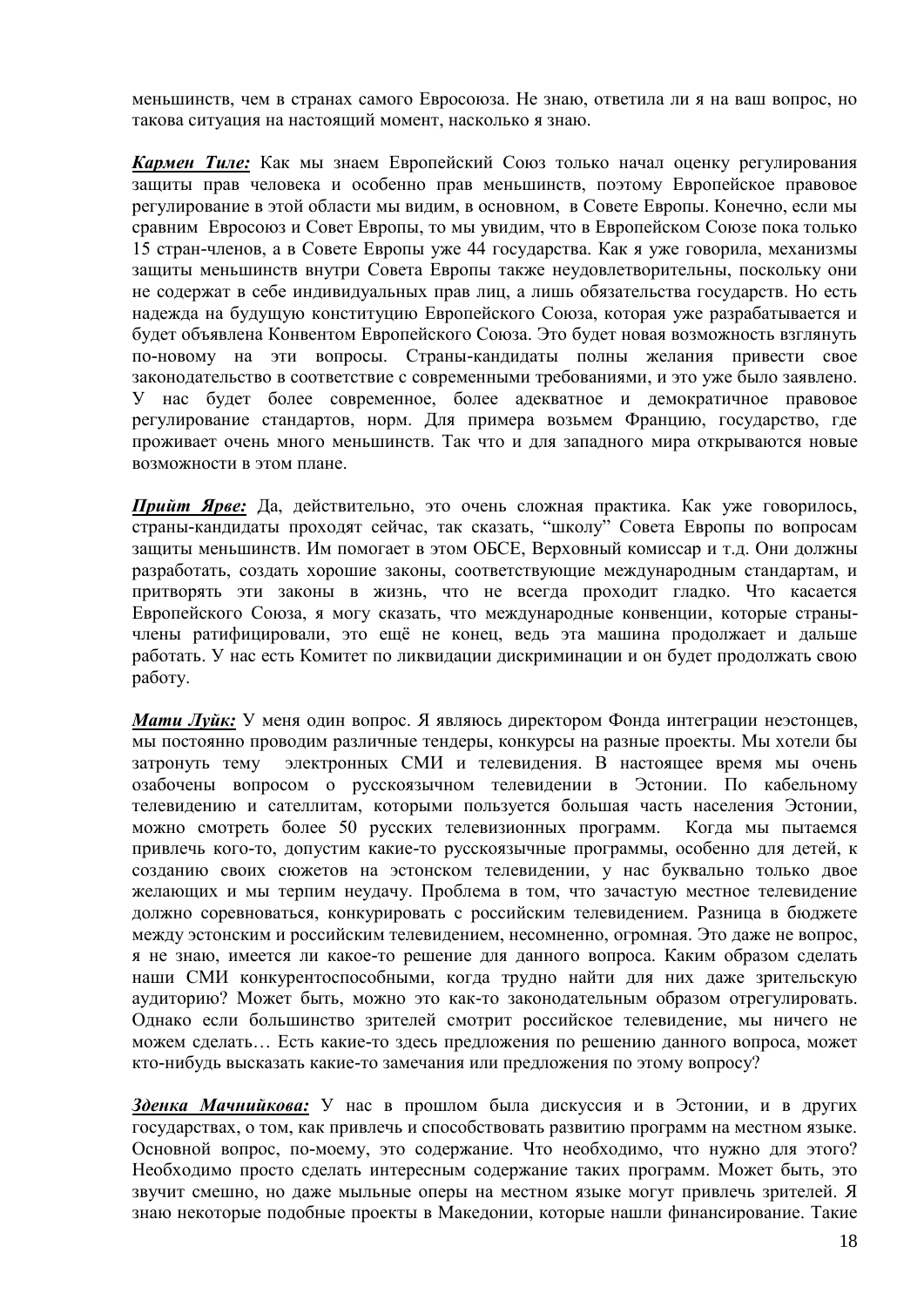межкультурные программы очень популярны. Это просто одна из таких идей, одно из предложений.

*Кармен Тиле:* Этот вопрос состоит из целого ряда компонентов: политического, экономического и правового. Вопрос в том, есть ли необходимость в регулировании, я имею в виду все эти три компонента. Я только адвокат, юрист, а не политик и не экономист. На мой взгляд, здесь необходим межотраслевой подход. С правовой точки зрения следует уважать, конечно, свободу слова и информации. Это международное обязательство Эстонии и других государств. Здесь речь идет и о свободной передаче информации через границы. Нужно понимать, что людям, относящимся к национальным меньшинствам и желающим иметь доступ к информации, поступающей из других государств, на своем родном языке, т.е. на языке меньшинств, должна предоставляться такая возможность. Это правовая точка зрения на данный вопрос.

*Мати Луйк:* Я, к сожалению, упустил одну важную деталь. По сути дела мы не можем отнести 50 каналов или больше исключительно к "московскому" телевидению. Большая часть из них представляет собой международное телевидение, но на русском языке. Более того, это транслирующиеся знаменитые каналы и программы BBC, CNN, EUROSPORT, EURONEWS на русском языке. Строго говоря, собственно российского телевидения, немного, 3-6 каналов, в зависимости от того, какой пакет покупается. Поэтому не стоит вопрос о местном телевидении на языке крупнейшего национального меньшинства (русском) и российского телевидения. Это международное, европейское телевидение на русском языке с управлением, капиталами и финансами за пределами России. Другой вопрос, что госпожа Тиле отметила, что она юрист, а не политик и не экономист. У нас в Эстонии, встает вопрос именно о политическом и экономическом решении этих проблем. Дело в том, что, с одной стороны, мы имеем в виду неэстонское, внешнее телевизионное вещание на русском языке, преимущественно европейское, а не московское, и с другой тенденцию на сворачивание общественно-правового радио- и телевещания и на эстонском, и на русском языках. Прежде всего, под угрозой находятся не такие уж большие программы на русском языке, хотя я думаю, мы эту проблему решим на национальном уровне. С другой стороны, опасности, что "большая" Москва начинает доминировать на информационном пространстве Эстонии, нет, не было и не может быть. Хорошо также и то, что как только российское информационное пространство перейдет на систему спутникового телевидения, а это уже скоро произойдет, будет доминировать, в основном, международное телевидения на русском языке. И это хорошо!

*Борис Цилевич:* Я бы хотел добавить, что проблема, которая была поднята Мати Луйком, она очень важна также и в Латвии. Мы тоже много раз ее обсуждали, и поэтому хочется сделать несколько кратких замечаний. Да, действительно, некоторым телевизионным каналам и организациям, вещающим на языках меньшинств, в таких маленьких странах, как Эстония и Латвия, очень трудно конкурировать с огромными гигантами в сфере информации из России и других стран. Однако есть те сферы, где большие страны, например Москва, не могут с нами конкурировать, и это, прежде всего, все то, что касается внутренней жизни страны и какие-то интересные, специфические для данной страны, региона информационные программы. То, что транслируется из Москвы, не может осветить эти вопросы, а если и пытается, то лишь с московской точки зрения. Я считаю, что здесь надо опираться именно на интеграцию. Люди, говорящие на русском языке в Эстонии или в Латвии, не должны учиться политике из Москвы. Теперь два вопроса. Один вопрос к Зденке. Вы отметили квоты на языки в теле- и радиовещании. Такие квоты есть в таких странах, например, Латвия. Я сейчас готовлю отчет в Парламентскую Ассамблею Совета Европы о том, как мы сполняем именно Рамочную Конвенцию касательно языковых квот. Это очень важно. Мне было бы интересно услышать ваше мнение, вашу оценку в отношении Консультативного Совета и Совета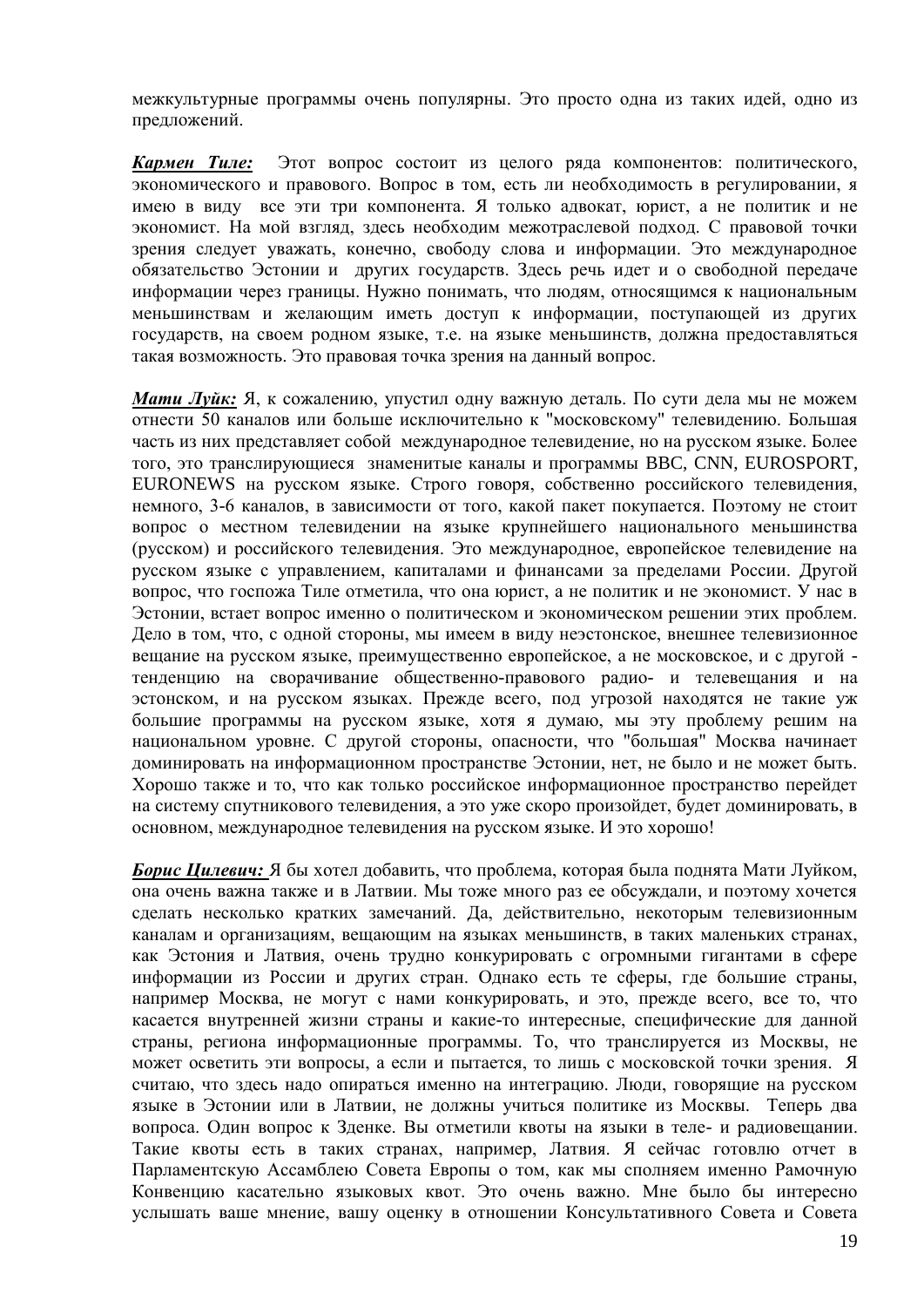Европы. И второй вопрос будет к Кармен. Первое, что вы отметили, это положения Конвенции по устранению всех форм расовой дискриминации. Является ли она соответствующим инструментом именно в контексте прав меньшинств? Эта конвенция была принята в 1960 году, и сегодняшние приоритеты уже не те. Сейчас дух этой конвенции направлен против сепарированного обучения и образования: отдельные школы, сепарированные по языковым признакам или по религиозным признакам. Здесь тоже могут быть какие-то исключения. Какие компоненты именно по правам меньшинств в области образования есть в этих конвенциях? Верите ли вы, что эта конвенция до сих пор ещё является важной или сейчас она уже устарела? Может быть, букву и дух этой конвенции надо пересмотреть в связи с изменившимся условием?

*Райво Веттик:* - Мне понравились эти документы, но у меня теперь вопрос к Кармен. Меня интересует именно смысл права меньшинства пользоваться своим языком в государственных или общественных сферах. Мне кажется, что имеется како-то внутреннее противоречие в этой концепции. В некоторых сферах, например, в судебных процедурах, совершенно понятно, почему это необходимо. Но если мы рассуждаем философски, на более общем уровне, то у меня имеются в связи с этим некоторые проблемы. Что означает тогда концепция государственного или общественного? Республика - это то, что для всех должно быть общим, она служит для объединения общества. Очень важно, чтобы в таком обществе существовали определенные ценности, за которыми был закреплен определенный государственный и юридический статус. Это же касается и языка. Очень важно, чтобы жители государства могли общаться и чтобы все понимали, точно и правильно, что происходит. Для меня эта концепция государственной и общественной сферы включает именно те ценности, что делают общество единым и неделимым. Мы говорим о праве меньшинств пользоваться своим родным языком, но мне кажется, что здесь есть определенное противоречие с идеей единения общества. Я хочу попросить Кармен прокомментировать, что же это точно означает: иметь право пользоваться своим родным языком меньшинства в общественной сфере?

*Вадим Полещук:* - Я сделаю очень короткое замечание о том, что сейчас было сказано Райво Ветиком. Вы знаете, на свете имеется очень мало стран, где существовала бы такая ситуация, как в Эстонии и Латвии. В Эстонии 67% считают родным языком эстонский и 30% - русский. В Латвии, соответсвенно, 57% считают родным языком латышский и 36% русский. То есть в обеих странах имеются по две очень большие языковые общины и это обстоятельства нельзя не учитывать. У меня еще вопрос к Зденке. Все здесь присутствующие, наверное, знают, что первый Верховный комиссар ОБСЕ установил такую практику, что после визита в страну, которая его интересовала, он посылал правительствам письма с рекомендациями. У меня вопрос: будет ли новый Верховный комиссар следовать этим правилам? Я не хочу, чтобы вы мне открыли, посылали ли вы новые рекомендации в Латвию или Эстонию за последние пару лет, но скажите, используется ли ещё эта практика как таковая? Отправлял ли Верховный комиссар какиелибо рекомендации правительствам стран-участников ОБСЕ?

*Кармен Тиле:* Как юрист я ,прежде всего, хочу отметить, что защита прав меньшинств это не только юридическая и правовая проблема. Если вы хотите защищать меньшинства, то вы должны начинать с межотраслевого подхода. Очень важно организовать всякие семинары, конференции касательно проблем меньшинств, с участием самих меньшинств и людей, которые представляют разные сферы общества, потому что узкие профессионалы, скажем в праве или экономик, порою не знают, что происходит, какие подходы должны быть к национальным меньшинствам и как представители других профессий рассматривают вопросы в данной области. Вы хотели задать вопрос касательно концепции и определения? Это очень важно, потому что если вы хотите знать, как урегулировать права меньшинств в определенных сферах, то надо, конечно, иметь определение. Поэтому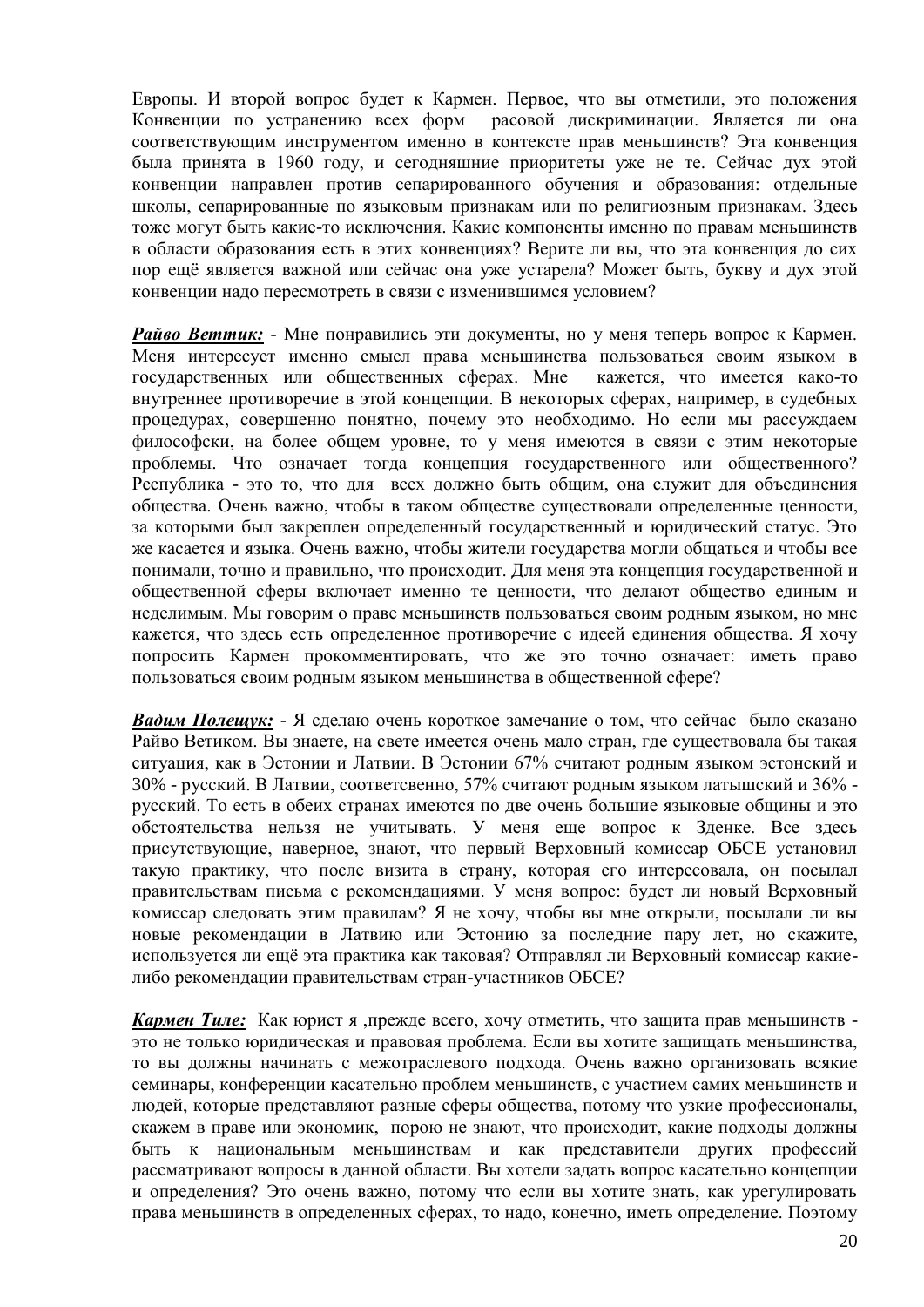поскольку мы говорим о международных нормах, то надо знать, что эти международные стандарты были созданы государствами и государства могут рассматривать только то, что допускают их юридические интересы, т.е. там должны быть только юридические инструменты и иногда это является компромиссом. У нас ещё нет универсального, принятого определения национальным меньшинства. У нас имеются различные определения экспертов, юристов, политических деятелей, т.е мы знаем то, что ОНИ понимают под термином "национальные меньшинства". Рамочная конвенция Совета Европы также не содержит такого определения. Так что если вы у меня спросите, какова концепция государственной и общественной сферы, то я могу ссылаться только на те нормы международного права, которые регулируют эти сферы. Отмечено, что частная сфера - это сфера, где люди, принадлежащие к национальным меньшинствам, пользуются языком меньшинства в повседневной жизни, внутри своей семьи, а общественногосударственная сфера - это использование языка меньшинства людьми, принадлежащими к национальным меньшинствам, в их общественной жизни между собой. Здесь мы можем упомянуть права на религию, образование, свободу демонстраций и т.д. Здесь государство не должно вмешиваться: они могут пользоваться своим языком меньшинства, когда они общаются между собой в общественной среде. Но это не обязательно содержит использование языка меньшинств в законодательстве и в. Общественные и государственные сферы должны быть более открыты, и не должно быть ограничений в демократическом обществе, чтобы люди, принадлежащие к национальным меньшинствам, пользовались своим языком, без вмешательства государства как это и положено в демократическом обществе. Вопрос Цилевича. Вы спросили, почему я привела в пример конвенцию ЮНЕСКО против дискриминации за 1960 год. Я ее упомянула не просто как пример. Я хотела предоставить вам обзор международных юридически обязательных норм, касающихся защиты, особенно относительно языка меньшинств. Я согласна с Вами, что этот инструмент и даже статья 27, Международного пакта о гражданских и политических правах, которая является единой объединяющей нормой для защиты меньшинств, - они не достаточны для защиты в международном масштабе языковых, религиозных, этнических меньшинств. В 1992 года резолюцией Генеральной Ассамблеи ООН был принят другой документ, который имеет не юридически обязательный, но рекомендательный характер. Я уже говорила раньше, что в Европейском Союзе 15, а в Совете Европы 44 страны, а в большинстве всемирных организаций, таких как ЮНЕСКО, государств на много больше. Это все осложняет, придти к соглашению чрезвычайно трудно, в особенности там, где дело касается регулирования различных сфер и, прежде всего, касающихся защиты национальных меньшинств. Имеющихся норм не достаточно, но другого у нас нет на данный момент даже внутри системы Организации Объединенных Наций. Таково мое мнение.

*Зденка Мачнийкова:* Очень много вопросов, но я попытаюсь быть краткой, отвечая на них. Прежде всего, вопрос Бориса касательно проблемы ограничений, возможностей меньшинств в сфере СМИ, т.е использования языка меньшинств в вещании с точки зрения международных норм. Впрочем, я в основном уже упомянула все, что должно, в своем выступлении. Верховный комиссар изучает эти проблемы, и поскольку международные нормы не всегда достаточно четкие по вопросу вещания, то мы пытаемся смотреть на разные аспекты этой проблемы. Касательно вашего вопроса, сотрудничаем ли мы с Консультативным Комитетом или другими организациями Совета Европы. Да, имеются эксперты, которые вовлечены в наш работу: они смотрят, как именно интерпретируются нормы в данной области. К тому же мы проводим независимые исследования, потому что, как я уже сказала, нормы не всегда достаточно четкие в этом отношении. То, что мы сейчас рассматриваем, это то, какая практика в каком государстве имеет место. По вопросу ограничений. Под универсальными нормами, общими нормами, понимается свобода слова, свобода получения информации, свобода распространения информации это не значит такая свобода, когда государство совсем не вмешивается, а наоборот, когда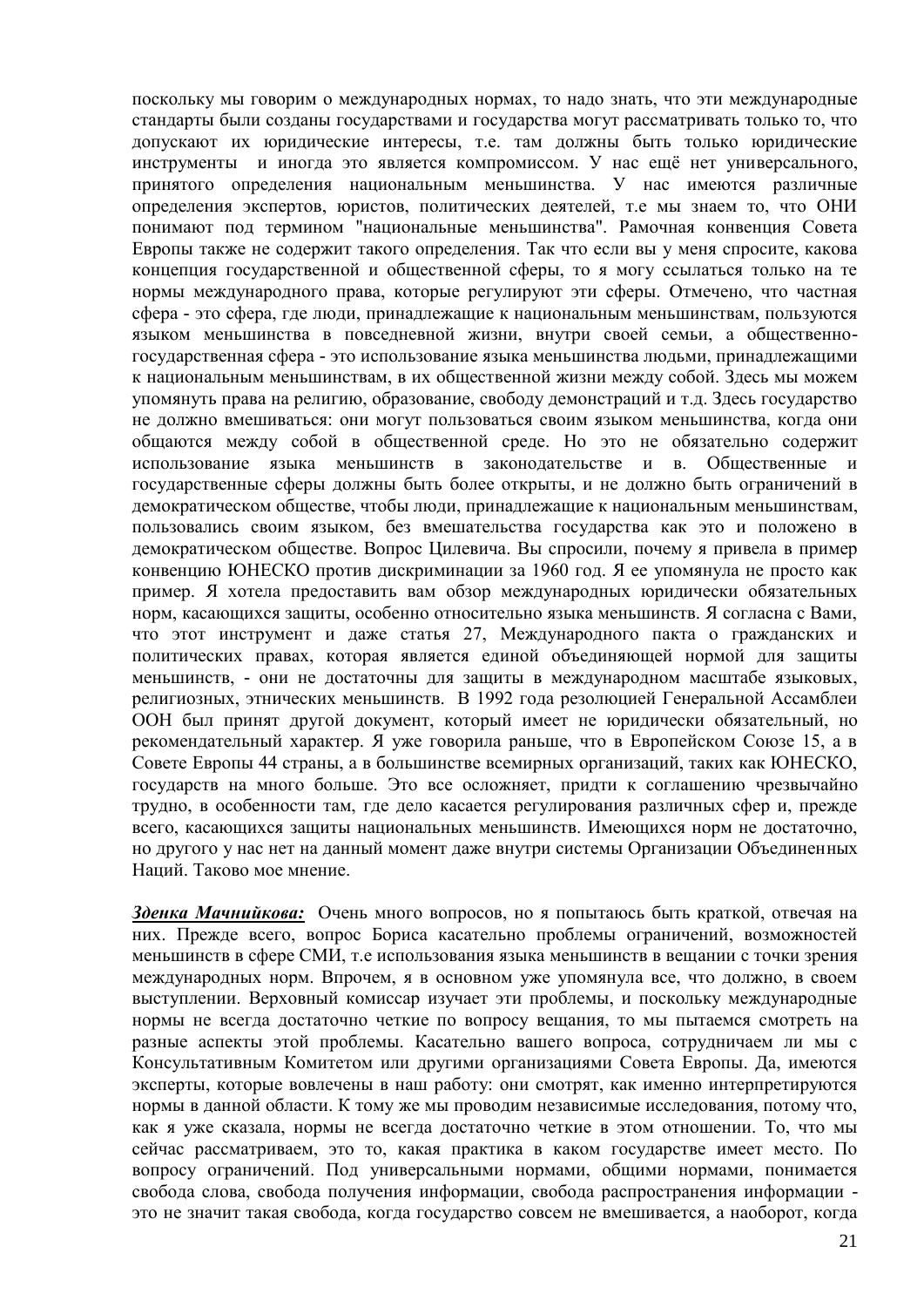государство облегчает доступ к праву на получение информации. Это должно отражать мнение большинства общества, а также тех, кто пользуется каким-либо определенным языком. Так что если мы посмотрим на возможные ограничения или какие-то вмешательства, то необходимо решить, до какой степени государство может ограничить пользование других языков для того, чтобы достигнуть разнообразия. Однако государство при установления каких-либо правил и норм, при решении проблем лицензирования должно использовать ясные и обоснованные параметры. На деле квоты на использования языков меньшинств - 10%, 25% - они являются произвольными. Почему языковые квоты вводятся в странах Центральной и Восточной Европы? Там имеет место возрождение государственного языка. В Западной Европе несколько другой подход в отношении СМИ, здесь больше думают о защите внутреннего, местного рынка. Это очень коротко о том, что касается особых проблем ограничения использования языка меньшинства в СМИ. Что касается сотрудничества Верховного комиссара с Консультативным Советом и того, достаточно ли развито это сотрудничество, то здесь я должна сказать, что мы должны учитывать роль Консультативного Комитета. А она довольно ограничена, т.к. Комитет, в основном, выражает свое мнение о выполнении или внедрении норм Рамочной конвенции государствами, основываясь на отчетах этих самых государств. Это делает задачу очень ограниченной, ведь сам Комитет не может давать общих рекомендаций и устанавливать касающиеся меньшинств нормы. Также проблема в том, что окончательное решение принимает Комитет Министров Совета Европы. И все же Комитет пытается найти возможность концептуального рассмотрения Рамочной конвенции, решить вопрос об определении бенефициариев предусмотренных ею гарантий. Что касается вопроса о Верховном комиссаре, его рекомендаций и писем, то я уже говорила в своем выступлении, что Верховный комиссар составлял целый ряд рекомендаций в отношении законодательства о меньшинствах и что они были разработаны и отправлены в целый ряд стран. Мы выступаем в защиту прав меньшинств, против их ограничений, понимая, что права меньшинства являются частью прав человека и что ко всем людям должен применяться принцип равноправия и равного обращения. Права человека не касаются только граждан, как мы знаем, однако международные нормы знают здесь и исключения. Это исключения касаются ограничения права быть избранным или выбирать. Однако не может быть нет таких ограничений, которые касаются именно граждан. Комитет, однако, остановился на вопросе большое количество неграждан в Эстонии и эта страна получила рекомендации, сделанные ей специально по данному вопросу.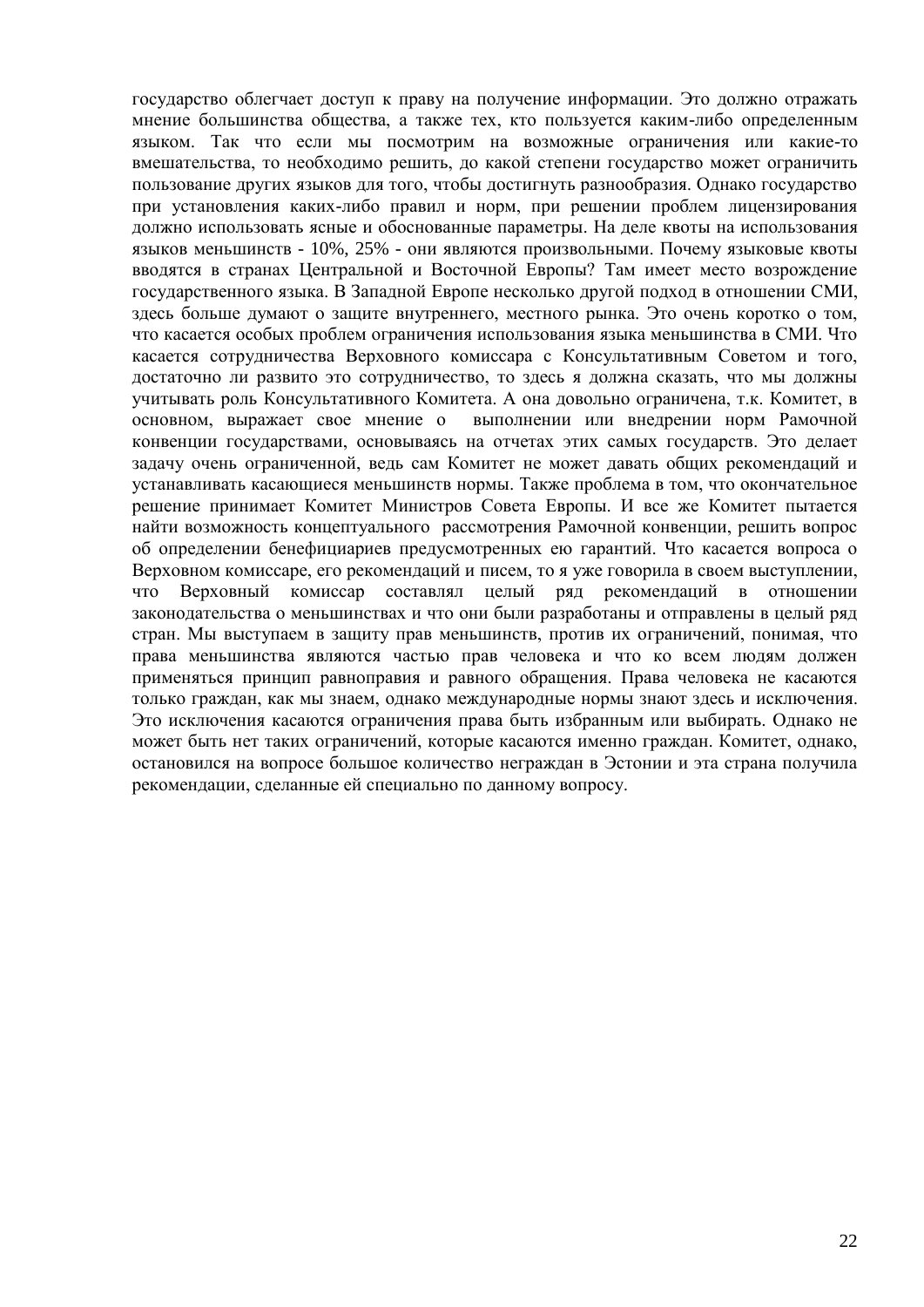# **Вторая сессия / The second session**

*Модератор: Прийт Ярве/Moderator Priit Järve*

#### **Права меньшинств: кто носитель этих прав?**

*Борис Цилевич, член Сейма Латвии и ПАСЕ*

Уважаемые участники, темой моего выступления будет субъект прав меньшинств. Это некоторые идеи, некоторые соображения, которыми я бы хотел с вами поделиться. В каком-то смысле они могут показаться провокационными, и вот почему. Кармен Тиле в своем выступлении очень правильно подчеркнула различие между юридическим и политическим подходом. К сожалению, мы очень часто видим, что юристы мыслят политически. И, как правило, это не очень хорошо. Это опасно. А вот противоположная ситуация, когда политики мыслят юридически, мне кажется очень правильной, и именно к этому их нужно подталкивать. Я хочу предложить вам подход, который, являясь в своей основе политическим, все-таки основан, как мне кажется, на юридических соображениях, и соответствует определенным юридическим критериям.

Один из ведущих специалистов в области прав меньшинств, директор бюро Верховного комиссара ОБСЕ по делам национальных меньшинств Джон Пэкер в одной из своих статей писал об особенностях концепции прав меньшинств: хотя эта концепция юридическая, в ней однозначно не определено ни содержание этих прав, ни их субъект. Статья была написана в 1996 году, и с тех пор ситуация несколько изменилась. В том, что касается содержания прав меньшинств, огромную роль сыграло как принятие Рамочной конвенции по защите национальных меньшинств, так и работа по мониторингу и оценке ее исполнения в странах-членах Совета Европы. Мы теперь имеем более ясное представление о том, как общие принципы, сформулированные в Рамочной конвенции, могут быть реализованы на практике, и насколько те или иные формы их реализации соответствуют идеям самой Конвенции. Однако что касается субъекта прав, то здесь проблема остается достаточно острой и неясной, по этому поводу имеются еще большие разногласия.

Как известно, Рамочная конвенция сама никак не определяет субъекта прав. В принципе, каждое государство само вправе решать, на каких индивидов, какие группы будут распространяться права, гарантированные Конвенцией. Если бы авторы Конвенции попытались ввести какие-либо более или менее строгие определения субъекта прав, то этот документ просто не был бы принят. А принять его нужно было быстро, поскольку, как известно, Рамочная конвенция - это первый в истории юридически обязывающий документ о правах меньшинств. Правда, европейский документ, - то есть он не является универсальным.

В повседневной работе мы очень часто встречаемся с такими терминами, как "исторические меньшинства", "традиционные меньшинства" и даже с некоторыми дефинициями этих понятий. Мы также встречаемся с утверждениями, что традиционные и нетрадиционные меньшинства имеют разные права и разный статус. Все это, к сожалению, остается на уровне политических предположений и международными юридическими документами никак не регулируется, хотя, например, Рамочная конвенция в некоторых своих статьях и использует подобную терминологию. Например, говоря о праве меньшинств на использование своего языка при общении с публичными властями, используется понятие "территорий, которые лица, принадлежащие к национальным меньшинствам, населяют исторически *или* в значительном количестве" *(areas inhabited by persons belonging to national minorities historically or in substantial number)*. Тут ключевой аспект - это самое "или". Видимо это следует понимать так, что если меньшинство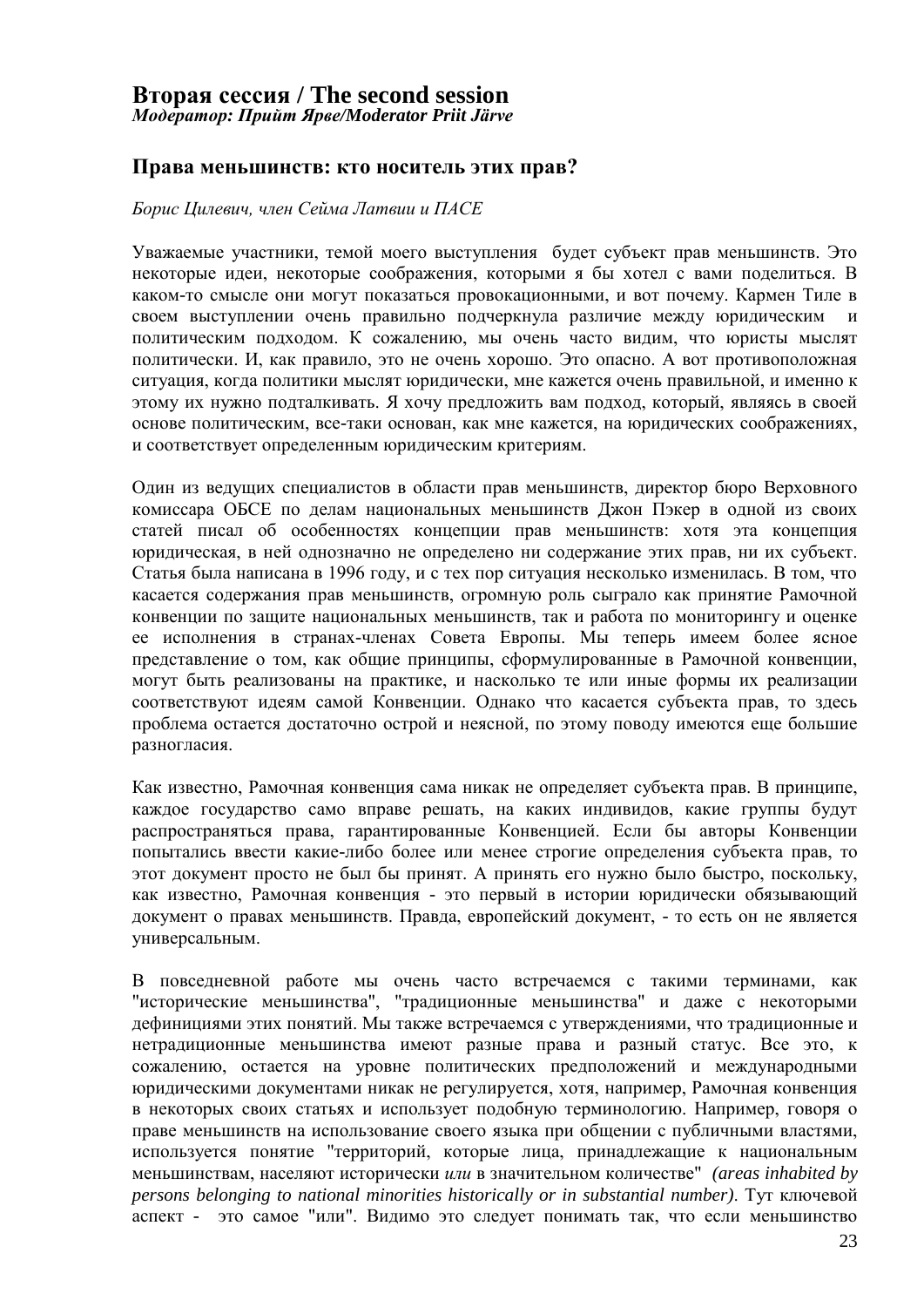"историческое", т.е. давно живет на этой территории, то количество лиц, принадлежащих к этому меньшинству, может быть относительно небольшим.

Таким образом, эти нормы Рамочной конвенции ни в коей мере не могут использоваться как обоснование деления на «исторические», традиционные и «неисторические» меньшинства. Более того, сама Конвенция (статья 3) говорит совершенно прямо, что каждый, принадлежащий к национальному меньшинству, имеет право самостоятельно решать, хочет он или нет, чтобы с ним обращались как с лицом, принадлежащим к национальному меньшинству, и в связи с этим выбором данному лицу не должно причиняться какого-либо ущерба. Замечательный принцип. Но возникает интересный вопрос: получается, что это право выбора имеют только, говоря словами Конвенции, лица, принадлежащие к национальному меньшинству. Но кто и как решает, какое лицо принадлежит к национальному меньшинству, а какое нет, т.е. кто имеет это право выбора? Если мы посмотрим пояснительную записку к Конвенции (*Explanatory report*), то там на этот счет, хотя и не совсем четко, говорится, что решение о принадлежности к национальному меньшинству не может быть абсолютно произвольным и должно основываться на некоторых «объективных критериях». Впрочем, о том, что это за критерии, в записке не поясняется.

Многие в Совете Европы воспринимают эти слова как ссылку на определения, содержащиеся в знаменитой Рекомендации 1201, принятой Парламентской Ассамблеей в 1993 году. Собственно, эту же позицию относительно того, кто принадлежит к национальным меньшинствам, Парламентская Ассамблея подтверждала уже неоднократно. В последний раз это было сделано в Рекомендации 1492, принятой в январе 2001 года. Рекомендация 1201, направленная Комитету министров, рекомендует ему разработать дополнительный протокол к Европейской конвенции о защите прав человека и основных свобод и предлагает текст этого протокола. В контексте моей сегодняшней темы нам наиболее интересно определение меньшинства, которое предлагает Парламентская Ассамблея. В принципе, это определение совпадает с многочисленными проектами, много лет рассматривавшимися в рамках ООН: там все те же критерии, я не буду их повторять. В чем состоит разница? В этом определении упоминается гражданство, впрочем, в некоторых определениях ООН оно также упоминалось. Есть и такой критерий, что меньшинство должно иметь долговременные, прочные и продолжающиеся связи с государством. В то же время Рекомендация 1492 содержит наряду с подтверждением этого определения параграф, который говорит о "новых меньшинствах" - т.е. Ассамблея через восемь лет признала, что так называемые новые меньшинства тоже могут претендовать на определенные права, которые должны уважаться, хотя они и могут в чемто отличаться от прав, предусмотренных для «старых» традиционных меньшинств и закрепленных в Рамочной конвенции. Для этой цели предлагается разработать новый документ, новую конвенцию Совета Европы. В то же время следует отметить, что Рекомендация 1492 содержит достаточно настойчивые, я бы сказал необычайно настойчивые для Парламентской Ассамблеи призывы в адрес тех государств, которые отрицают наличие меньшинств на своей территории.

Таким образом, подход Совета Европы по сути является эклектичным. С одной стороны, существует некий универсальный подход, который рассматривает права меньшинств как неотъемлемую составную часть общих прав человека, и с этой точки зрения права меньшинств не могут отрицаться, не могут предоставляться или не предоставляться произвольно: как любые универсальные права, они должны осуществляться без какойлибо дискриминации. С другой стороны, сегодня все ещё явно доминирует, по крайней мере на уровне Парламентской Ассамблеи и тем более на уровне Комитета министров, подход, который был характерен еще для Лиги Наций и для предыдущих режимов защиты меньшинств: подход, который заключался в разделении «исторических» традиционных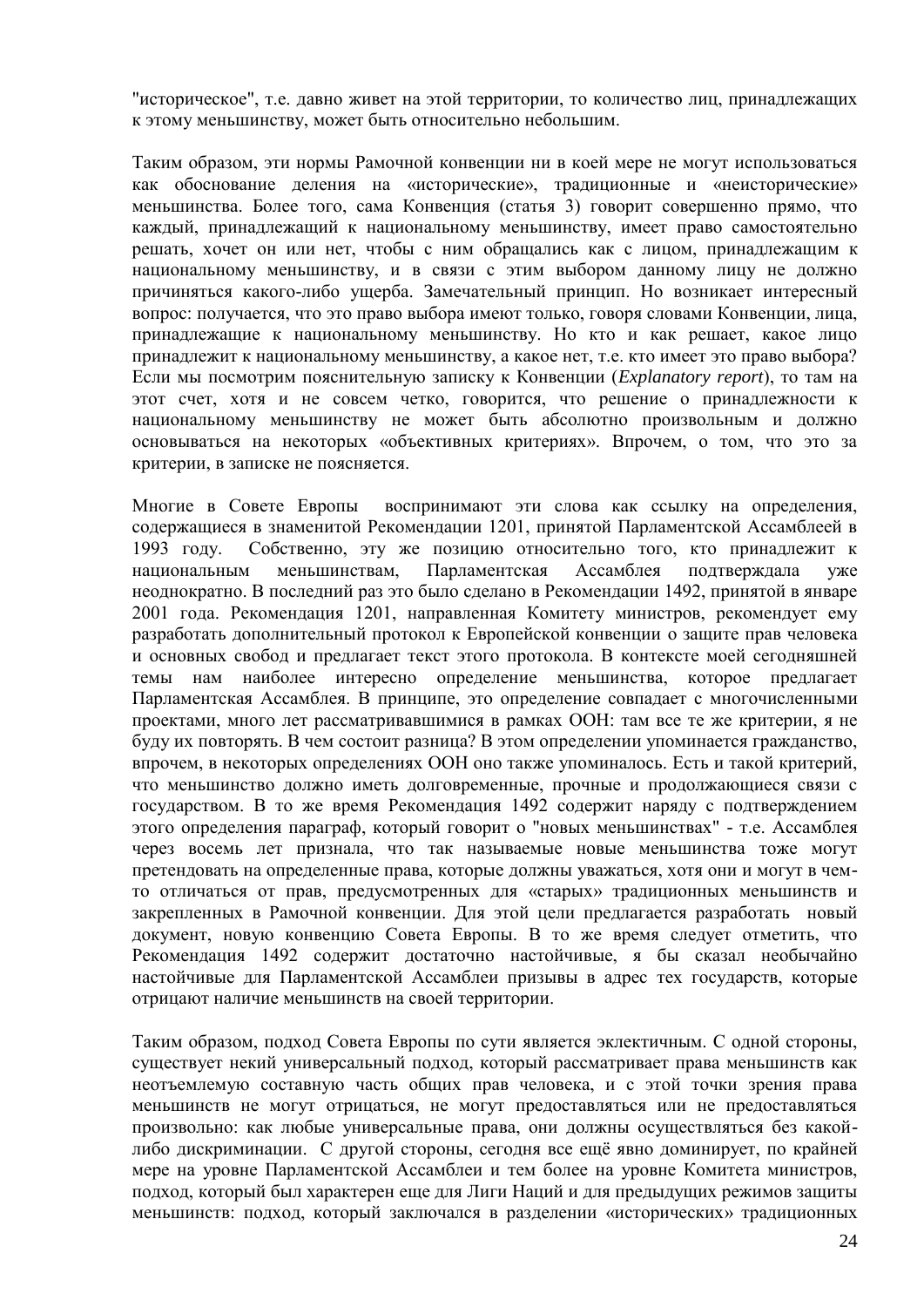меньшинств, которые имеют права, и недавних иммигрантов, которые, строго говоря, ни на какие права меньшинств претендовать не могут.

У этой медали есть две стороны. С одной стороны, как я уже сказал, политически было очень важно избежать очень жесткого юридического подхода, который мог бы помешать многим государствам подписать и ратифицировать Конвенцию. Для многих государств и сегодня важно не брать на себя «завышенных» обязательств, которые они не смогут выполнить в силу тех или иных обстоятельств. С другой стороны, есть и гуманитарная составляющая такого подхода. То, что Ассамблея отстаивает введение четкого определения меньшинства, имеет под собой гуманитарное основание: если такой подход будет принят, то будет очень трудно отрицать права меньшинств, которые полностью соответствуют данным критериям.

Почему мне не очень нравится такой подход, и какие я здесь вижу сложности? Я бы выделил три основные проблемы.

Первая - это его соответствие универсальным документам ООН. Через год после принятия Рекомендации 1201 Комитет ООН по правам человека принял знаменитый Общий комментарий № 23 относительно применения статьи 27 Пакта о гражданских и политических правах. Там Комитет по правам человека совершенно четко указал, что нельзя предоставлять права, предусмотренные статьей 27 Пакта, только гражданам, поскольку эта статья говорит о лицах, а не о гражданах. Если неграждане исключаются из области применения статьи 27 Пакта, то это можно считать необоснованным сужением предусмотренных в нем прав. Более того, в комментарии говорится, что даже туристы имеют право на определенную защиту. Можно сделать вывод, что европейские документы гарантируют более низкую степень защиты, чем универсальные инструменты, - но ведь все страны-участницы Рамочной конвенции в то же время являются и участницами Пакта.

С одной стороны, это нелогично. Европа - континент, который всегда был передовым в области прав человека, - устанавливает более низкие стандарты, чем ООН. С другой стороны, зачем снижать эти стандарты, если государства и так имеют определенные обязательства, хотя и намного менее детализированные, в соответствии со статьей 27 Пакта? Здесь можно вспомнить и некоторые решения Европейского суда (*European Court of Justice*). Этот орган Европейского Союза исходил из аналогичного принципа при рассмотрении дел, связанных с возможностью использования немецкого языка в Италии: там были попытки отрицать возможность использования немецкого языка гражданами Австрии, Германии, т.е. лицами, не принадлежащими к немецкому меньшинству Южного Тироля. Интересно, что решения Европейского суда в Люксембурге были скорее в соответствии с духом и принципами Общего комментария № 23, чем с подходом Совета Европы.

Я бы отметил один из рабочих докладов, подготовленных Асбьерном Эйде для сессии Рабочей группы ООН по меньшинствам, где он анализировал как раз эту проблему: могут ли неграждане претендовать на права меньшинств или нет. Его подход заключается в том, что нет смысла формулировать вопрос в таком широком виде. Он это рассматривал на примере декларации ООН 1992 года, но абсолютно тот же самый подход применим и к Рамочной конвенции. Некоторые статьи, предусматривающие политическое участие, политические права, конечно, могут относиться только к гражданам. Другие статьи, которые относятся к общим правам человека, должны быть распространены на всех лиц, принадлежащих к национальным меньшинствам. Сегодня мы приходим к парадоксальному выводу, что европейский подход оказывается более жестким и менее либеральным, чем универсальный подход ООН. Это первая проблема, которую я здесь вижу.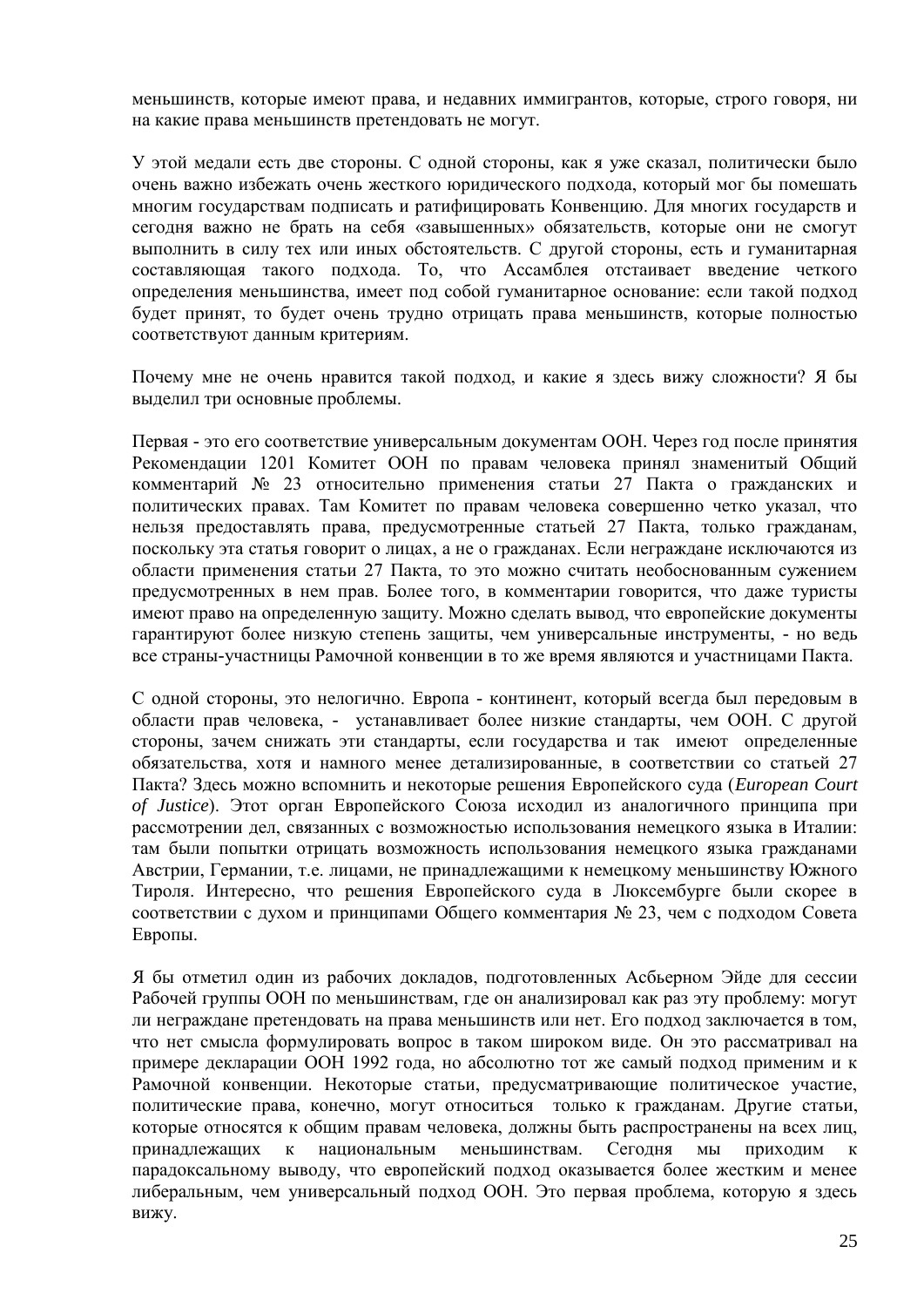Вторая проблема касается юридических аспектов. Рамочная конвенция рассматривает права меньшинств как индивидуальные права, которые в ряде случаев можно реализовать совместно с другими лицами, принадлежащими к данной группе. Определение же Рекомендации 1201 сформулировано в терминах коллективных прав. Меньшинство рассматривается как группа, и в этом фундаментальное противоречие. Существует очень мало государств, которые пытались ввести какие-то собственные "групповые" дефиниции, например, Венгрия. Венгерский закон 1993 года определяет меньшинства как группу, которая проживала на территории Венгрии более ста лет. Правда, формулировка оставлена «открытой»: если какая-то другая группа захочет претендовать на статус меньшинства, имеется определенная процедура, как это можно сделать. До сих пор пока нет других подобных примеров.

Определение меньшинства в терминах групповых прав практически неприменимо на практике, особенно в Восточной и Центральной Европе. Это хорошо видно на примере Эстонии и Латвии. В Латвии 42% этнических русских - граждане по рождению, т.е. это те лица, которые полностью соответствуют всем самым жестким критериям Рекомендации 1201. Среди поляков таких 63%, среди евреев 40%. Здесь возникает серьезный вопрос: почему значительному количеству лиц должно быть отказано в их правах меньшинств, хотя они полностью соответствуют всем критериям? Только потому, что значительное число лиц, принадлежащих к той же этнической группе, иммигрировало в эту страну позже? Но разве они в этом виноваты? Вот тут возникают очень серьезные правовые и политические проблемы.

И, наконец, третий, самый серьезный вопрос. Проблема, которая действительно связана с универсальностью характера прав человека и фундаментальностью принципа недискриминации. Мне кажется, что мы порою встречаемся с реликтовым мышлением, с принципом, который реализовывался с самого начала возникновения системы защиты меньшинств, который формально относится к 1603 году (Венский договор между королем Венгрии и принцем Трансильвании, который предусматривал определенные права для протестантского меньшинства в Трансильвании). Права меньшинств рассматриваются как некие специальные привилегии, которые одно государство по каким-либо причинам дарует определенной группе, связанной с другим государством. На этой концепции были основаны все системы защиты прав меньшинств, вплоть до договоров о меньшинствах (*minority treaties*) в рамках Лиги Наций. На самом деле здесь решающим обстоятельством был вопрос о военной мощи. Более сильные государства, победившие в Первой мировой войне, диктовали свои условия в плане защиты меньшинств более слабым государствам, а на себя обязательств не брали.

Историческое, не побоюсь этого слова, значение Рамочной конвенции заключается в том, что она впервые провозгласила права меньшинств неотъемлемой, интегральной частью всеобщих прав человека. С этой точки зрения мы ещё как-то можем обсуждать критерии гражданства: ряд документов, таких как Международная конвенция о ликвидации всех форм расовой дискриминации, прямо оговаривают, что гражданство не является критерием дискриминации в рамках этой Конвенции. Однако критерий продолжительных, долговременных и прочных связей никакой критики не выдерживает. Получается, что если мы разделяем какую-то часть граждан, которых мы считаем меньшинством, и других граждан, которых мы не считаем меньшинством, то мы вводим различие между гражданами в области реализации основных прав. Это откровенная дискриминация. В юридической области это фундаментальное противоречие, решения которого в рамках нынешней позиции Совета Европы (и ещё в большей степени Европейского Союза) я не вижу. Политически это, конечно, может быть кому-то выгодно, ведь оправдывает непризнание, отрицание наличия каких-либо меньшинств, деление меньшинств на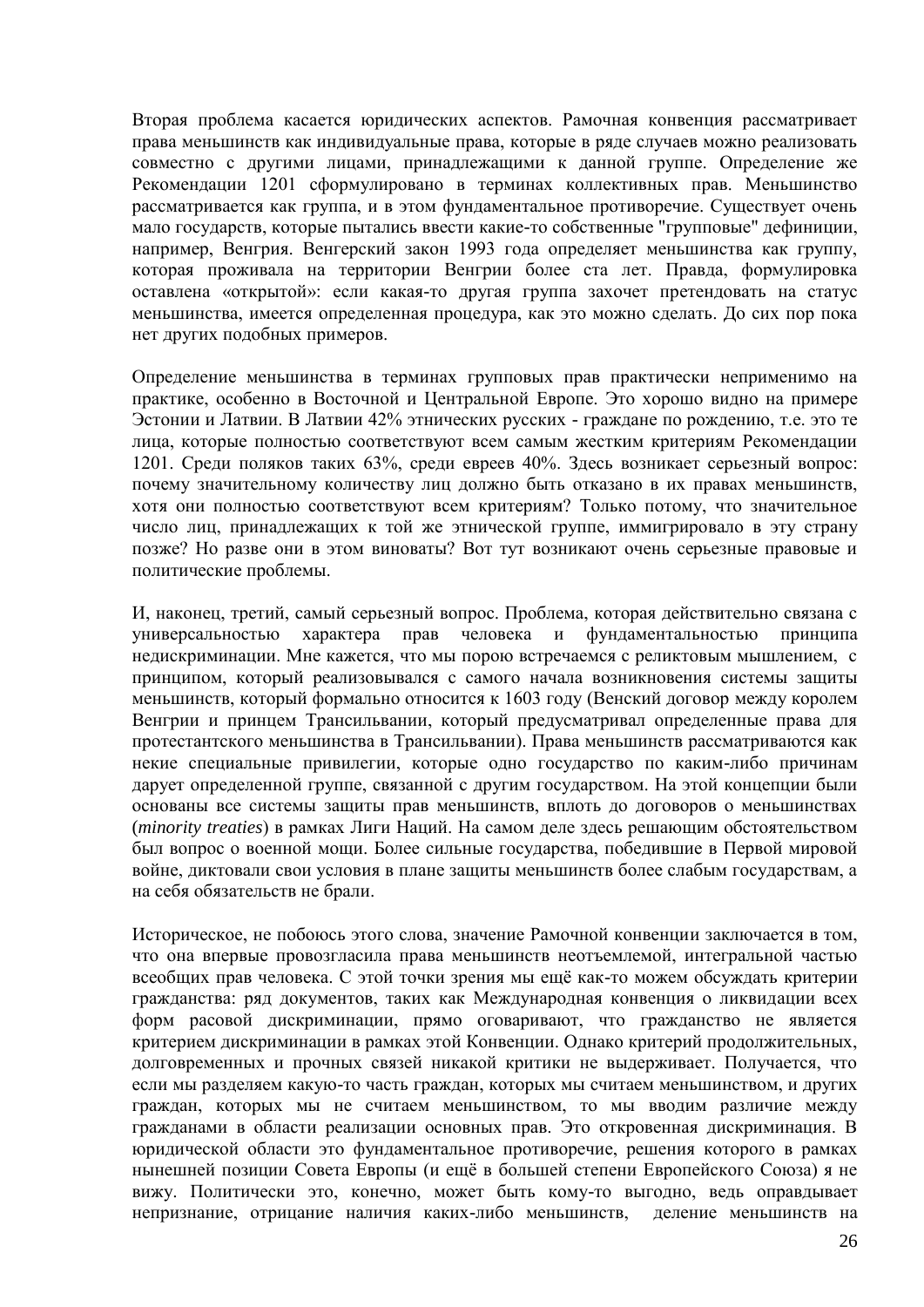"хороших" и "плохих" на основе чисто политических критериев и т.п.. Но, как мне кажется, это тупиковый путь.

Имеется целый ряд работ, которые пытаются социологически обосновать подобный подход, например, работы, принадлежащие Уиллу Кимлика. Его основная идея заключается в том, что между национальными меньшинствами и иммигрантскими меньшинствами существует принципиальное различие. Если национальные меньшинства как люди, которые живут на данной территории много веков, заинтересованы в первую очередь в сохранении своей идентичности, то иммигрантские меньшинства заинтересованы в максимально быстрой интеграции и даже ассимиляции. Поэтому различия в правах вполне обоснованны с социологической точки зрения, и ничего страшного тут нет. Надо сказать, что подход Кимлика разработан, в первую очередь, для американского континента, и в какой-то мере, хотя тоже не полностью, он является для него обоснованным. Что же касается Европы, особенно Восточной и Центральной ее части, то тут работают принципиально иные механизмы формирования меньшинств. Те меньшинства, которые появились на территории государства недавно, как правило, появились не в результате иммиграции, как она понимается в той же Америке. Это не был сознательный акт конкретного индивида, который решил оставить одно государство и переселиться в другое. Как правило, людей никто не спрашивал, ведь обычно в нашей части света перемещались границы, а не люди. Например, в какой-нибудь деревне в Карпатах люди за время своей жизни не по своей воле принадлежали к трем-четырем разным государственным образованиям. И в этой ситуации подход к меньшинствам с этой же меркой, как это делает Кимлика для Америки, мне кажется необоснованным.

И последнее: каково решение данного вопроса? Мне кажется, у нас нет другого выхода, как использовать критерии, которые уже содержатся в самой Рамочной конвенции. Этот документ очень много критиковали за то, что он не точно сформулирован, что содержит многочисленные оговорки, за все эти "если есть необходимость", "если меньшинства того требуют" и т.д. и т.п.. Можно согласиться, что эта неопределенность действительно является недостатком, но, с другой стороны, она же является достоинством, т.к. сама Конвенция не явно формулирует исключительно важный принцип в отношении прав меньшинств: права меньшинств возникают, когда они востребованы.

# **Вопросы/Questions**

# **Дискуссия/Discussion**

*Яана Кримпе:* Как известно, сейчас Прибалтика находится на пороге вступления в Европейский Союз, и в связи с этим, говоря о национальных меньшинствах, мы избегаем употребления термина «мигрантское меньшинство» и склоняемся к употреблению термина «традиционное меньшинство». Насколько велико будет разграничение этих понятий в Европейском Союзе?

*Борис Цилевич:* Сегодня в ЕС нет никаких юридических норм, касающихся прав меньшинств, и, более того, никаких обязывающих норм, касающихся прав человека. Сам Европейский Союз создавался исключительно для содействия свободной торговле, но со временем оказалось, что для достижения этой цели необходимы и некоторые гуманитарные предпосылки. То, что случилось с Европейской хартией о фундаментальных правах человека является хорошим примером, ведь этот документ так и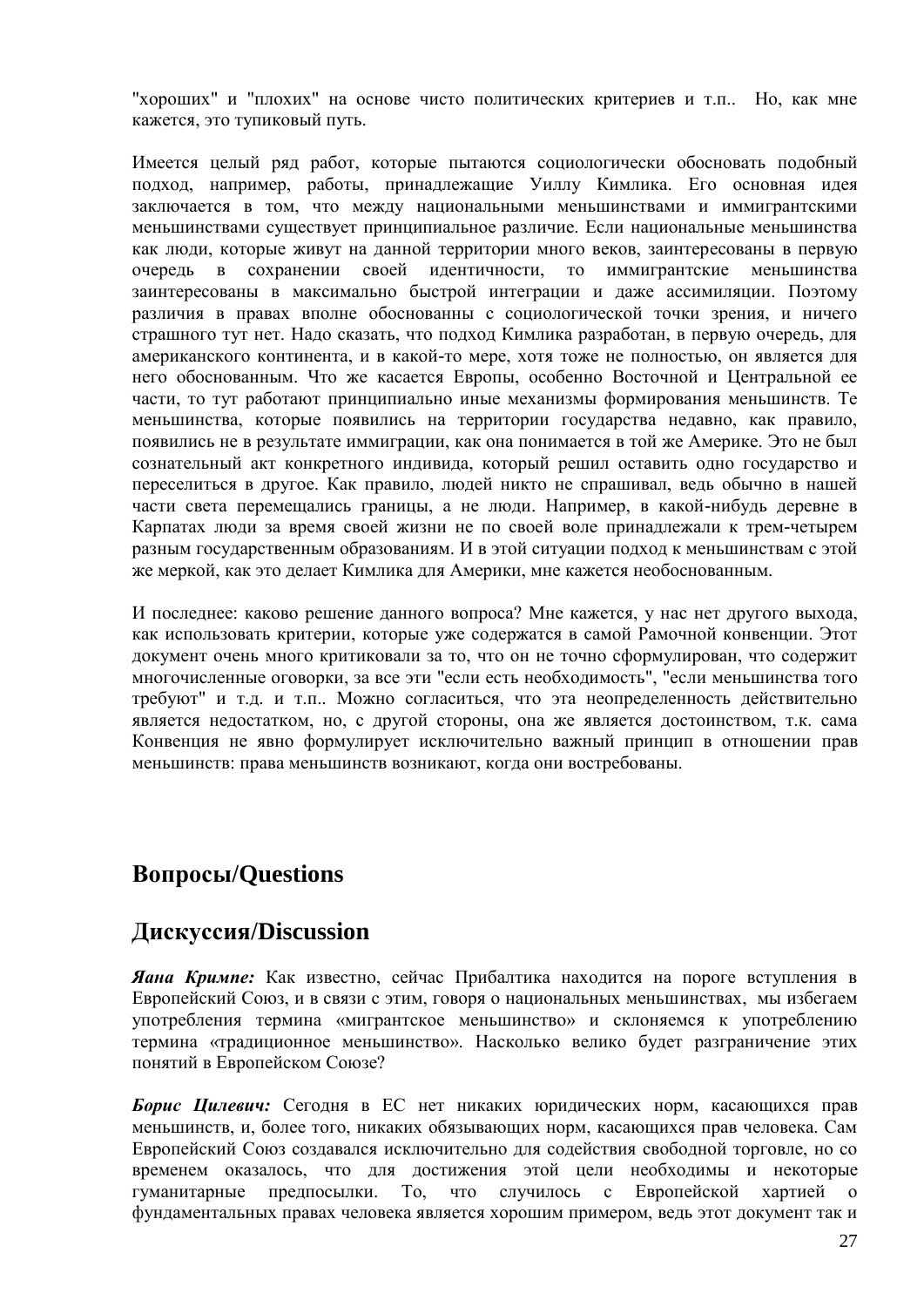остался на уровне политической декларации. Хартия говорит о культурном разнообразии, что является неким эвфемизмом. Как в Латвии или Эстонии эвфемизмом является интеграция, точно также в рамках ЕС Хартия размышляет о культурном разнообразии. Ожидать большего нельзя, по крайней мере пока в Европейском Союзе есть Франция со своей республиканской моделью, которая полностью отрицает наличие каких-либо национальных меньшинств на своей территории. Сейчас некоторые структуры Европейского Союза очень жестко, четко фокусируются на правах меньшинств. Они по нашим меркам являются радикальными националистами, т.к. все проблемы сводят в лучшем случае к проблеме территориальной автономии или даже откровенного сепаратизма. По пути, в деле осознания этих проблем мы продвинулись намного дальше, но они в силу своего многолетнего демократического опыта могут снять их остроту. Грубо говоря, у них такие проблемы решаются путем применения универсальных, неспециализированных механизмов (региональная автономия и др.). В этой ситуации мы должны не менять свое мнение, а принести свое понимание в Европейский Союз. Мы многому там научимся, но не будем лишь потребителями: у нас также есть что сказать. Европейский Союз во многом живет тем, что было достигнуто Лигой Наций, мы - нет, наш печальный опыт помог нам продвинуться намного дальше в понимании этих вопросов.

*Кармен Тиле:* В Балтийских странах, особенно в Эстонии и Латвии, проводится политика, направленная на сохранение идентичности титульной нации, т.е. эстонцев и латышей. Именно с этим связана существующая здесь практика в отношении гражданства. Именно так было проведено разделение одной и той же этнической группы на тех, кто получил гражданство и смог воспользоваться правами национальных меньшинств, и тех, кто остался без гражданства или взял гражданство другой страны и не может пользоваться всеми правами. Уже прошло более 10 лет с того момента, когда здесь была восстановлена своя государственность и было принято политическое решение о сохранении идентичности титульной нации. Какое направление в политическом смысле будет принято сегодня, имея в виду, что Эстония и Латвия в скором времени станут членами ЕС? Будут ли какие-нибудь изменения в политическом подходе или политика останется прежней?

*Борис Цилевич:* Думаю, что мой ответ будет больше относиться к Латвии. Думаю, что вы правы, и этот «защитный подход» (defensive approach) должен со временем исчезнуть, но это не так просто, и здесь я бы выделил 2 момента:

1. Стереотипы, сложившиеся в обществе, далеко не всегда отвечают сложившейся ситуации. Допустим, в конце 1980-х гг. 20% русских владели латышским языком и 98% латышей русским, то сегодня эти пропорции значительно изменились: сегодня латышская молодежь значительно хуже говорит по-русски, чем русская по-латышски. Однако этот факт остается в нашем обществе незамеченным в силу сложившегося стереотипа, который очень силен и для его изменения недостаточно изменения фактической ситуации.

2. Проблема политической элиты. Элита сформировалась на основе ограничительного признака гражданства, т.е. в Латвии в начале 1990-х гг. соотношение граждан и неграждан было 50 на 50. Националистическое крыло Народного фронта считало, что для восстановления независимости этого недостаточно, т.к. нет обеспечения прав латышского народа, т.е. нужно обеспечить контрольный пакет власти этническим латышам. И это было сделано путем легалистского подхода - концепции гражданства.

Сегодня имеется независимость, экономические проблемы решены, мы уже практически в НАТО, но представьте себе ситуацию, когда завтра 50% неграждан станут гражданами, и как тогда будет выглядеть состав политической элиты, как будут выглядеть выборы в парламент, если даже сейчас 25 мест из 100 имеет «променьшинская» партия? Идти на массовую натурализацию неграждан - это политическое самоубийство для политиков большинства. Я не уверен, но если бы Эстония и Латвия пошли по пути "нулевого" гражданства, то конфликт был бы намного более серьезный и легко мог бы выплеснуться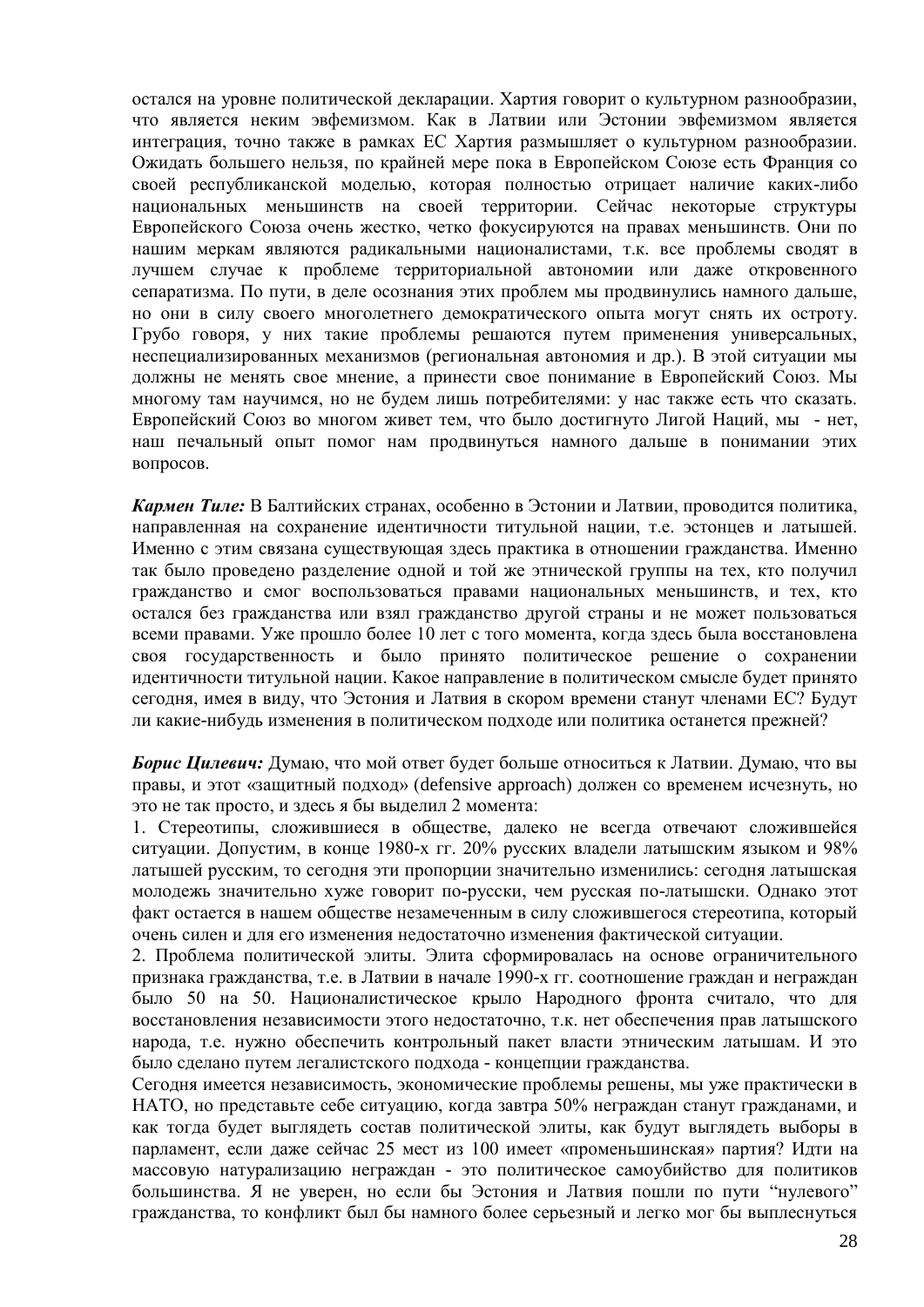на улицы. Таким образом, мы избежали межэтнического насилия, но цена, которую мы за это заплатили, стали фундаментальные недостатки нашей демократии. И как решить эту проблему сейчас неизвестно. Наверное, должно смениться поколение политиков, а само по себе вступление в Европейский Союз эту проблему не решит.

*Яана Кримпе:* Сейчас на заседаниях Круглого стола по делам национальных меньшинств при президенте Эстонии мы очень серьезно обсуждаем вопрос, что делать с законодательной базой защиты прав меньшинств. Как и в Латвии, у нас имеется Закон о культурной автономии, и также, как и в Латвии, он не работает. Как бы то ни было, сегодня этот закон дает нам четкую формулировку понятия «меньшинства», с которой никто не согласен, и, более того, она попросту не работает, но все же этот термин употребляют многие политики и в связи с этим возникает путаница. Нужен ли нам новый закон или он нам вообще будет не нужен, если мы будем сами выполнять положения международных документов?

*Борис Цилевич:* Это действительно ключевой вопрос, но я снова скажу больше о Латвии. Мы находимся на более низкой стадии, т.к. не ратифицировали Рамочную конвенцию, у нас, как у вас, имеется Закон о культурной автономии, который носит декларативный характер, он не работает и, более того, отражает представления прошлого века. Сама концепция культурной автономии - это марксистская теория 19-го века, но нельзя забывать, что тогда не было понятия универсальности прав человека, и культурная автономия была своеобразной компенсацией меньшинствам. Сегодня все изменилось, поэтому говорить о культурной автономии просто непрофессионально. Сегодня надо делать упор на недискриминацию. Расовая директива ЕС - это очень мощный инструмент, где основным принципом является недискриминация - полное и эффективное равенство. Мне кажется, что для того, чтобы законодательство соответствовало современным нормам, ратифицируя международные конвенции, было бы хорошо немедленно принимать и соответствующие законы, в данном случае о национальных меньшинствах, которые конкретизировали бы положения конвенций. Задача национального законодательства - это конкретизация, детализация и разработка принципов реализации заложенных в конвенции положений.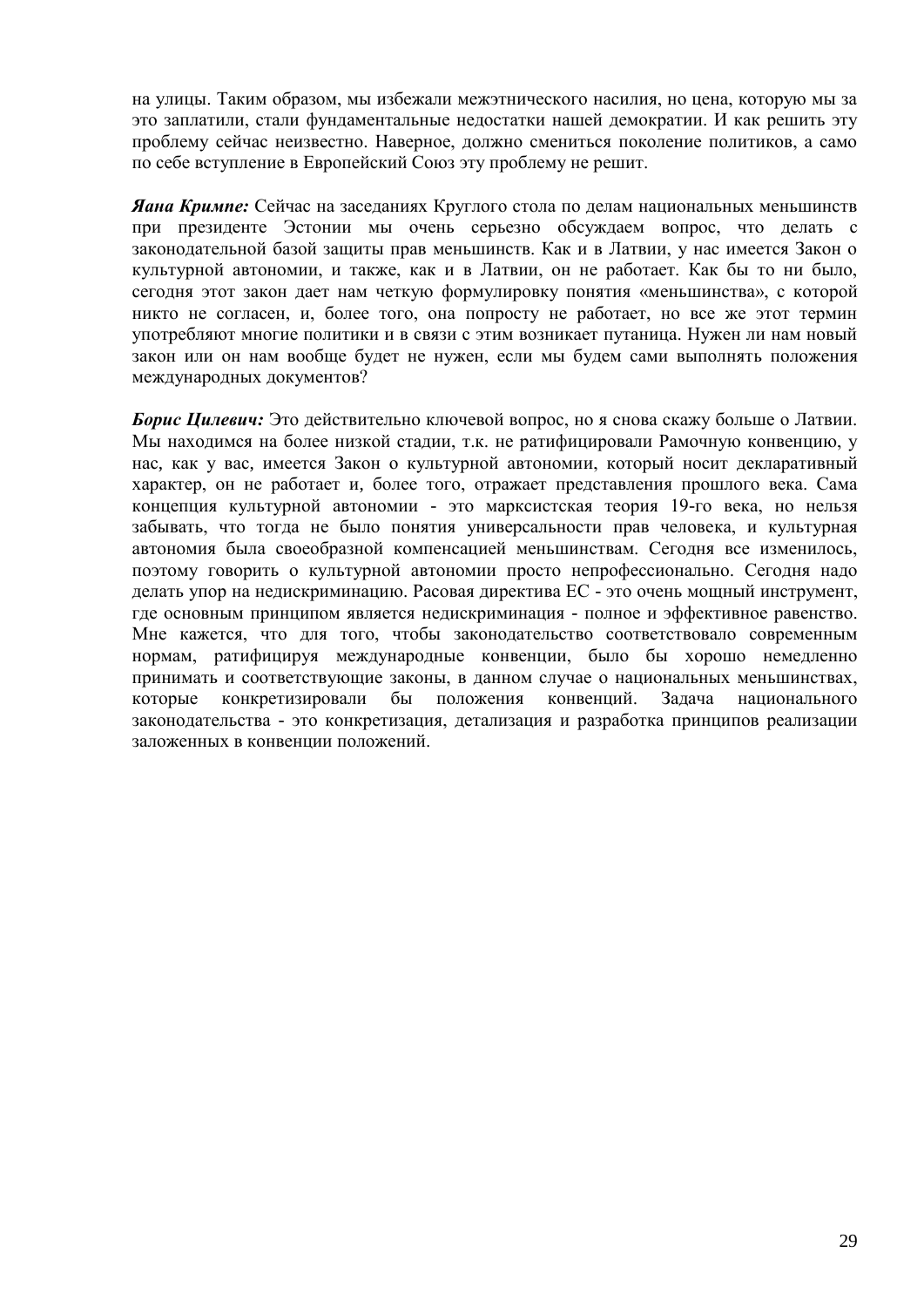### **Третья сессия / The third session** *Модератор: Прийт Ярве/Moderator Priit Järve*

#### **Опыт по предотвращению конфликтов и политика национальных меньшинств в Литве**

*Витаутас Толейкис, Центр по правам человека, Литва*

#### *(Основные тезисы доклада)*

Говоря о мероприятиях, направленных на предотвращение этнических конфликтов в Литве, считаю нужным выделить три направления: 1) информирование общества; 2) проекты, программы, связанные с национальными меньшинствами; 3) публичный дискурс, начиная с уровня интеллектуалов и заканчивая уровнем массовой культуры.

Не хочу дискутировать о превентивных мерах, их важности и эффективности. Но, оглядываясь в прошлое десятилетие, мы можем спросить себя: что было бы, если бы мы пустили бы пустили на самотек процессы в сфере межнациональных отношений

В обществе Литвы, говоря об уменьшении напряжения, о создании дружеской атмосферы межэтнических отношений, следует особо упомянуть проблему информирования. Здесь можно говорить о литературе, выпущенной в течение последних пяти лет, программах на CD-дисках, Интернет-страницах, об освещении этой темы в школьных учебниках, о вопросах, включенных в выпускные экзамены по истории и, без сомнения, об информации, получаемой из средств массовой информации. Информация СМИ может играть особую роль, содержа призывы к изменению существующих установок и отношения общества к национальным меньшинствам. Надо сказать, что эти установки могут реально влиять на правовое положение меньшинств, особенно что касается поведения служащих низшего ранга, обслуживающих граждан нелитовского происхождения.

#### **Проекты, способствующие двусторонней интеграции**

Хорошим примером в этом контексте может стать проект «Интеграция национальных меньшинств в общество Литвы», осуществляемый в течение уже трех лет Центром по правам человека.

Другие примеры – программа Фонда реформы образования «Помощь школьникам Литвы цыганской национальности» и проводимый вместе с Министерством культуры конкурс «История евреев Литвы на нашей земле». Также важен проект, осуществляемый второй год общественной организацией «Дом памяти», - «Соседи моих дедушек и прадедушек евреи».

#### **Гражданский дискурс**

Взаимное сотрудничество неправительственных организаций Литвы – солидарность и гражданское объединение общества - особо раскрываются при обсуждении конкретных проектов, которые, надо сказать, нередко получают противоречивые оценки. Особенно это проявилось в отношении защиты прав еврейской и цыганской общин Литвы.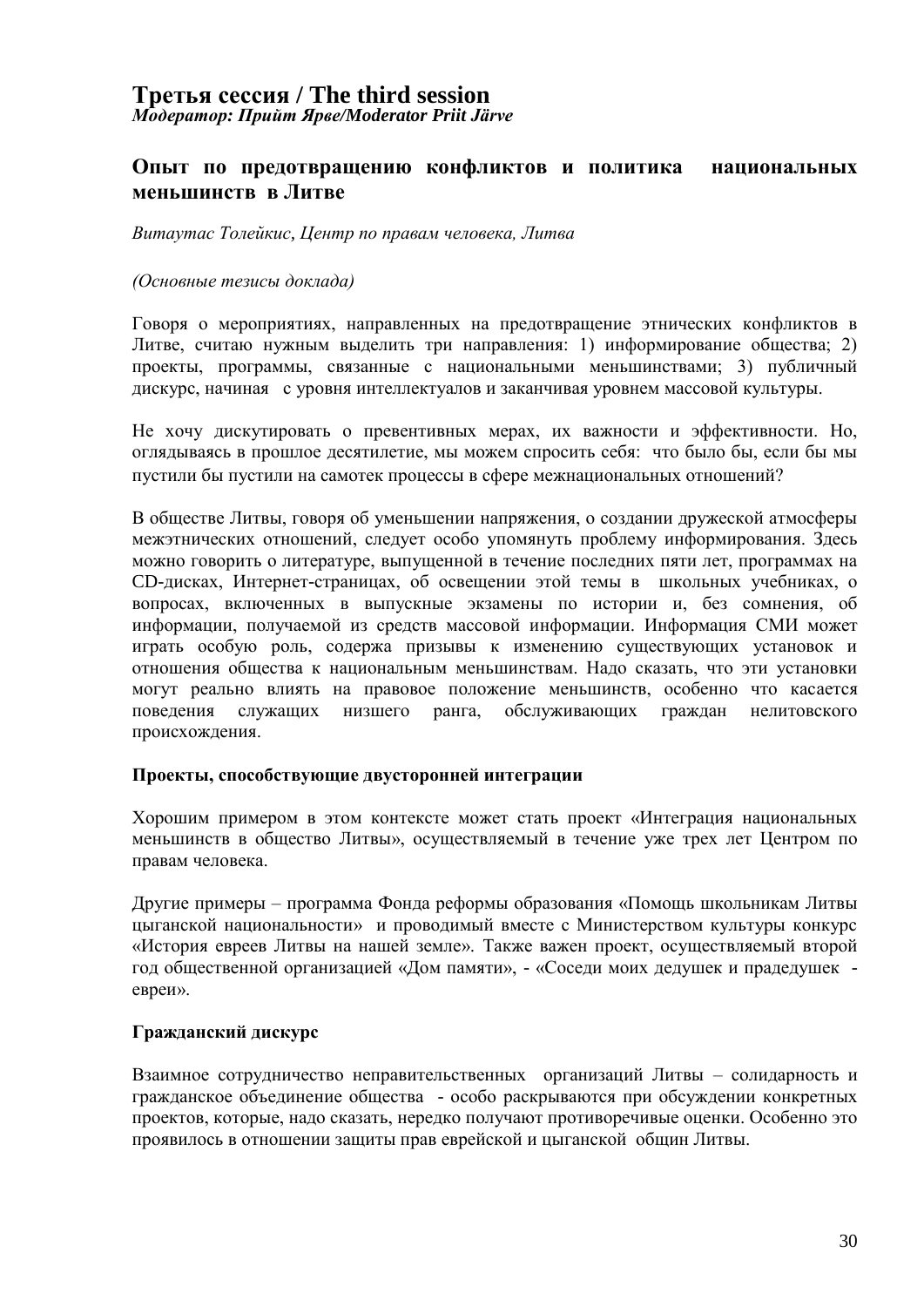#### **Правовое положение**

В каком направлении движется Литва в сфере регулирования правового положения меньшинств? Злесь важной была бы дискуссия по поводу готовящегося Закона о национальных меньшинствах, уже принятого нового Закона о гражданстве и постановлений, связанным с вопросами просвещения.

#### **Выразители нужд национальных меньшинств**

Всегда ли у национальных общин имеется адекватная информация о возможных жизненных альтернативах? Всегда ли адекватно и неповерхностно раскрывают «своим» эти альтернативы партии, созданные по национальному признаку или органы местного самоуправления? На практике имеются примеры, свидетельствующие об обратном.

#### **Диалог в обществе**

Какую роль могут сыграть неправительственные организации «титульной» нации Случай с Литвой достаточно парадоксальный: вполне обоснованно нас представляют западной общественности как страну, не имеющую национального напряжения, вступающую в диалог с организациями национальных меньшинств и с лидерами партий, созданных на этнической основе. А имеем ли мы прямую связь со всеми гражданами нелитовского происхождения и точно ли знаем, что им нужно, чтобы они на самом деле чувствовали себя в безопасности в нашем обществе и в самом широком смысле этого слова чувствовали себя его частью?

### **Негласное дипломатическое вмешательство международного сообщества в Эстонии и Латвии**

#### *Вадим Полещук, аналитик Центра информации по правам человека, Эстония*

После того, как социалистический лагерь прекратил свое существование и распался Советский Союз, государства Восточной и Центральной Европы обнаружили, что попали под опеку западных государств и контролируемых ими международных правозащитных организаций. Это было во многом обусловлено стремлением этих стран добиться членства в Европейском Союзе и НАТО, которые официально и неофициально предъявляли к странам-кандидатам политические требования: функционирование институтов демократии, уважение прав человека и меньшинств и соблюдение принципа верховенства закона.

То, что международные организации «с пристрастием» отслеживали в бывших соцстранах ситуацию с правами человека, было нормальным и вполне предсказуемым явлением. Не стали исключением Эстония и Латвия. Однако здесь вопрос о мониторинге соблюдения прав человека осложнялся многими факторами, причем особое внимание межправительственные структуры уделяли положению местных меньшинств. Именно произошедшие под влиянием международных организаций изменения в положении нетитульного населения в двух этих государствах и станут темой данного выступления.

Итак, применение в Эстонии и Латвии принципа реституции после восстановления независимости привело к ситуации, когда около трети всего населения или большинство представителей меньшинств оказались без местного гражданства. Понятно, что у них имелись очень ограниченные возможности влиять на процесс принятия решений, в том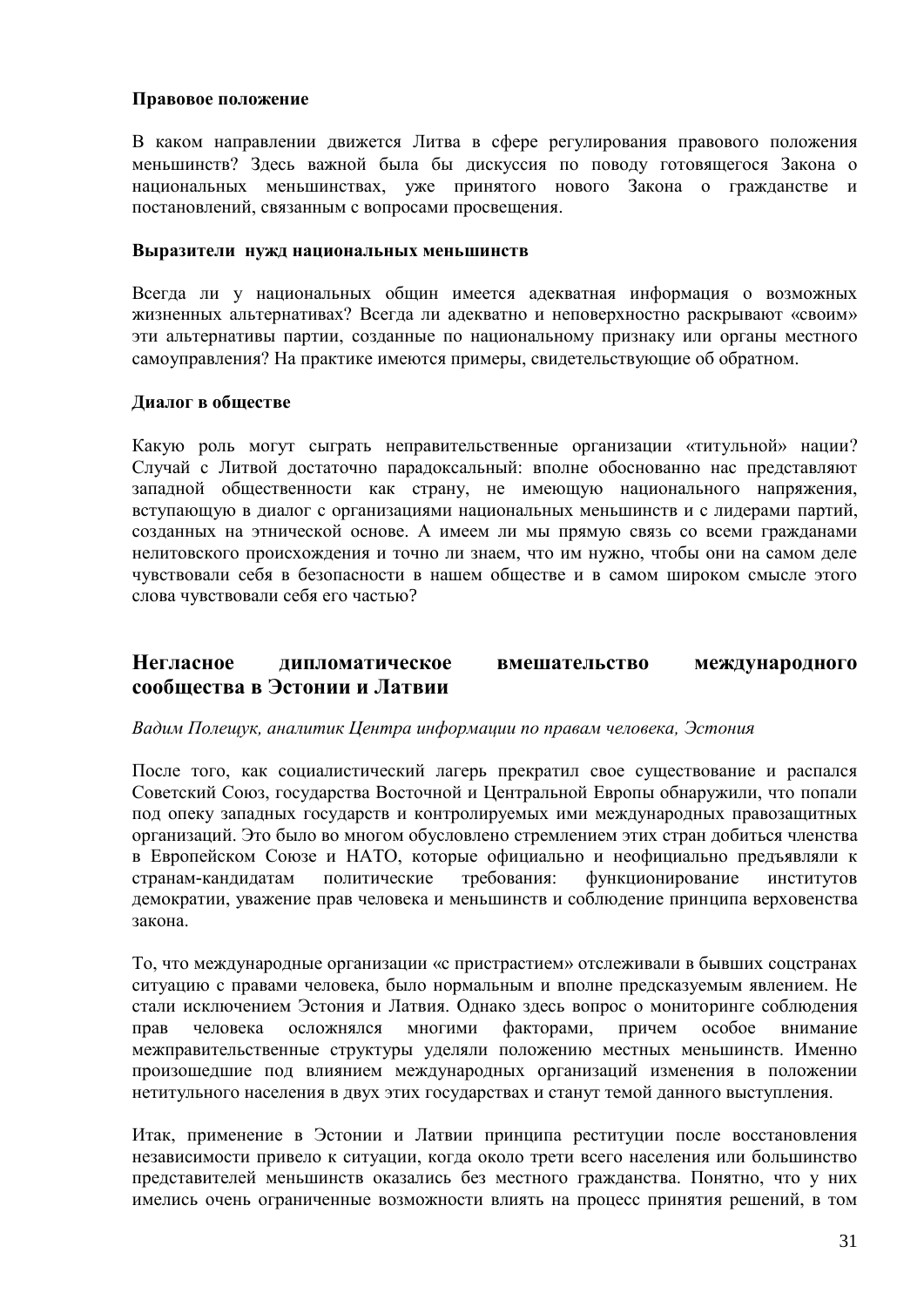числе решений, непосредственно их касающихся. Проблема массового безгражданства в Эстонии и Латвии, равно как и прочие связанные с меньшинствами проблемы находились в центре внимания международных организаций, которые в меру своих возможностей пытались воздействовать на ситуацию.

#### **Таблица 1. Национальный состав населения Эстонии по данным переписей 1989 и 2000 гг.**

| Национальность | $\%$ , 1989 | $\%$ , 2000 |
|----------------|-------------|-------------|
| Эстонцы        | 61,5        | 67.9        |
| Русские        | 30,3        | 25,6        |
| Украинцы       | 3,1         |             |
| Белорусы       | 1.8         |             |
| Іругие         | 3,3         | 3,1         |

*Источник: Департамент статистики Эстонии*

#### **Таблица 2. Правовой статус населения Эстонии, данные переписи 2000 года**

| Гражданство                      | $\frac{6}{6}$ |
|----------------------------------|---------------|
| Эстония                          | 80,0          |
| без гражданства из числа<br>Лица | 12,4          |
| бывших советских граждан         |               |
| Российская Федерация             | 6,3           |
| Украина                          | 0,2           |
| Неизвестно                       | 0.6           |
| ругое                            | 0,5           |

*Источник: Департамент статистики Эстонии*

#### **Таблица 3. Национальный состав населения Латвии по данным переписей 1989 и 2000 гг.**

| Национальность | $\%$ , 1989 | $%$ , 2000 |
|----------------|-------------|------------|
| Латыши         | 52,0        | 57,6       |
| Русские        | 34,0        | 29,6       |
| Белорусы       | 4,5         | 4,1        |
| Украинцы       | 3,5         | 2.'        |
| Поляки         | 2,3         | 2,5        |
| ругие          | 3,7         | 3,5        |

*Источник: Центральное статистическое бюро Латвии* 

#### **Таблица 4. Правовой статус населения Латвии на 1 июля 2002 года**

| Гражданство                        | $\frac{6}{9}$ |
|------------------------------------|---------------|
| Латвия                             | 76.7          |
| Лица без гражданства из числа 22,0 |               |
| бывших советских граждан           |               |
| pyroe                              |               |

*Источник: Управление натурализации Латвии*

Другой важный момент. Положение так называемого русскоязычного населения Эстонии и Латвии интересовало также Россию. Руководство Российской Федерации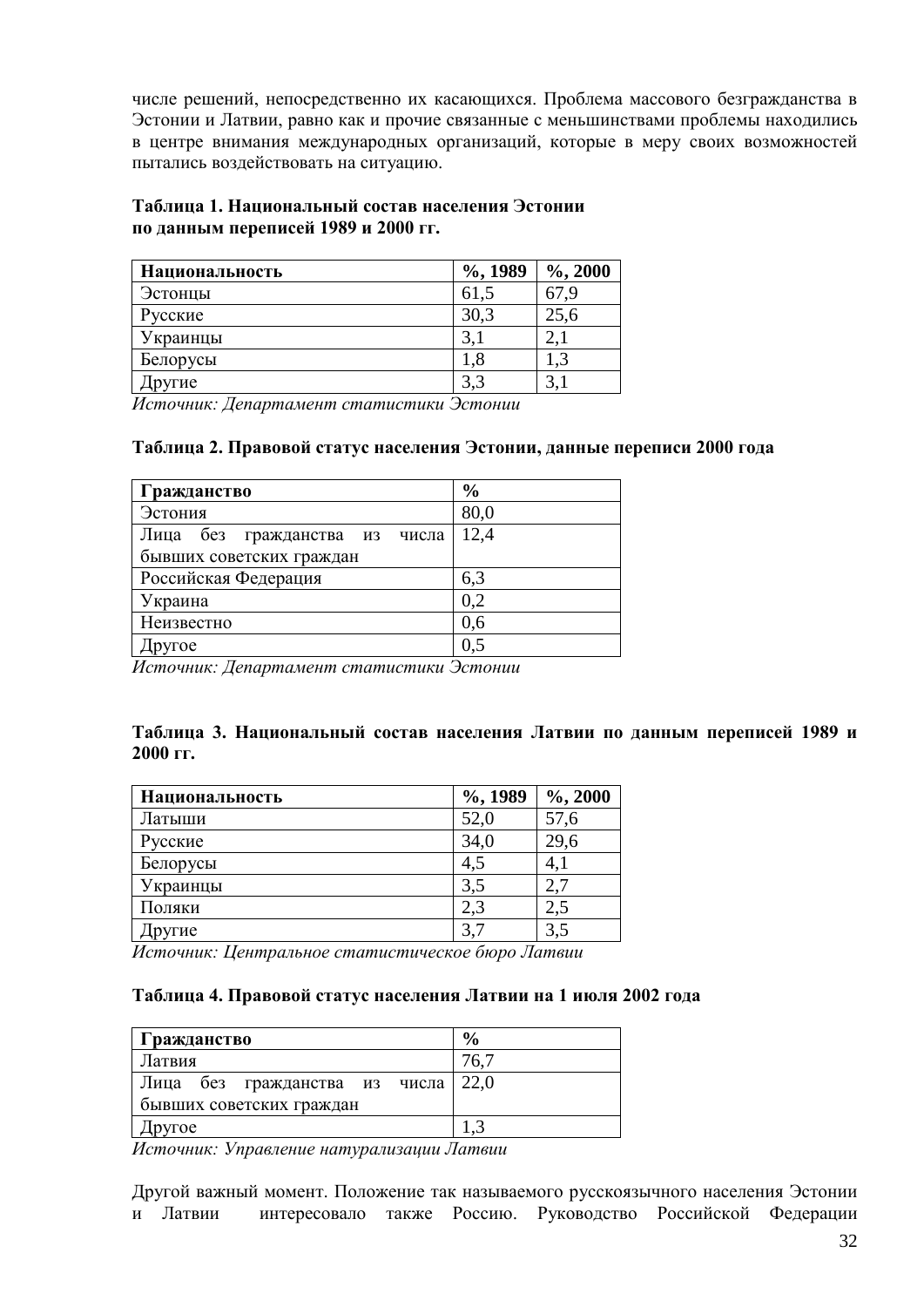предпринимало в этом направлении определенные дипломатические шаги, которые в Эстонии и Латвии воспринимались крайне болезненно. В Таллине и Риге проводившаяся в отношении меньшинств политика считалась справедливой с точки зрения соблюдения интересов титульного населения, а позиция Москвы трактовалась как рецидив империализма. Запад обычно демонстрировал, что понимает опасения Эстонии и Латвии в отношении России, и многие организации явно видели своей задачей, кроме прочего, нейтрализацию влияния России в регионе. Однако открыто игнорировать интересы Москвы никто не решался, и любое обсуждение проблем эстонских и латвийских меньшинств явно или неявно предполагало участие России.

Еще в самом начале 1990-х гг. Эстонию и Латвию посещали специальные делегации ООН, Совета Европы и ОБСЕ, которые были призваны собрать и проанализировать факты о положении с правами человека в обоих государствах. Отчеты этих делегаций были позже опубликованы, а местные правительства получили рекомендации. Надо сказать, что с самого начала реакция местных правительств на критику была неоднозначной. Это также понятно, ведь тогдашние правящие круги пришли к власти на волне борьбы за независимость: сторонние рекомендации рассматривались как ограничение недавно приобретенного суверенитета. В эстонских и латвийских условиях наибольшее влияние на ситуацию с правами меньшинств оказали две организация – ОБСЕ и Европейский Союз, который консолидировался с ОБСЕ по некоторым вопросам.

Постоянные миссии ОБСЕ в Эстонии и Латвии больше, чем кто-либо, были вовлечены в негласную дипломатию, направленную на изменение ситуации с меньшинствами. Они преследовали цели гуманитарного характера и стремились к предотвращению возможных конфликтов. Главным инструментом их воздействия на местные власти были регулярные отчеты с рекомендациями, предоставляемые местным правительствам. Однако принцип конфиденциальности ограничивал значение этих отчетов, делая их составляющей некой долгосрочной тактики, направленной на постепенное изменение установок и поведения представителей верхних эшелонов власти.

Деятельность первого Верховного комиссара ОБСЕ по делам национальных меньшинств Макса ван дер Стула была более заметной. Он прибегал к предоставлению местным правительствам меморандумов (т.н. писем), которые содержали вполне конкретные рекомендации. Эти письма следует рассматривать вместе с той работой, которую лично ван дер Стул и его советники проводили с представителями властей в ходе визитов в Эстонию и Латвию. Рекомендации, став достоянием общественности, позже превращались в значительный фактор внутриполитической деятельности. Также вряд ли на Западе можно найти другую личность, которая подвергалась бы в Эстонии и Латвии столь уничижительной критике, как Макс ван дер Стул.

Огромную роль в укреплении позиций ОБСЕ в Эстонии и Балтии сыграл Европейский Союз. Надо сказать, что к Европейскому Союзу Эстония и Латвия изначально относились крайне трепетно. Мне кажется очевидным, что членство в Европейском Союзе рассматривалось местными правительствами кроме прочего как гарантия безопасности, как некое дополнение или даже временная замена членству в НАТО. Также политика властей по переориентации основных экспортных и импортных потоков Эстонии и Латвии с Востока на Запад со временем сделала эти страны зависимыми от ЕС в экономическом плане. Более того, хотя Европейский Союз был и остается преимущественно экономической организацией, с самого начала он предъявлял своим будущим членам определенные политические требования. Так, на Копенгагенском Совете 1993 года были установлены чисто политические критерии для членства в ЕС, включающие «уважение и защиту прав меньшинств».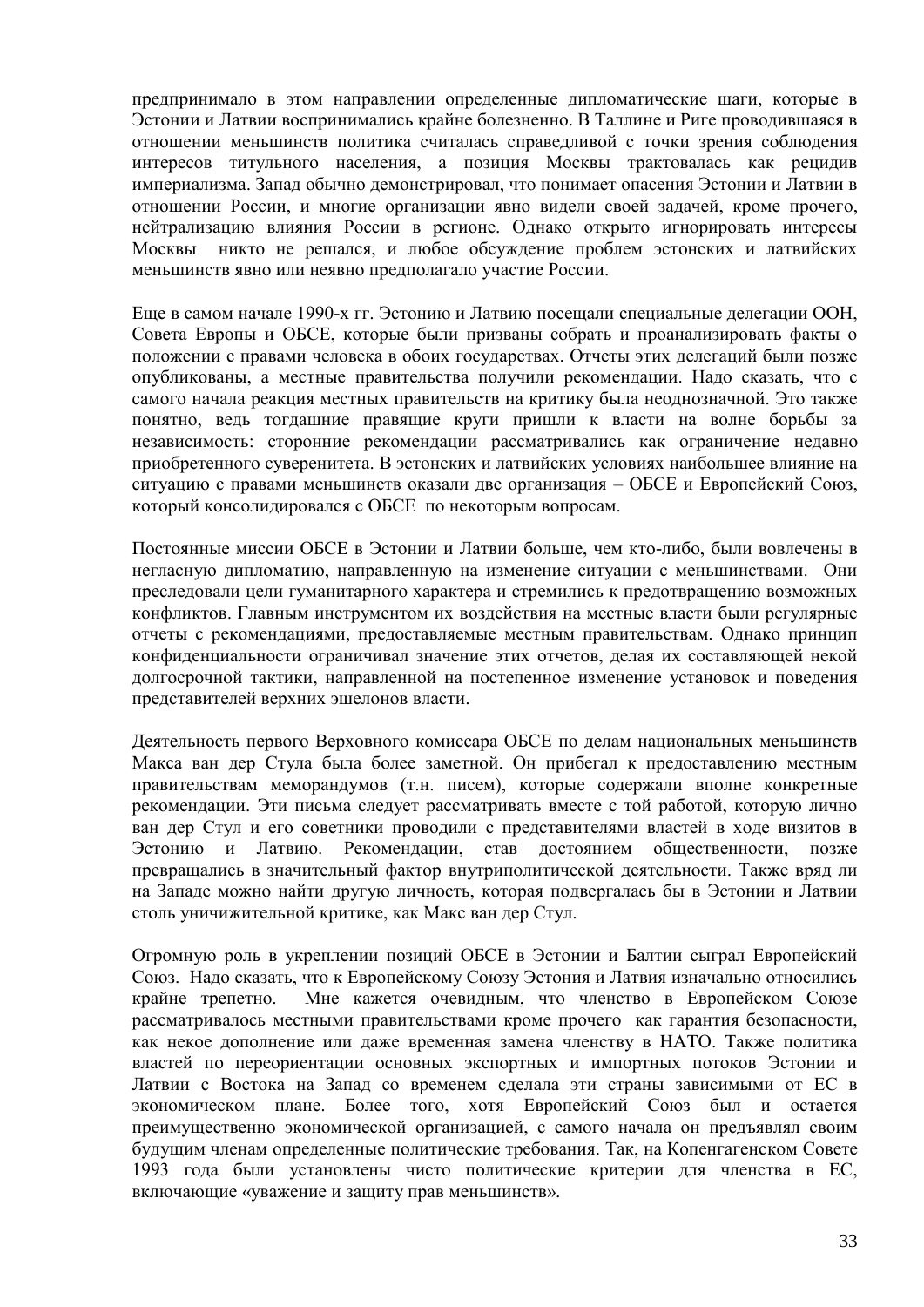Изначально проблемой ЕС было отсутствие в его собственных документах развернутого определения того, что понимается под «уважением и защитой прав меньшинств». В различных государствах-членах ЕС относятся к этому вопросу очень по-разному. Наиболее яркий пример: два члена ЕС (Франция и Греция), по сути, отрицают сам факт наличия меньшинств на их территории. Пройдет еще какое-то время, прежде чем в ЕС примут собственные стандарты, более четкие и развернутые, чем копенгагенские критерии. А пока Европейский Союз вынужден заимствовать стандарты у ООН (прежде всего, Конвенция о ликвидации всех форм расовой дискриминации, Пакт о гражданских и политических правах), у Совета Европы (Рамочная Конвенция по защите национальных меньшинств, Европейская Хартия о языках меньшинств или региональных языках) и у ОБСЕ (стандарты и принципы т.н. «человеческого измерения»).

Думаю, что в глазах ЕС у ОБСЕ имелись определенные преимущества перед другими организациями. Так, в документах ОБСЕ стандарты обращения с представителями меньшинств раскрыты наиболее полным образом, хотя они и представляют собой политические обязательства (а не юридические нормы). Кроме того, в Эстонии и Латвии постоянные миссии ОБСЕ и Верховный комиссар ОБСЕ по делам национальных меньшинств действовали очень активно. За рекомендациями этих структур местным правительствам стояли авторитетные органы ОБСЕ, во многом состоявшие из представителей государств-членов ЕС и НАТО. Более того, бывало, что в регулярных отчетах об успехах Эстонии или Латвии (*progress reports*) уже непосредственно Европейский Союз в лице Европейской Комиссии солидаризировался с позицией Макса ван дер Стула. Эта форма сотрудничества устраивала Россию, которая могла влиять на ситуацию в Эстонии и Латвии, участвуя в работе центральных органов ОБСЕ, что являлось своеобразным компромиссом между нею и Западом.

Активная позиция ван дер Стула и местных постоянных миссий ОБСЕ сделала решающим их влияние на положение в Эстонии и Латвии. Мнения и рекомендации ООН или Совета Европы никогда не оказывали такого же воздействия на внутриполитический климат в этих странах.

Но в чем же конкретно проявилось это влияние? Если считать целью деятельности межправительственных организаций предотвращение насильственного конфликта - то задача, видимо, выполнена. Если же анализировать реальное улучшение положения меньшинств, которое в местных условиях выражалось в изменении законодательного регулирования, то наша оценка не будет столь однозначной.

Возьмем один из наиболее острых и спорных для начала 1990-х гг. вопросов – гражданство. Его затрагивали, наверное, все международные организации без исключения. Основным натурализационным требованием в Эстонии и Латвии был экзамен на знание местного государственного языка. Уровень владения этим языком среди меньшинств был крайне низким в обеих республиках, а группа неграждан – крайне разнообразной по возрасту и образовательному уровню. Натурализационные требования неизменно рассматривались представителями меньшинств как завышенные.

Под воздействием международных организаций и прежде всего ван дер Стула в Эстонии и Латвии законодательство о гражданстве было изменено с тем, чтобы облегчить его получение для детей родителей-апатридов, инвалидов и пожилых (в Латвии для этого даже понадобился референдум). В итоге упрощенная процедура была установлена для детей-апатридов в Эстонии и Латвии и для инвалидов в Эстонии. Несмотря на поправки требования для пожилых в Эстонии и Латвии и инвалидов в Латвии не могут считаться достаточно простыми даже сегодня, в особенности если учитывать скромные возможности этих категорий лиц.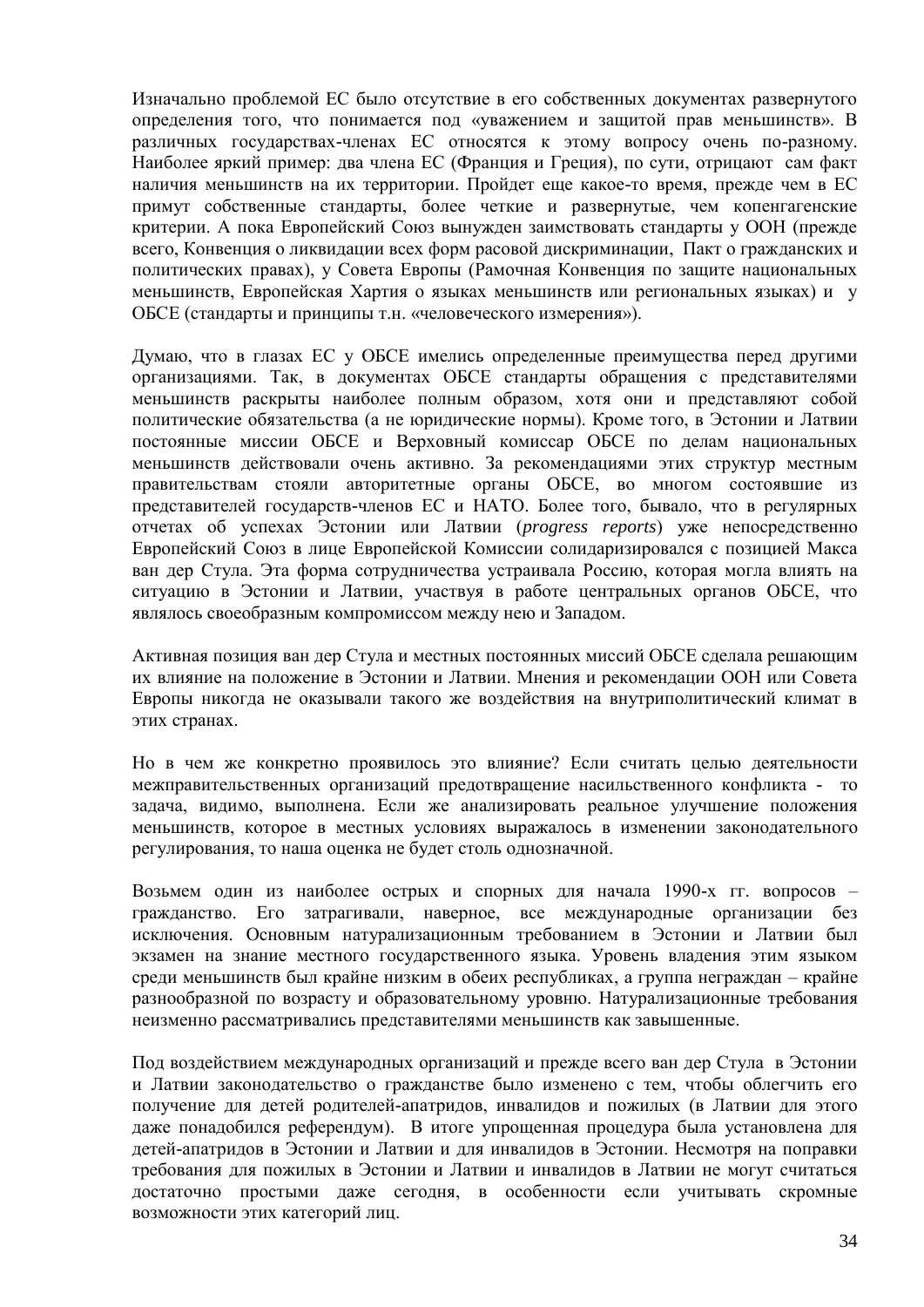Как повлияли означенные перемены на темпы натурализации? Повлияли крайне незначительно, потому что процедура для подавляющего большинства неграждан, по сути, изменена не была. Натурализационный потенциал в рамках нынешнего эстонского и латвийского законодательства практически исчерпан и будет определяться в основном установками заканчивающей школу молодежи. В Латвии в 1998 году, т.е. после отмены возрастных ограничений при натурализации («окон натурализации»), повторилась ситуация в Эстонии в начале 1990-х гг., когда всплеск числа натурализованных вскоре сменился тенденцией к снижению их числа.



**График 1. Натурализация в Эстонии в 1992-2001 гг.**

*Источник: Департамент гражданства и миграции Эстонии*



**График 2. Натурализация в Латвии в 1995-2001 гг.**

*Источник: Управление натурализации Латвии*

Упомянутые изменения в законодательстве о гражданстве потребовали титанических усилий международного сообщества. О возможности коренного изменения натурализационного законодательства в Эстонии и Латвии сегодня можно говорить очень осторожно и с изрядной долей скепсиса.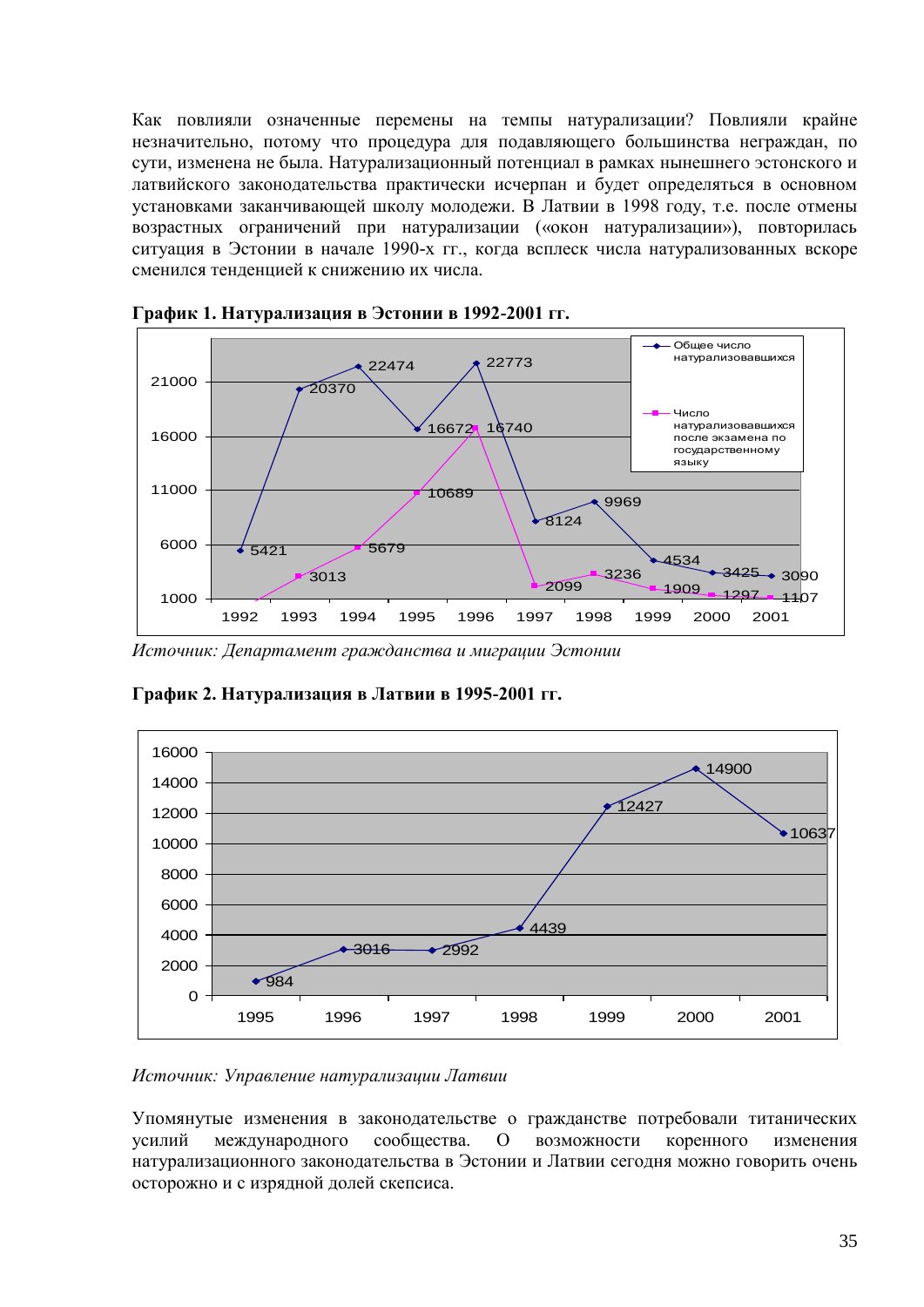Теперь мне хочется привести пример, когда консолидация усилий Европейского Союза и ОБСЕ была особенно плодотворной. Речь пойдет об изменениях, которые коснулись языкового законодательства. В 1999 году законы о языке в Эстонии и Латвии ужесточили (должны были ужесточить) требования к использованию государственного языка на рынке труда (в том числе в частной сфере), а также требования к публичному использованию языков меньшинств. Из-за особенностей языковой ситуации в Эстонии и Латвии эти изменения затрагивали огромную часть населения.

#### **Диаграмма 1. Население Эстонии по родному языку, данные переписи 2000 года**



*Источник: Департамент статистики Эстонии* **Диаграмма 2. Население Латвии по родному языку, данные переписи 2000 года**



*Источник: Центральное статистическое бюро Латвии* 

Языковое регулирование (принятое или, как в Латвии, планируемое к принятию в 1999 году) явно находилось в противоречии с рядом международных договоров о правах человека. Это послужило поводом для критики со стороны международных структур. Это регулирование также ограничивало возможности иностранного бизнеса в Эстонии и Латвии. С точки зрения Европейского Союза это могло привести к нарушению положений Европейского договора. В итоге, в законы о языке были внесены положения, которые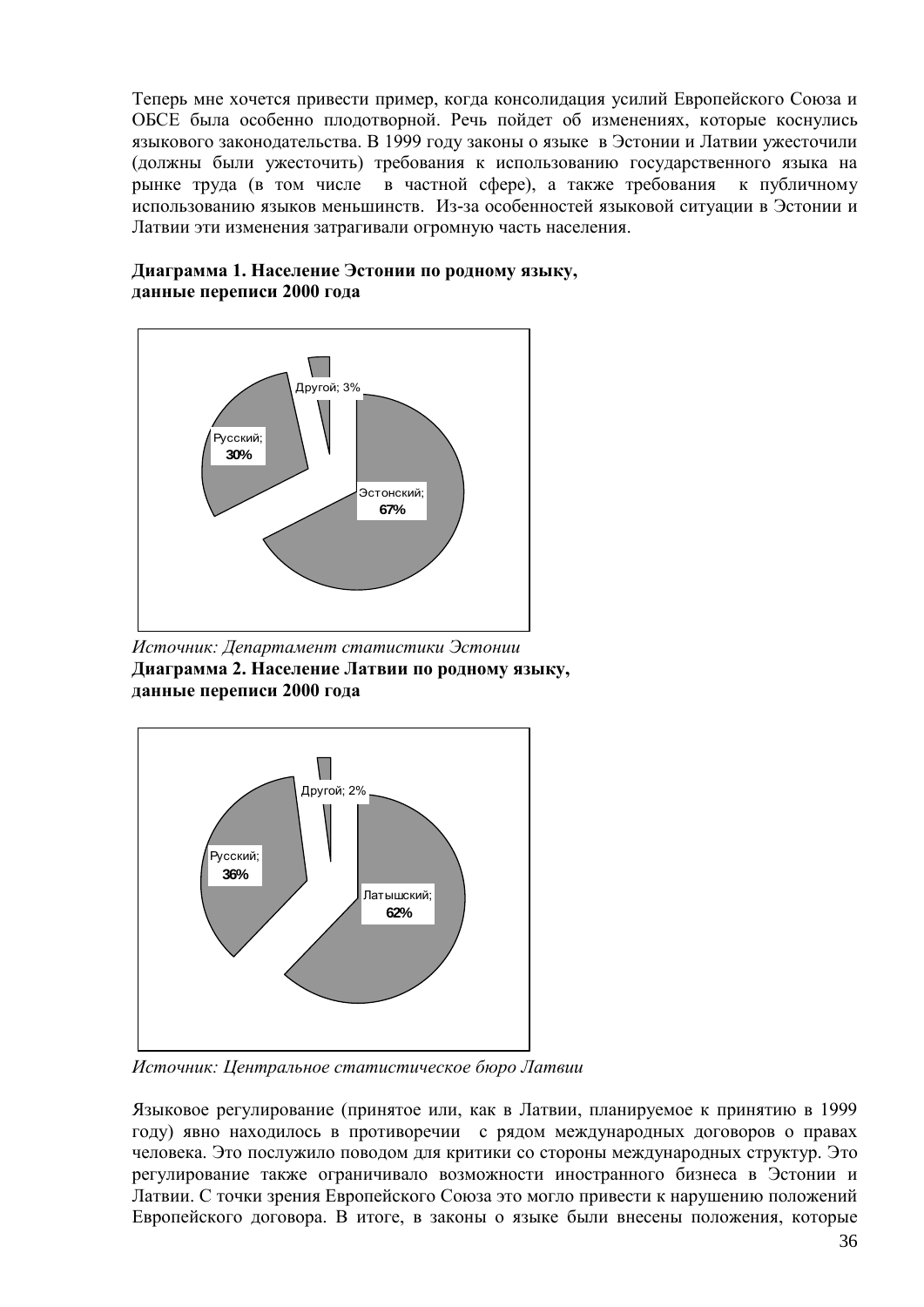провозглашали возможность установления языковых требований в частной сфере, только если это оправдано в общественных интересах. Данные положения явно формулировались совместно с органами ОБСЕ, поскольку раскрытие понятия «оправданные общественные интересы» напоминает некоторые пункты Ословских рекомендаций о языковых правах национальных меньшинств. Далее уже само определение понятия «оправданные общественные интересы» получило в законах и подзаконных актах Эстонии и Латвии максимально широкое толкование. Тем самым, вопрос об обоснованности языковых требований – это теперь не вопрос о положениях в тексте закона, но проблема толкования этих положений. Это, кстати, очень удобно в том случае, если Латвия и Эстония захотят отказаться от сдержанной политики в вопросах языкового регулирования, и это не пустые опасения. В Эстонии и Латвии недавно под давлением из-за рубежа был отменен языковой ценз для кандидатов в депутаты. Одновременно с этим, например, в Эстонии, другие поправки сделали практически невозможным использование на собраниях местного самоуправления любого другого языка, кроме государственного, даже в местах компактного проживания меньшинств. Тем самым означенная либерализация произвела малый практический эффект.

Другой важной проблемой в отношении меньшинств является политика интеграции. Тот же ван дер Стул упомянул эту проблему в своих письмах руководству Эстонии и Латвии еще в 1993 году. Но до того, как интеграция меньшинств стала там частью официального дискурса, прошли годы. Надо сказать, что в начале 1990-х гг. основным направлением национальной политики Эстонии и Латвии было форсирование реэмиграции, а инструментом этой политики – законодательство о языке, гражданстве и образовании. Где-то в 1998-1999 гг. основным направлением была объявлена интеграция. Начало политики интеграции было в некотором роде обусловлено вполне объективными причинами – провалом политики форсирования реэмиграции меньшинств. Тем не менее, побудительным мотивом для оформления этой политики в официальные программы стала позиция Европейского Союза. Во мнениях Европейской Комиссии по заявлениям о вступлении в ЕС Эстонии и Латвии (1997 год) обоим государствам было рекомендовано способствовать интеграции нетитульного населения. Первые официальные интеграционные документы принимаются в Эстонии уже в 1998 году, а в Латвии – в 1999 году. Как бы мы не относились к концептуальным основам интеграционной политики в Эстонии и Латвии, сам факт ее принятия означает официальный отказ от доктрины выдавливания за пределы страны как можно большего числа представителей меньшинств. Теперь крайне важно не допустить, чтобы политика выдавливания была заменена насильственной ассимиляцией через регулирование в области образования и публичного использования языка.

А сейчас попытаюсь подытожить свое выступление и ответить на поставленный в начале вопрос: как под влиянием (в том числе, под скрытым влиянием) международных организаций изменилось положение меньшинств в Эстонии и Латвии?

Следует признать, что положения меньшинств в обеих странах действительно претерпело определенные позитивные изменения. Велика была роль международных организаций в отмене наиболее одиозных норм, ограничивающих права и возможности меньшинств. К сожалению, основы политики в области языка и гражданства остались неизменными. Тем не менее, интеграционный дискурс сам по себе создал более благоприятные возможности для диалога между меньшинством и большинством в Эстонии и Латвии. Будем надеяться, что со временем вмешательство международных организаций станет здесь совсем излишним.

Какая из упомянутых нами организаций будет в будущем оказывать наибольшее влияние на ситуацию в Эстонии и Латвии? Конечно же, Европейский Союз. Остается только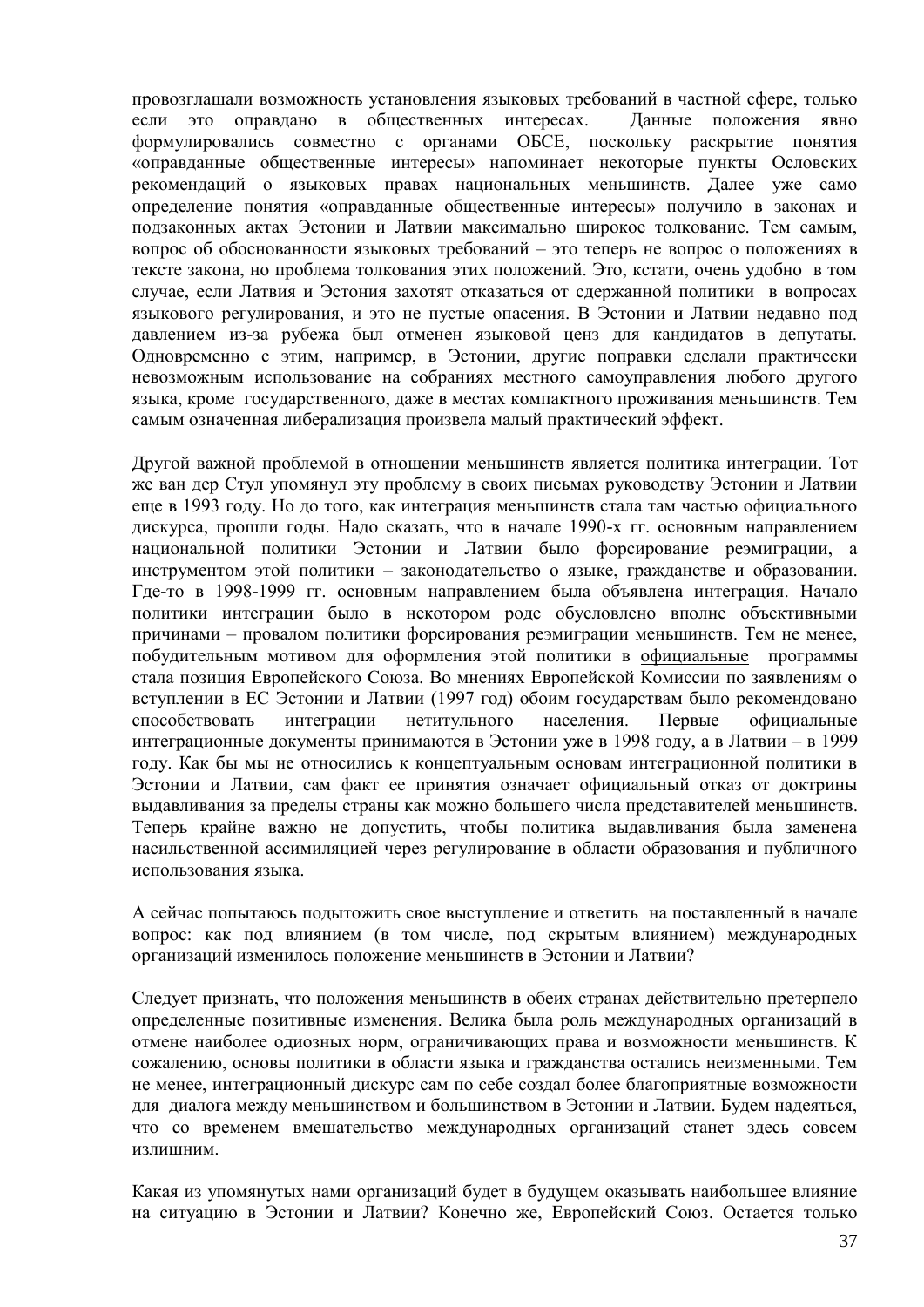надеяться, что в его рамках будут приняты четкие стандарты, касающиеся прав меньшинств, а также механизмы мониторинга ситуации не только в государствахкандидатах, но и в государствах-членах. Принятое недавно в рамках ЕС законодательство по борьбе с дискриминацией внушает определенные надежды.

ОБСЕ, вероятно, уже никогда не будет иметь здесь влияния большего, чем другие международные организации, например, Совет Европы. Сейчас ОБСЕ, как все мы знаем, необходимы реформы. Закрытие постоянных миссий ОБСЕ без консенсуса, а именно без согласия России, вскрыло недостатки правозащитной функции этой организации, слишком сильно зависящей от политической конъюнктуры. Также пока не ясно, намерен ли новый Верховный комиссар ОБСЕ по делам национальных меньшинств продолжать тот действенный тип сотрудничества с государствами-членами, который обязан своему появлению Максу ван дер Стулу.

Ослабление роли ОБСЕ и вступление Эстонии и Латвии в ЕС и НАТО уменьшат возможности России как-то влиять на положение местного русскоязычного меньшинства. Однако не исключено, что появившееся в результате этого в Эстонии и Латвии чувство большей защищенности титульных наций приведет к деполитизации связанных с меньшинствами вопросов, что в перспективе может дать положительный эффект.

# **Вопросы/Questions**

# **Дискуссия/Discussion**

*Мирослав Митрофанов:* У меня вопрос г-ну Полещуку. Что говорят европейские политики, чиновники ЕС о перспективах эстонских неграждан после вступления государства в Европейский Союз, будет ли у них право свободно передвигаться и работать в ЕС?

*Вадим Полещук:* Это очень интересный и провокационный вопрос. Я помню, что несколько лет назад, когда я работал журналистом, один из руководителей Европейской делегации в Эстонии в своем интервью решил повлиять на настроения эстонских неграждан, заявив, что им стоит получить гражданство ЭР для того, чтобы в дальнейшем стать гражданами ЕС и пользоваться свободой передвижения и т.д.. Несколько лет назад никто не сомневался в том, что в ЕС будет разделение на граждан и неграждан, и последние не смогут пользоваться теми же правами, что и граждане. Сейчас появились новые тенденции, разговоры о том, что негражданам Латвии и Эстонии предоставят некий новый статус, который позволит им передвигаться и пользоваться всеми правами наравне с гражданами ЕС. В рамках некоторых европейских структур пошли разговоры о том, что стоит ввести настоящее гражданство Европейского Союза, которое могло бы предоставляться не только гражданам стран-участниц, но и всем постоянно проживающим на их территории негражданам. Такой статус несомненно решит проблемы, но на сегодняшний день это всего лишь планы. Вступление в ЕС все ближе, и надежды на скорое решение этой проблемы рушатся. Я надеюсь, что ЕС, хотя бы в рамках некого промежуточного решения, предоставит некий статус обсуждаемой нами группе людей, но не будет настаивать на изменении законов Латвии и Эстонии о гражданстве. Почему? Потому что могут возникнуть такие политические проблемы, которые поставят под вопрос наше вступление вообще. Если посмотреть сейчас веб-сайт эстонских евроскептиков, то там у них такая подборка материалов, которая говорит прежде всего о слишком либеральном подходе ЕС к национальным меньшинствам.

*Борис Цилевич:* Что будет со статусом неграждан в ЕС сегодня никто не знает. Общая миграционная политика - это один из приоритетов ЕС. На самом деле Дублинское и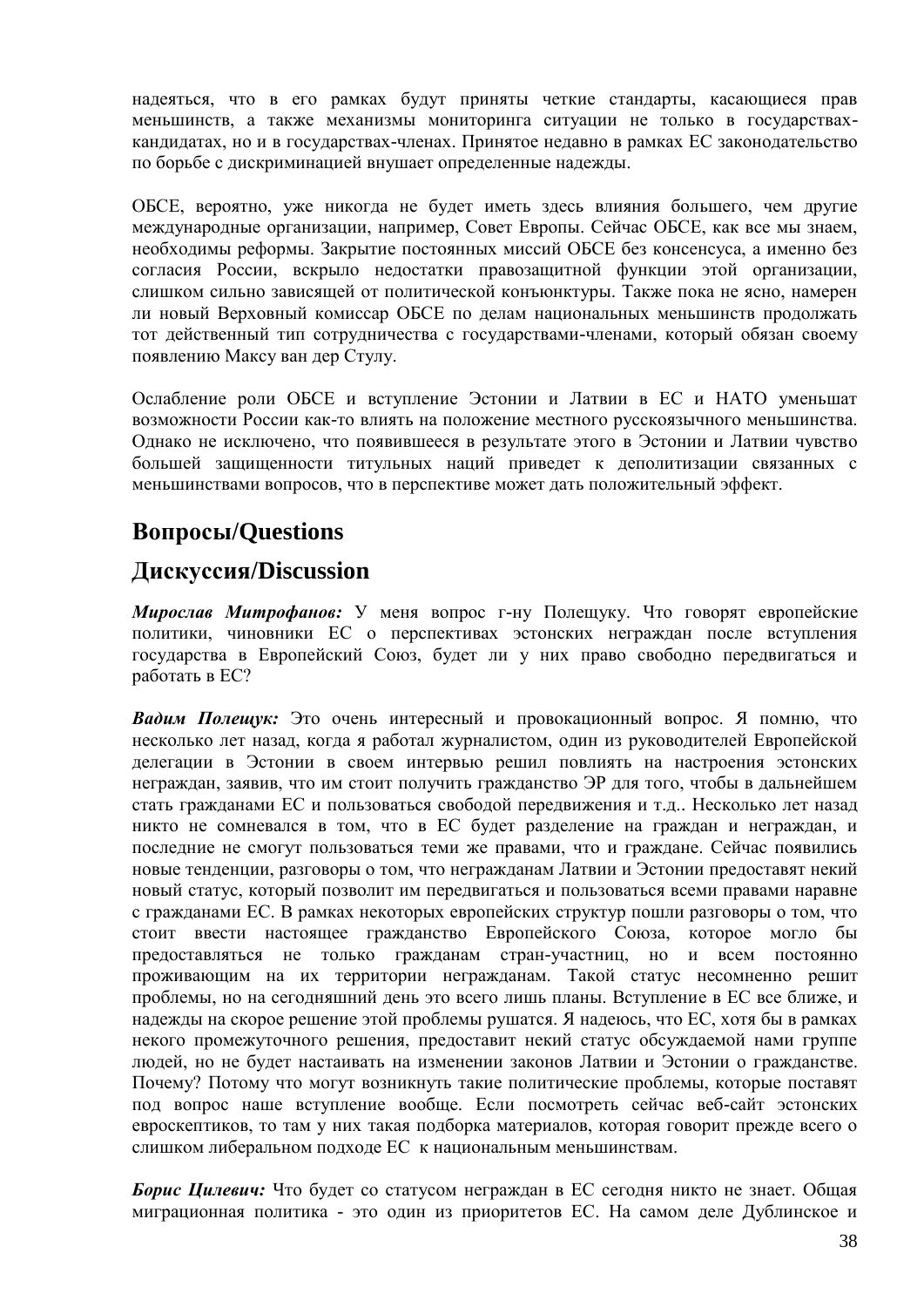Шенгенское соглашения решают широкий круг вопросов, но вот насчет нашего вопроса никаких четких предписаний в них не содержится. Уже практически было достигнуто соглашение, по которому иностранцы, прожившие на территории Союза более 5 лет, и лица без гражданства смогли бы пользоваться теми же правами, что и граждане, и даже имелось предварительное соглашение, но потом одно из государств-членов выступило против и ничего не произошло. Проблема, однако, очень серьезная, хотя бы потому, что в ЕС пограничный контроль запрещен, значит, неграждане фактически смогут передвигаться. Но вот пример: в Португалии сейчас огромное число граждан Молдовы, которые там легально работают и соответственно имеют официальные документы для проживания в стране. Но если кто-нибудь из них прилетит в Париж и там его задержат, то он немедленно будет выслан домой в Молдову как нелегал. Поэтому проблему с негражданами нужно решать немедленно. Позиция же Европейского Союза сейчас такова, что это местная проблема, и мы должны сами ее решать, а не импортировать им.

*Ханон Барабанер:* Каков этнический состав литовского парламента и связано ли это с квотами для национальных меньшинств? С учетом процентного соотношения меньшинств в Литве существование этнических партий не имеет значения, однако представлены ли меньшинства в парламенте?

*Витаутас Толейкис:* Мне немного трудно ответить на ваш вопрос, потому что я филолог по образованию. Но то, что я знаю, это что в парламенте имеется польская фракция, в которой на данный момент 4 человека, и она существует уже давно, с самого начала. Имеется также союз русских, и они сейчас в коалиции.

*Мати Луйк:* Господин Полещук дал понять, что Государственная программа интеграции, ее проекты - это своего рода показуха перед Европейским сообществом. В то же самое время все проекты выполняются исключительно добровольно, выходит, жертвами показухи?

*Вадим Полещук:* Я не считаю, что Программа интеграции - показуха. Но хочу обратить внимание на то, что многие проекты, в особенности большие, скажем, программы обучения языку, которые сейчас реализуются в рамках Программы интеграции, были начаты еще до того, как появилась сама Программа. Если мы говорим об обучении языку на средства, предоставляемые Фондом интеграции неэстонцев, то никто ничего против не имеет. То, что в Эстонии уделяется очень много внимания рекламе усилий, связанных с осуществлением интеграционной программы, это факт. Да, мы используем это в определенных пропагандистских целях, иначе я не понимаю, почему среди экспертов по вопросам интеграции имеется и представитель МИДа. Да, два последних министра интеграции лучше говорили по-английски, чем по-русски, и это тоже факт. Однако из всего этого не следует, что все проекты были показные.

*Мати Луйк:* Приведу пример одного из социологических опросов мониторинга интеграции. Одним из вопросов, заданных и русским и эстонцам, был: «Были ли у вас лично или у членов ваших семей столкновения с представителями других национальностей». Ответ «у меня лично - да» дали 5,1% опрошенных эстонцев, «у детей» - 1,7%. Много это или мало - 5%? В ходе того же исследования выяснилось, что конфликтов с людьми своей национальности было намного больше.

*Прийт Ярве:* У этого вопроса, который вы сейчас затронули, очень глубокие корни. Я бы сказал, что в межнациональных отношениях очень много стереотипов. Обратимся еще раз к социологическим исследованиям. Несколько лет назад спрашивали: «Вы сами конкретно сталкивались с дискриминацией? Если «да», то приведите пример». Я не помню точных процентов, важен их разброс. На вопрос о наличии дискриминации неэстонцев в Эстонии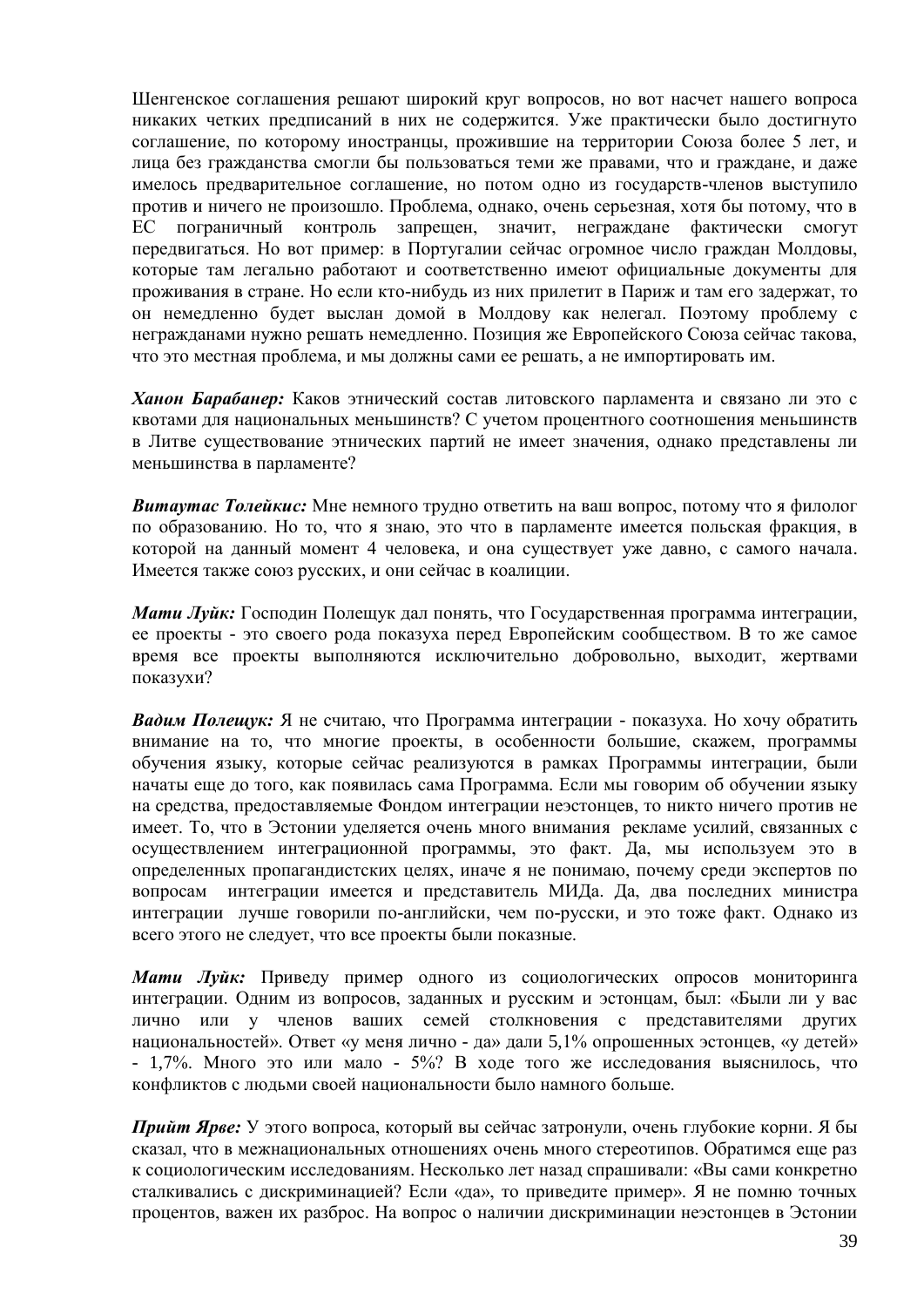примерно 60% ответили «да», примеры смогли привести лишь 15%. Отсюда сделаем вывод, что в межнациональных отношениях существует много стереотипов. Эстонию можно считать конфликтным государством, дискриминирующим. Однако люди не могут привести примеров из своей жизни. Этим я бы хотел показать Мати Луйку, что нельзя делать выводы, основываясь лишь на одном каком-то социологическом исследовании.

*Алексей Семенов:* Я бы сказал, что в лоб такие вопросы задавать неправильно, т.к. в каждом обществе имеются свои стандарты, установки восприятия. Никому в Эстонии не придет в голову говорить о дискриминации на том основании, что в общественном туалете не поставили специальную кабинку для инвалидов, в то время как в Нью-Йорке такой факт вызвал бурю негативных эмоций, и в конце концов такой туалет был снесен. Это говорит о том, что в каждом обществе существуют свои сенситивные границы. Что касается той же Америки, то там недавно было несколько очень громких процессов, суть одного из которых, если не ошибаюсь против компании Microsoft, заключалась в том, что за последние несколько лет ни один из представителей афро-американцев не был назначен там на руководящую должность. Американский суд расценил это как дискриминацию. В недавней эстонской публикации под редакцией Лауристин и Хейдметса была приведена одна табличка, где показано, что во всех профессиональных категориях неэстонцы получают зарплату ниже, чем эстонцы на 15-40%, однако, у нас в стране это не рассматривается, вернее не осознается как дискриминация, и поэтому никаких судебных процессов не происходит. Ни один человек не скажет прямо, что его дискриминируют, а скорее посчитает, что причина иная. Но это к слову, а теперь, то, что я хотел сказать. Я очень часто участвую в различных семинарах, но сегодня наши иностранные эксперты дали мне некоторые идеи. Зденка и Кармен обе высказали примерно одинаковую мысль, что защита меньшинств - это обязанность государства, т.е. Рамочная конвенция направлена не к человеку в виде перечисления его прав, а к государству в виде обязательств обеспечивать перечисленные права. Теперь следует вернуться к вопросу о том, кто же является субъектом прав меньшинств и что является субъектом международных инструментов и внутреннего законодательства. Борис сказал одну фразу, на которую, хотя она отнюдь не новая, следует обратить внимание и запомнить. Права меньшинств - это не органически возникающие права человека, а права, возникающие по требованию, т.е. права 3-го поколения. Но раз они относятся к правам человека, то государство должно соответствующим образом ими оперировать, т.е. международные инструменты должны быть переведены во внутреннее законодательство, а иначе их положение становится шатким, необязательным. Международные конвенции не могут быть конкретными, т.к. в каждой стране своя ситуация. И то, что Рамочная конвенция действительно рамочная, - это очень хорошо, т.к. она обязывает не к выполнению точной нормы, а к тому, чтобы общие положения и стандарты были переведены во внутреннее законодательство. Если этого не происходит, то это как раз и означает, что принципы этой Конвенции не выполняются. Однако европейские структуры, в особенности Совет Европы, имеют свои недостатки, здесь имеет место так называемый «эссенсиалистский подход», т.е. меньшинство - это нечто раз и навсегда данное человеку и это крайне трудно изменить. Наиболее эффективным при всех своих недостатках может быть Европейский Союз, именно по причине того, что это не политическая организация, а бюрократическая. Если уж ЕС взялся вводить какие-либо стандарты, то он их введет, сомневаться в этом не приходится, и ни один член ЕС или страна-кандидат не смогут этого избежать. У нас имеется очень мало данных по вопросам, интересующим нас внутри ЕС. Я лишь один раз был на семинаре, связанном с правами меньшинств и ЕС, и надо сказать, был крайне удивлен. Мы уже 10 лет занимаемся проблемами меньшинств и знаем практически всех, кто работает по этой тематике: экспертов, исследователей и т.д., но этот семинар отличался для меня тем, что я не встретил на нем ни одного знакомого, более того, ни одной знакомой фамилии в списках участников и докладчиков. Все участники были юристы, чиновники ЕС. Сама встреча продолжалась 2 дня, и за этот срок я ни разу не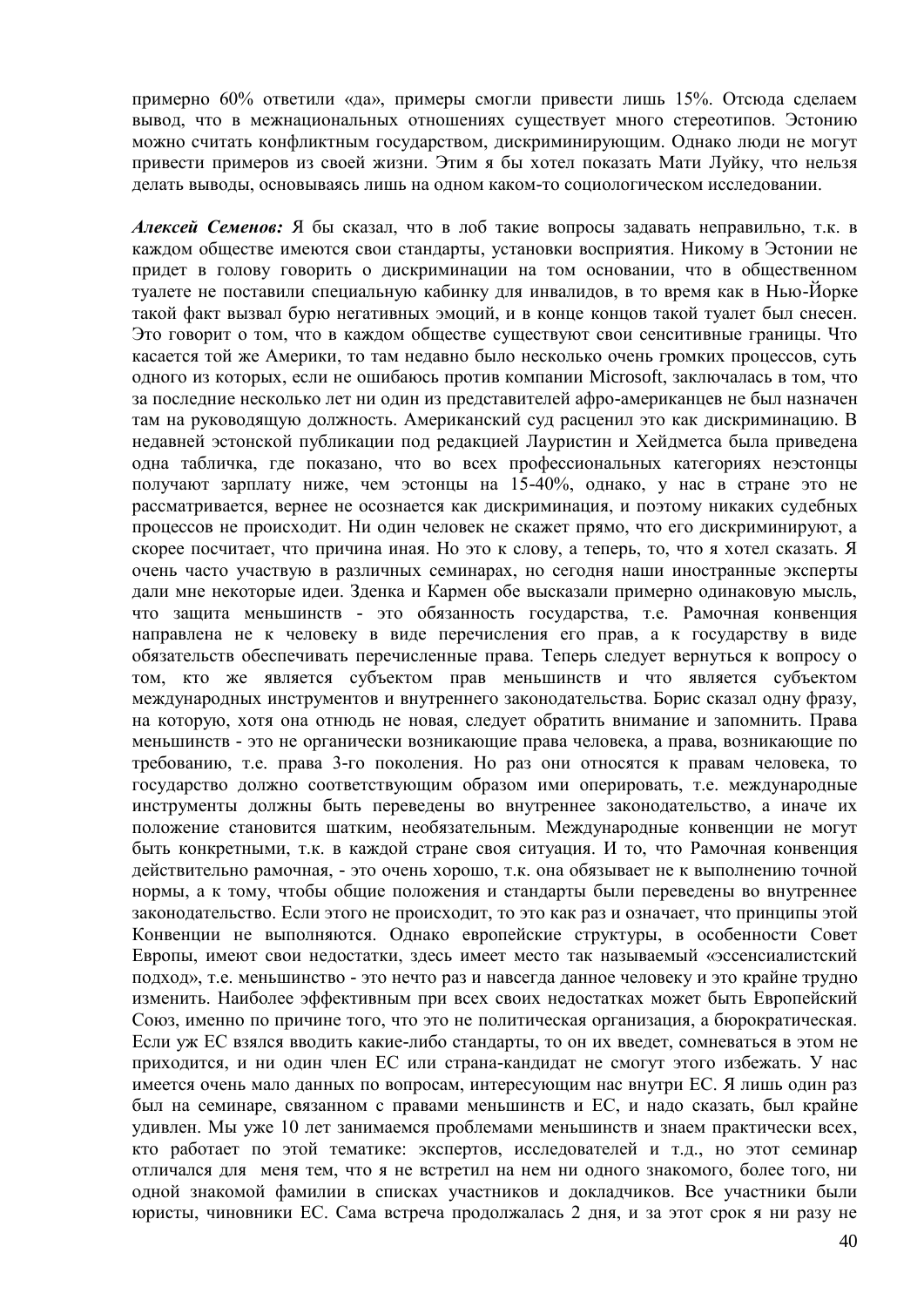услышал ни одного слова о Рамочной конвенции, Европейской конвенции, не говоря уже об инструментах ООН или ОБСЕ, даже слово «права» не употреблялось, хотя конференция была посвящена интеграции иммигрантов из третьих стран, их проблемам и т.д. Однако несмотря на все это, эти люди - специалисты, - не обращаясь к нашим любимым инструментам двигаются примерно в том же направлении, что и мы, а именно применяют такой простой принцип, как «никто не должен быть изолирован от процесса принятия решения» и, таким образом, не опираясь на наши конвенции и рекомендации, пришли к вполне конкретным выводам. Пока имеются не директивы и рекомендации, но мнение социального комитета, чьи выводы очень практичны и должны быть приняты в течение года. Сюда относится и вопрос о европейском гражданстве. Кто такие граждане? Каждый гражданин страны-члена ЕС является и гражданином ЕС. В качестве компенсации для граждан 3-х стран, в основном, это иммигранты 2-3-го поколений, постоянно проживающие на их территории, которые по каким-либо причинам не получили гражданство страны проживания, вводится своеобразный компенсационный механизм гражданства. Он заключается в том, что этой категории людей предоставляется право на местных выборах и выборах в Европейский Парламент. Они наравне с гражданами получают право работать и свободно передвигаться по всем странам-членам, т.е. имея вид на жительство и на работу в одной стране, они автоматически получают возможность пользоваться ими во всех остальных странах Союза. Также они получают право на социальное обеспечение. В принципе обсуждаемые нами вопросы просты, если принять не требующие обсуждения аксиомы: никто не должен быть исключен; если ктото исключен, то необходимо сделать все, чтобы компенсировать ему или обеспечить включение его в общество; если это происходит, то должно происходить быстро и без дополнительных процедур; не должно быть ни прямой, ни косвенной дискриминации по каким-либо признакам. Я думаю, что Европейский Союз довольно быстро доведет все начатое до конца. Значит ли это, что мы должны терпеливо ждать, когда они навяжут нам свои критерии? Не лучше ли будет, поскольку мы занимаемся этим давно и знаем наши слабые стороны, до того, как нам что-то навяжут, решить свои проблемы самим? Тем более, что это как раз может стать для нас позитивным вкладом в политику Европейского сообщества, сделав это, мы избежим навязанных, не относящихся к нашим конкретным ситуациям, стандартов. И в завершение хочу обратиться к Борису с просьбой поделиться опытом написания закона о национальных меньшинствах, раз уж в Латвии он имеется, хотя и не используется.

*Борис Цилевич:* Да, мы с удовольствием поделимся с вами нашим опытом и законом тоже. У меня вопрос к господину Луйку и представительнице МИДа. Каковы критерии для успешной интеграции, как вы проводите интеграцию и каковы критерии оценки достижений и провалов? Как вы одним словом объясните суть интеграции? Что вы можете сказать о директивах ЕС, касающихся прав человека? Запрашивало ли эстонское правительство дополнительную информацию и когда собирается приводить национальное законодательство в соответствие с ними, проводится ли в Эстонии какая-нибудь деятельность в связи с этим?

*Мати Луйк:* К сожалению, я не смогу полно ответить на этот вопрос, во-первых, потому что я спешу, т.к. не знал об этом мероприятии и мне о нем сообщили только сегодня утром, а во-вторых, потому, что я не представляю здесь Фонд интеграции неэстонцев, я вообще стараюсь не представлять эту организацию. Мы проводим различные мониторинги, изучаем ситуацию, исследуем, происходящее вокруг. Существуют также иные проекты, по результатам которых мы можем определить совершенно различные вещи, например, уровень знания Конституции среди эстонцев и неэстонцев. Мы также организуем различные летние лагеря, которые в народе называют «эстонские лагеря», т.е. когда дети совмещают отдых с изучением эстонского языка. В интеграционной программе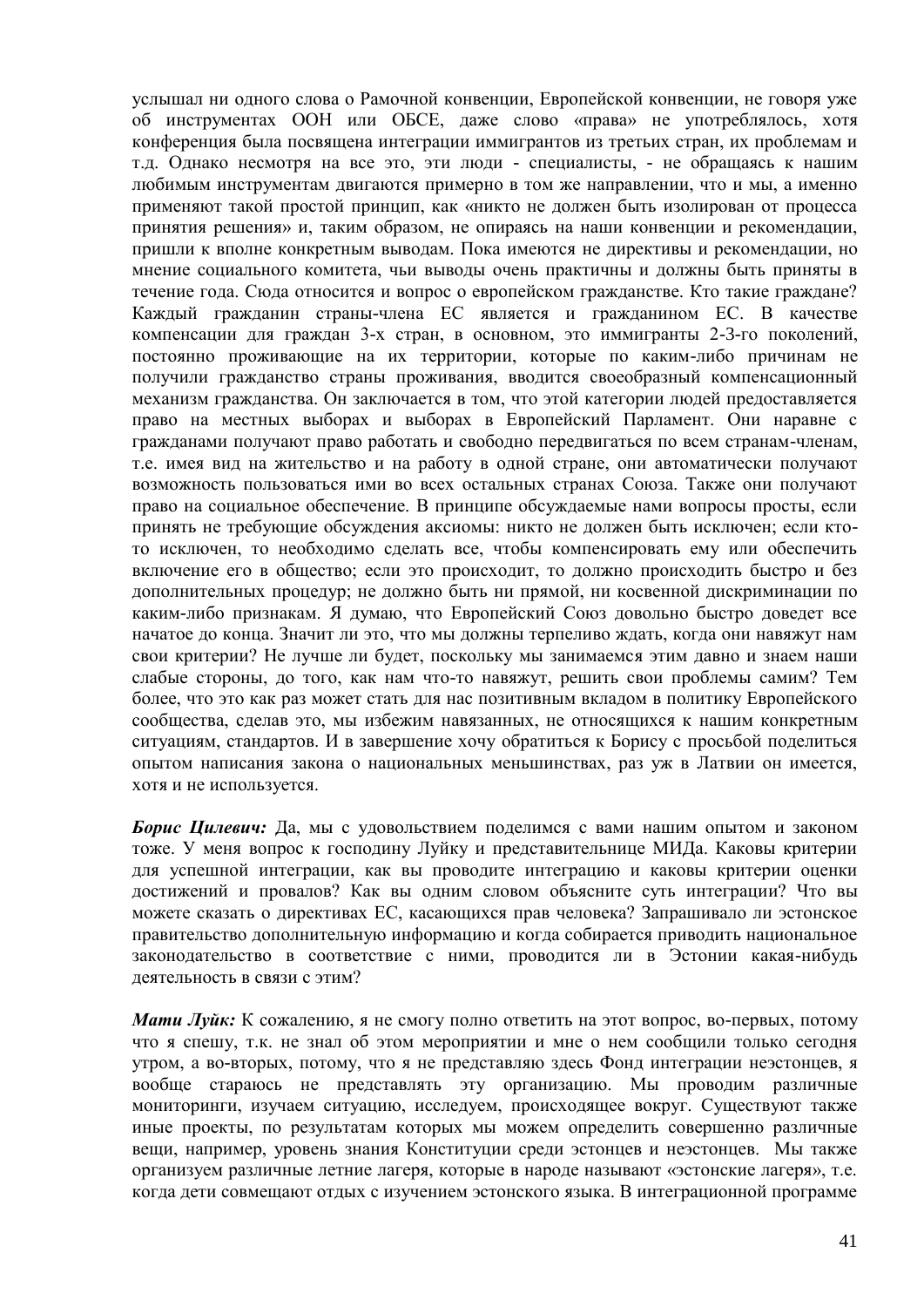имеется план действий, в котором также указывается, за чем нужно следить и как оценивать интеграцию. Может представительница МИДа хочет тоже что-то сказать?

*Тийна Кревальд:* Я также вынуждена сказать, что в этих вопросах я человек несведущий. Я только что вернулась из Японии, где занималась вопросами интеграции японцев, могу сказать, что там эти процессы идут очень успешно. В Эстонии я стала заниматься этими вопросами совсем недавно, а до этого я занималась вопросами, связанными с ООН. Сегодняшняя тема семинара касается больше юридической стороны, и сейчас мы стараемся привести наше внутреннее законодательство в порядок.

*Александр Шегедин:* На самом деле, я сторонник того, что европейских бюрократов совершенно не интересуют гуманитарные аспекты. Я очень много общался с чиновниками ЕС, но каждый раз, как только речь заходила о правах человека, они уходили от ответа. Очевидно, что общего мнения по этим вопросам не выработано, эта проблема там не находится в центре внимания. 270 тысяч неграждан в Эстонии и 500 тысяч в Латвии для Евросоюза не имеет значения, для них это небольшие цифры, поэтому эти вопросы и не ставятся в разряд приоритетов.

*Алексей Семенов:* Плохая интеграция - это сегрегация, т.е. мы должны рассматривать интеграцию в том ключе, что чем меньше сегрегация, тем лучше и глубже интеграция. Ожидать что интеграцию все полюбят - это несерьезно, необходимо брать за точку отсчета определенные факторы, несколько факторов и двигаться к ним.

*Борис Цилевич:* А Вам не кажется, что в таком случае наилучшая модель - это французская, т.е. искоренение какого-либо разнообразия вообще?

*Алексей Семенов:* Нет, конечно. Борьба с сегрегацией - это не унификация. Сегрегация это разделение, исключение, предпочтение, одним словом - это дискриминация. Уже имелось такое общество, такой строй - апартеид, который на самом деле и является сегрегированным обществом. А вот до конца интегрированного общества нет и никогда не будет, поскольку всегда есть над чем работать.

*Александр Шегедин:* Целью одной эстонской партии на последних выборах было получить как можно больше голосов и от эстонцев, и от неэстонцев, и они решили не употреблять в своих предвыборных лозунгах слово «интеграция». Так вот: эта партия выступила очень удачно и получила поддержку от обеих групп.

*Ханон Барабанер:* Интеграция, на мой взгляд, это уважение и принятие этнокультурных особенностей национальных меньшинств при равенстве социальных, экономических и политических возможностей. Когда мы говорим об интеграции, то здесь должны присутствовать принцип равенства и уважение различий.

*Прийт Ярве:* Конечно, слабости новых членов ЕС одинаковы: сейчас они стремятся стать членами, а там будет видно. Никто не знает о том, что будет после вступления, и вопрос о национальных меньшинствах не исключение, тем более, что и соответствующих документов в самом Евросоюзе еще нет. Нельзя забывать, что в Европе эта проблема не такая острая. В Эстонии проводился опрос, и результаты его показали, что 16% населения страны считают, что занимают посты более низкие, чем их квалификация. Это значит, что при первой возможности они уедут и будут искать работу в том же самом ЕС, а на их место приедут новые работники из третьих стран. Многие жители Эстонии считают, что раз уж меня дискриминируют, то какая разница, в какой стране, пусть уж лучше в более цивилизованных странах, таких как Англия, Франция и т.д.. И вот такую установку изменить крайне трудно.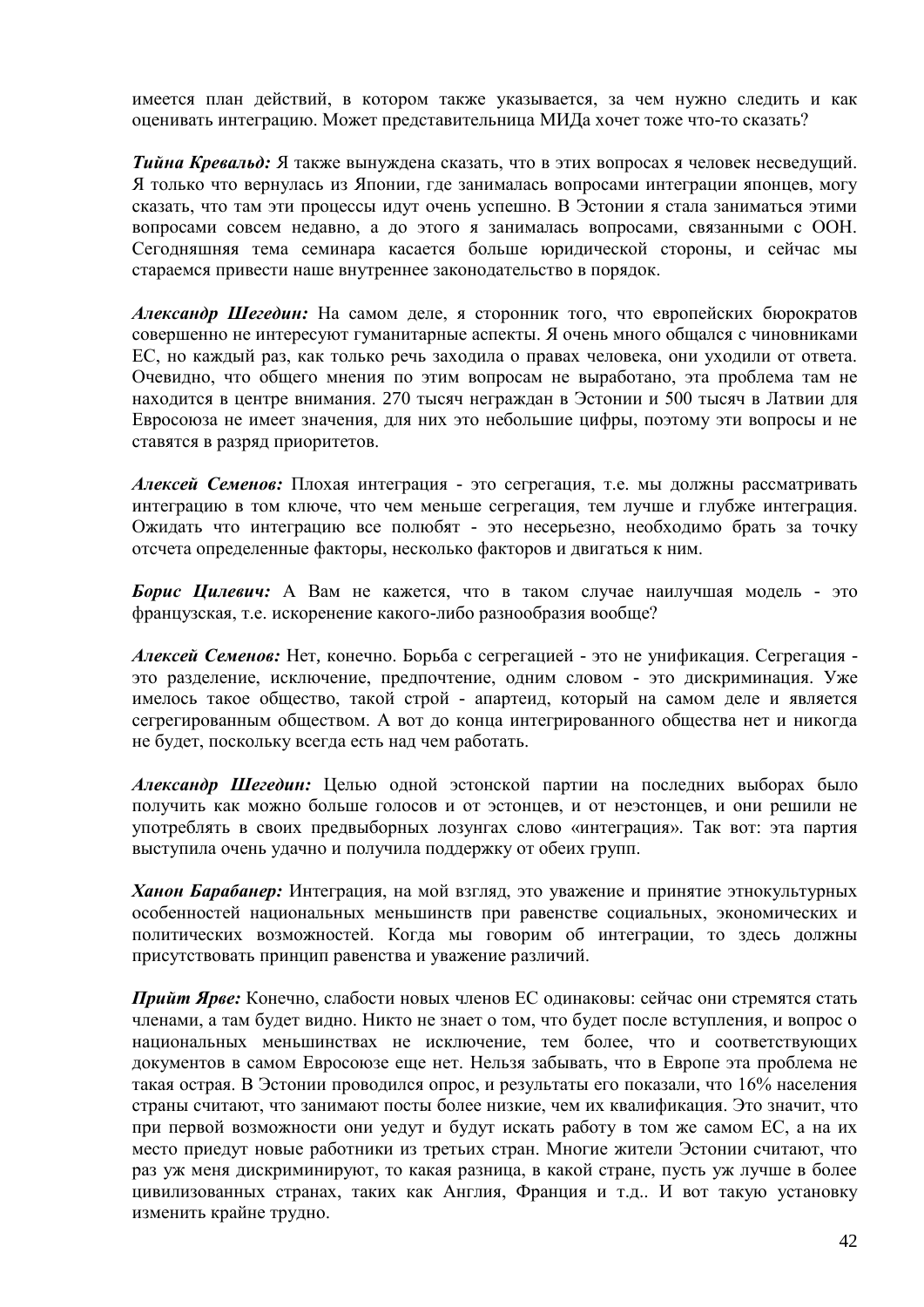## **RIIKLIK INTEGRATSIOONIPROGRAMM: AMETLIKUD HINNANGUD JA AVALIKU ARVAMUSE MONITOORING**

#### *Klara Hallik, erakorraline vanemteadur, TPÜ Rahvusvaheliste ja Sotsiaaluuringute Instituut*

Ma kavatsen oma ettekandes käsitleda Eesti ühiskonna integratsiooni protsesse lühidalt peatudes: esiteks – neil hinnanguil, mis on antud Riiklikule Integratsiooniprogrammile ja selle alamprogrammide ja projektide täitmisele, ja teiseks – avaliku arvamuse seisundil, mida fikseeritakse integratsiooni monitooringute ja teiste rahvussuhete alaste uuringute abil. Mõlemad integratsiooni analüüsi aspektid on tänaseks kaetud piisava informatsiooni ja analüütilise materjaliga, ning see võimaldab hinnata protsessi mitmekülgselt ning loodetavasti objektiivselt.

#### **1. Integratsiooniprogrammi hinnangust**

- 1.1. Riikliku programmi täitmise kohta on tänaseks koostatud kaks aruannet, 2000. ja 2001.a kohta. Kuna programmi rahastamiseks vajalikud kulud on suuremas osas katnud rahvusvahelised sponsorid EU Phare, UNDP, Põhjamaad ja UK, siis on programmi täitmist nende poolt ka korduvalt hinnatud, ning antud pädevuse raames on programmi täitmine saanud positiivse hinnangu. Sisulised märkused, mida programmi täitmise monitooringu käigus on välja öeldud, taanduvad järgmisele:
	- rühmadel, kellele on programm suunatud, pole olnud suurt võimalust kaasa rääkida ei programmi sisulisel koostamisel ega mõjutada selle täitmise käiku;
	- soovitatud on, et kõrvuti eesti keele õpetamise alaprogrammidega paigutataks enam ressursse kodaniku (poliitilise) ja sotsiaalmajandusliku integratsiooni tarvis (*Mid-term Evaluation of Social Integration Projects in Estonia,* 2000, p.7).
- 1.2. Programmile on õigustatult ette heidetud, et ta on keelekeskne, ehk vaatamata sõnastatud eesmärgile – saavutada ühiskonna ühtsus koos selle mitmekultuurilise iseloomu tunnistamisega, on reaalselt täidetav peamiselt eesti keele õppe osas. Öeldu ei tähenda, et pingutused eesti keele õpetamiseks oleksid valed või põhjendamatud, vaid seda, et niisugune praktika soodustab integratsiooni mõistmist nii eestlaste kui mitte-eestlaste poolt kui ühemõõtmelist ja ühesuunalist protsessi. Vahemärkusena olgu öeldud, et suures osas ka Programmi toel, on Eestis keelesituatsioon muutunud märgatavalt paremaks. Kui 1989.a suutis eesti keeles kõnelda 67% vabariigi alalistest elanikest (eestlasi rahvastikus toona 62,5%), siis 2000.a loenduse andmeil – 80%; sealjuures 15-19-aastastest mitte-eestlastest valdab eesti keelt ligi 60%.
- 1.3. Programmi strateegiliste eesmärkide püstitamise iseloom sõltus toonasest poliitiliste jõudude vahekorrast. Selles mõttes on alust öelda, et Programm peegeldab eesti valdavalt parempoolsete poliitikute konsensust integratsioonist arusaamisel ning jääb etnilise rõhuasetusega rahvusriigi paradigma raamesse. Seda vaatamata tekstis deklareeritud eesmärgile, et integratsiooni peaeesmärgiks on poliitilise rahvusliku identiteedi kujundamine, aktsepteerides ühiskonna multikultuurilist iseloomu. Probleem on selles, et riikliku identiteedi kujunemise esmaeelduseks on kõigi riigi alaliste elanike õiguslikult võrdne suhe riigiga, ehk kitsamalt, kuulumine kodanikkonda, avaramalt aga - kõigi võrdne osalemine ühiskonna asjades ja otsuste langetamises. Kuna eeldatud rahvuspoliitika õigusliku ja poliitilise reguleerimise tingimused pole Programmi vastuvõtmise ajast alates muutunud, jäi Programmi realiseerimiseks tarvilik poliitiline keskkond kitsaks. Siit tulenevalt sai Programmi ideestik algusest peale kriitika osaliseks, ning see näib olevat üks põhjus, miks suur osa mitte-eestlasi suhtub programmi mitte kui rahvusliku koostöö projekti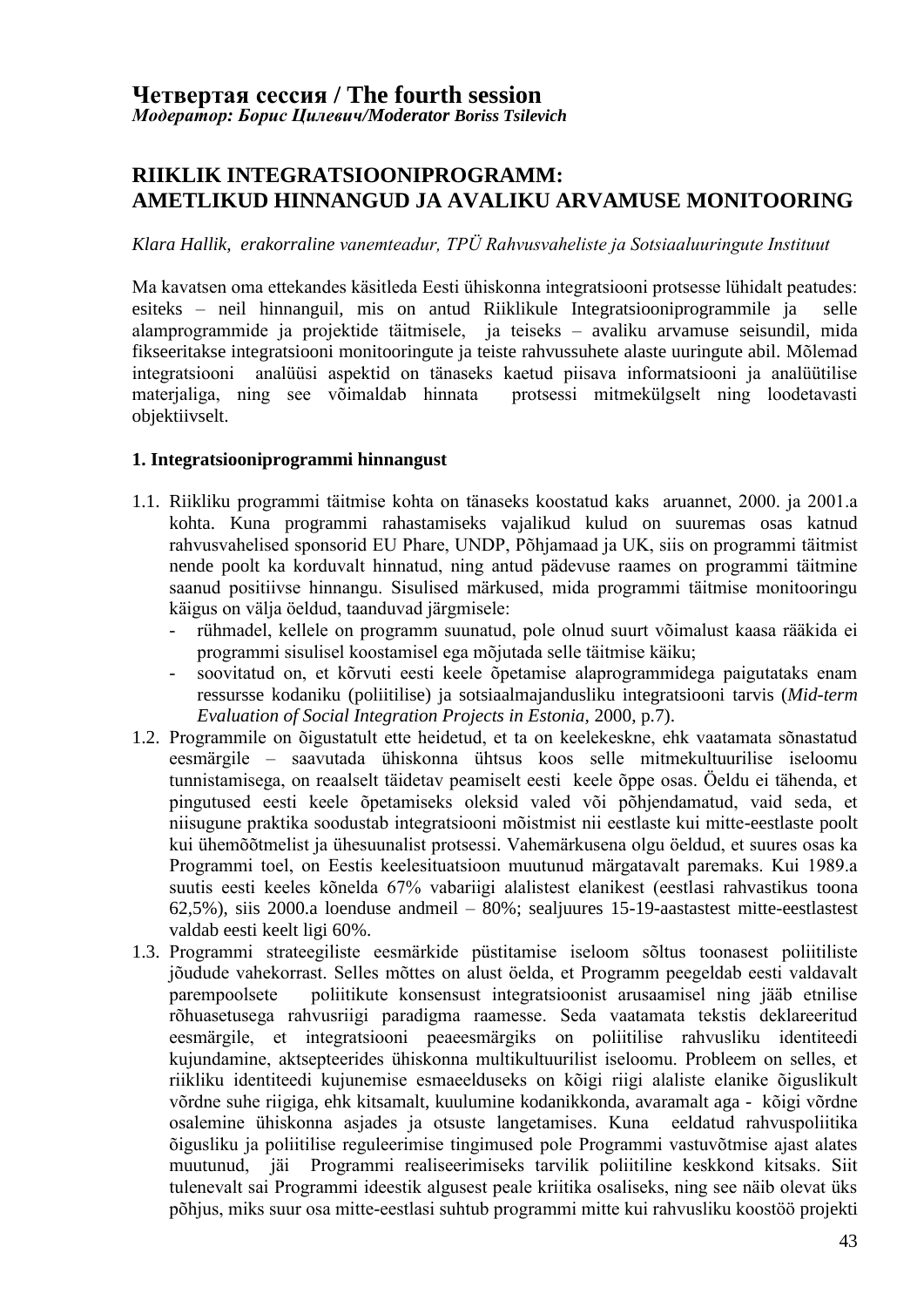vaid kui ühepoolsesse doktriini. Vähemuste nimel toona programmi korrektiive nõudnud vene poliitikud, eelkõige Riigikogu liikmed, rõhutasid laiema ühiskondliku konsensuse saavutamise vajadust ja vähemuste jaoks kõige olulisemate kodakondsuse, poliitilise osaluse, diskrimineerimisvastaste meemete rakendamist ning ühemõttelist otsust venekeelse keskhariduse säilitamiseks.

- 1.4. Eesti vähemuspoliitika rahvusvahelised hinnangud keskenduvad suurel määral nendele probleemidele, mis pole leidnud keeletööga võrdväärset kajastamist ei programmis, seadusandluses ega praktikas. Meie käsutuses on viimasest pooleteisest aastast kaks dokumenti – Rassismi ja sallimatuse vastu võitlemise Euroopa komisjoni 2.aruanne Eesti kohta (22.juuni 2001) ja Euroopa rahvusvähemuste kaitse raamkonventsiooni nõuandva komitee arvamus Eesti kohta ning sellel põhinev Euroopa Nõukogu Ministrite Komitee hinnang (13.juuni 2002). Kolmas dokument – Vähemuste kaitse Eestis – Euroopa Liiduga ühinemise monitooring, tuleb esitamisele 25.novembril 2002 Brüsselis Euroopa Komisjonile. Kokkuvõtvalt on neis rahvusvahelistes monitooringutes palju ühist, ning märkused, küsimused ja soovitused keskenduvad järgmistele probleemidele:
	- seadusloomes ja praktikas ei leia vähemuste kaitse probleemid piisavalt adekvaatset kajastamist (sh vähemuste seaduslik määratlemine lahkneb tegelikust olukorrast);
	- kodakondsuseta isikute suur hulk ja ebapiisav naturalisatsiooni tempo;
	- küsitavad ja vähepõhjendatud vähemuste (vene) keele kasutamise piirangud ning ebakindlus venekeelse keskhariduse tuleviku suhtes;
	- vähemused tugevasti alaesindatud ühiskondliku hierarhia kõrgematel tasemetel, kodakondsuse puudumise tõttu mitteosalemine poliitilises elus;
	- mitte-eestlaste ebavõrdne seisund tööturul, töötuse kõrge määr, sotsiaalse marginaliseerumise ja etnilise 'alamklassi' tekkimise oht;
	- ebapiisavad seaduslikud ja halduslikud tagatised diskrimineerimise vastu;
	- integratsiooni ülesannete mõistmisel pole saavutatud ühiskondlikku konsensust; eestlaste ( ja eesti poliitilise eliidi) käsitluses taandub see eesti keele omandamisele, vähemuste nägemuses on esmatähtsad võrdsed võimalused ja legaalse staatuse ebamäärasuse ületamine ning vähemuste omaksvõtt eestlaste poolt;
	- vähemuste õiguste tagamise adekvaatse institutsionaalse vormi leidmine (seoses Kultuuriautonoomia seadusega).

#### **2. Integratsiooni monitooringust 2002**

Integratsiooni mõiste on tugevasti koormatud normatiivse tähendusega, mille kohaselt just ühiskonna kollektiivne subjektsus, ühistoimimise võime, ühine 'tahe', juhitavus jne on nii poliitilises kui akadeemilises käsitluses saanud kõikehõlmavaks.

Seega on integratsiooni lähtekohaks rahvusriigi paradigma, ja ei mingi 'kolmas tee', niikaua kuni inimeste ühiselu on organiseeritud territoriaalsel põhimõttel ja niikaua, kui selles organisatsioonis toimivad mingid lokaalsed kultuuri koodid. Integratsiooni eesmärkide/poliitika 'riiklik' päritolu, kontseptsiooni enese poliitiline iseloom on vajutanud tugeva pitseri sellekohastele uuringutele – sest integratsioon on 'hüve', 'väärtus', 'eesmärk' jne. Integratsiooni kriteeriumid on sageli subjektiivsed ja nii akadeemiliselt kui poliitiliselt konstrueeritud, nende lähedus tegelikkusele võib olla väga varieeruv. Öelnud seda, tahan ma siiski järgnevalt opereerida just nende 'konstrueeritud' kriteeriumidega, mille algallikaks on eestlaste ja teiste rahvuste hinnangute ja hoiakute tundmaõppimine sotsioloogilise küsitluse teel. Kas leitud vastused tähistavad kõigil juhtudel just integratsioonivalmidust, on suuresti tõlgendamise probleem.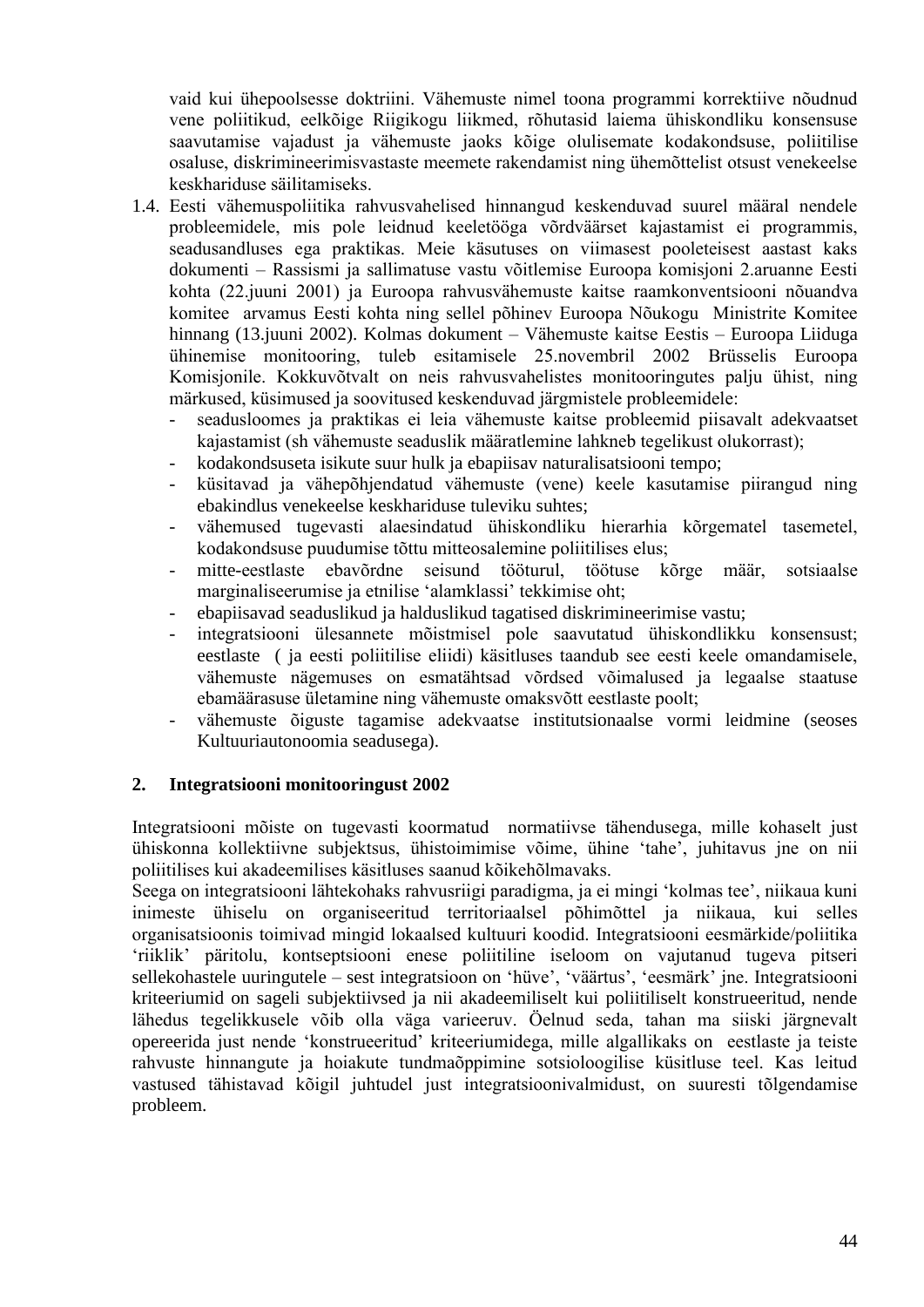Monitooringus 2002\* pööras töögrupp senisest enam tähelepanu sotsiaalmajandusliku olukorra ja poliitika küsimustele, kuna neid rahvussuhete aspekte on varem vähem uuritud. Pealeselle oleme me veendunud, et integreeritud ühiskonna 'tugev ühisosa' kujuneb just makrotasandil, poliitilises/õiguslikus keskkonnas ja vähemal määral eri kultuuride interaktsiooni tulemusel. Kuigi ka see on väga oluline. Niisiis olulisemad tulemused ja järeldused:

- Prof. Kruusvall kasutas andmete tõlgendamiseks 'integratsiooni pidurdavat indeksit'. Eestlaste puhul tõusevad esiplaanile kultuurilise sallivuse/sallimatuse ja muulaste poliitilise usaldamise/usaldamatuse näitajad. Mitte-eestlaste puhul on integratsiooni pidurdavad hoiakud enam seotud vajaduste rahuldamatuse ja ebavõrdsuse tajumisega. Eesti kodakondsuse puudumine või selle olemasolu on mitte-eestlaste psühholoogilise integratsioonivalmiduse tegurite seas tunduvalt tugevama mõjuga kui eesti keele valdamine või eesti keeles suhtlemine. Siin on mingil määral vastus küsimusele, kas integreeruda enne kodanikuks saamist ja olla siis elu lõpuni 'valmiskodanik' ja lojaalne, või on tegemist protsessiga ja ühiskondliku suhtega, mida taasluuakse pidevalt.
- Iris Pettai sallivustüpoloogia analüüs näitab, et eestlaste hoiakud siinsete venekeelsete kaasmaalaste suhtes on 'seinast sina': stabiilne on rahvusradikaalne rühm (1/5), kes esindab tüüpilist etnotsentristlikku ja välistavat vaadet; nagu ikka sellistel puhkudel – tegemist on marginaalsete rühmadega, keda ei saa määratleda struktuurselt, vaid ainult maailmavaateliselt; teine viiendik – empaatiline ja avatud kõikvõimalikuks koostööks, suhtlemiseks ja võrdseks kohtlemiseks; ülejäänud 60% ei ole suletud koostööks, aruteludeks ja kontaktideks, ja need valikuid alluvad ratsionaalsetele kaalutlustele ja argumentidele; uuring näitab, et müüt eestlaste totaalselt eksklusiivsetest hoiakutest muulaste suhtes on suuresti üle paisutatud. Mitte-eestlaste valmisolek kohaneda riigi ja eestlastega on arvestatavalt kõrge; Iris Pettai hinnangul on kaks kolmandikku neist mentaalselt integratsioonialdid ja nende etnilised hoiakud eestlaste suhtes tolerantsed. Samas on alust 1/5 määratleda vähetolerantseina ja enam kui iga kaheksandat – tõrjuva ja eksklusiivsena. Sellel osal on suuri raskusi kohanemiseks Eesti elu ja uute oludega, mida mõjutab ka isoleeritus eestlastest, nõukogudeaegsed stereotüübid ning tugev mentaalne side konservatiivse Venemaaga. Võibolla on see rühm just need Venemaa 'kaasmaalased' (tõsi Eestis on see kategooria, otsustades sellenimelise ühenduse järgi – veelgi marginaalsem).

#### **Integratsiooni poliitilised aspektid**

Uuringu tulemused kinnitavad, et eestlased pooldavad ühel või teisel määral kõigi riigi elanike võrdseid sotsiaalseid ja majanduslikke õigusi, kodakondsusest sõltumata. Erandiks on poliitilised õigused, mille võrdset, kodakondsusest mittesõltuvat omamist toetab veerand eestlasi ning kodakondsusest ja rahvusest tugevasti sõltuvaks peab poliitilisi õigusi 55% eestlasi. Teistest rahvustest inimesed on absoluutses enamusesorienteeritud kodakondsusega sidumata kõigi võrdsetele õigustele (vt. *Integratsioon Eesti ühiskonnas. Monitooring 2000, lk. 35*). Samas on need hoiakud küllalt hajuvad; nii eestlased kui muulased tunnistavad vajadust hõlmata poliitiliste õigustega tunduvalt enam riigi elanikke kui seda eeldab praegune kodakondsuslik jaotus.

#### **Osalemisest poliitilises võimus**

<u>.</u>

Vähemuste poliitilises elus osalemine või mitteosalemine muutub integratsiooni võtmeküsimuseks niipea, kui aktsepteeritakse ühiskonna mitmekultuurilist iseloomu. Otsuste

<sup>\*</sup> Järgnev osa ettekandest tugineb Mitte-eestlaste Integratsiooni Sihtasutuse poolt rahastatud uurimuse "Integratsioon Eesti ühiskonnas. Monitooring 2002" ning on avaldatud samanimelise kogumikuna TPÜ Rahvusvaheliste ja Sotsiaaluuringute Instituudi poolt 2002.a. Olen tänulik MEISile loa eest kasutada siin osa autoriteksti. *Klara Hallik*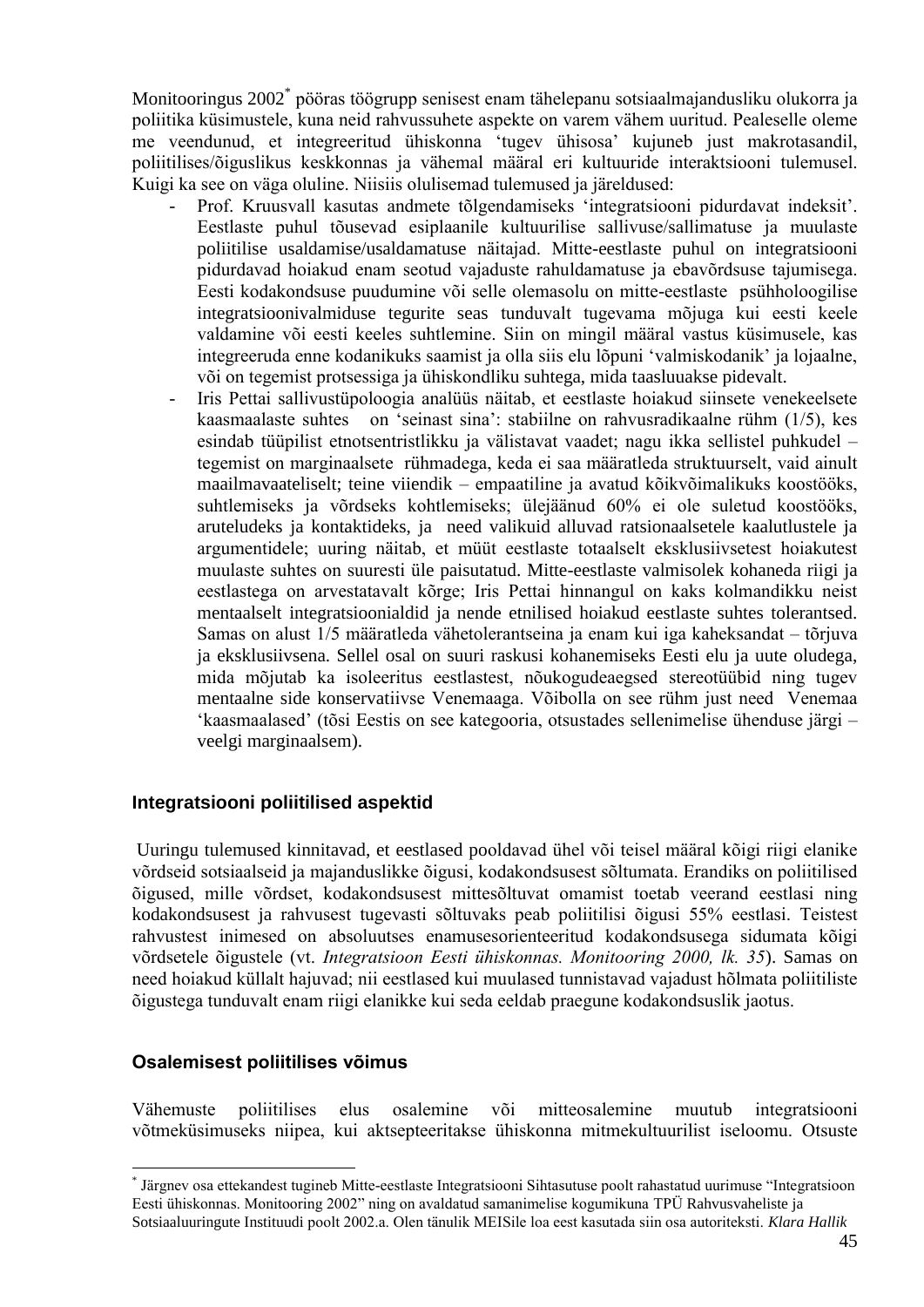tegemisse kaasamine on muutumas mitme Euroopa riigi vähemuspoliitika keskseks küsimuseks, kuna praktika on näidanud, et (uus)vähemuste sotsialiseerumist raskendab nende eraldatus ühiskonna üldistest asjadest. Aktiivse ja mitmel puhul ka passiivse valimisõiguse andmine uusasukaile kohalikel valimistel, kodakondsuspoliitika nähtav nihe *ius soli* printsiibi suunas jmt sammud on rajatud arvestusele, et elanikkonna etnilise koosseisu muutumisega kaasneks demokraatia kandepinna laienemine, mitte vastupidi (Aleinikoff, T.A. and Klusemeyer, D. (eds.) *Citizenship Policies for an Age of Migration.* Carnegie Endovement for International Peace. Washington, D.C., 2002, pp. 1-5).

Monitooringu andmed näitavad, et eestlaste monopoolne seisund taasiseseisvunud Eesti võimu struktuurides pole oluliselt tugevdanud muulastest erinevaid, eelkõige liberaalseid poliitilisi vaateid. Suhtumist mitte-eestlaste kaasamisse võimu ja poliitikasse näitavad järgmised tulemused:

**Tabel 1. Vastuste jaotus küsimusele: "Mitte-eestlaste osakaal Eestis on üks kolmandik rahvastikust. Kui suur peaks olema mitte-eestlaste osakaal järgmistes riigiametites ja asutustes?" (%)**

| <b>Riigikogus</b>                                          |                 |
|------------------------------------------------------------|-----------------|
| <b>Eestlased</b>                                           | Mitte-eestlased |
| - üks kolmandik ja enam<br>5<br>55                         |                 |
| - üks neljandik<br>8<br>9                                  |                 |
| - üks kümnendik või vähem<br>40<br>6                       |                 |
| - ei pea üldse olema<br>21<br>$\boldsymbol{0}$             |                 |
| - ei peaks sõltuma mitte-eestlaste arvust<br>27<br>30      |                 |
| Valitsuses                                                 |                 |
| - üks kolmandik ja enam<br>11<br>49                        |                 |
| - üks neljandik<br>6<br>10                                 |                 |
| - üks kümnendik või vähem<br>28<br>6                       |                 |
| - ei pea üldse olema<br>36<br>$\mathbf{1}$                 |                 |
| - ei peaks sõltuma mitte-eestlaste arvust<br>27<br>34      |                 |
| Kohalikes omavalitsustes                                   |                 |
| - üks kolmandik ja enam<br>5<br>52                         |                 |
| - üks neljandik<br>9<br>9                                  |                 |
| - üks kümnendik või vähem<br>31<br>$\overline{\mathbf{4}}$ |                 |
| - ei pea üldse olema<br>25                                 |                 |
| 1<br>- ei peaks sõltuma mitte-eestlaste arvust<br>30       |                 |
| 34<br><b>Politseis</b>                                     |                 |
| - üks kolmandik ja enam                                    |                 |
| 8<br>38<br>- üks neljandik                                 |                 |
| 10<br>14<br>- üks kümnendik või vähem                      |                 |
| 31<br>6<br>- ei pea üldse olema                            |                 |
| 17<br>1<br>- ei peaks sõltuma mitte-eestlaste arvust       |                 |
| 30<br>45<br><b>Kaitseväes</b>                              |                 |
| - üks kolmandik ja enam                                    |                 |
| 9<br>34<br>- üks neljandik                                 |                 |
| 11<br>9<br>- üks kümnendik või vähem                       |                 |
| 26<br>7<br>- ei pea üldse olema                            |                 |
| 21<br>3<br>- ei peaks sõltuma mitte-eestlaste arvust       |                 |
| 33<br>47<br>Riigiettevõtete juhtkonnas                     |                 |
| - üks kolmandik ja enam                                    |                 |
| 5<br>- üks neljandik<br>37                                 |                 |
| - üks kümnendik või vähem<br>9<br>9                        |                 |
| 32<br>5<br>- ei pea üldse olema                            |                 |
| 21<br>- ei peaks sõltuma mitte-eestlaste arvust<br>1       |                 |
| 33<br>48                                                   |                 |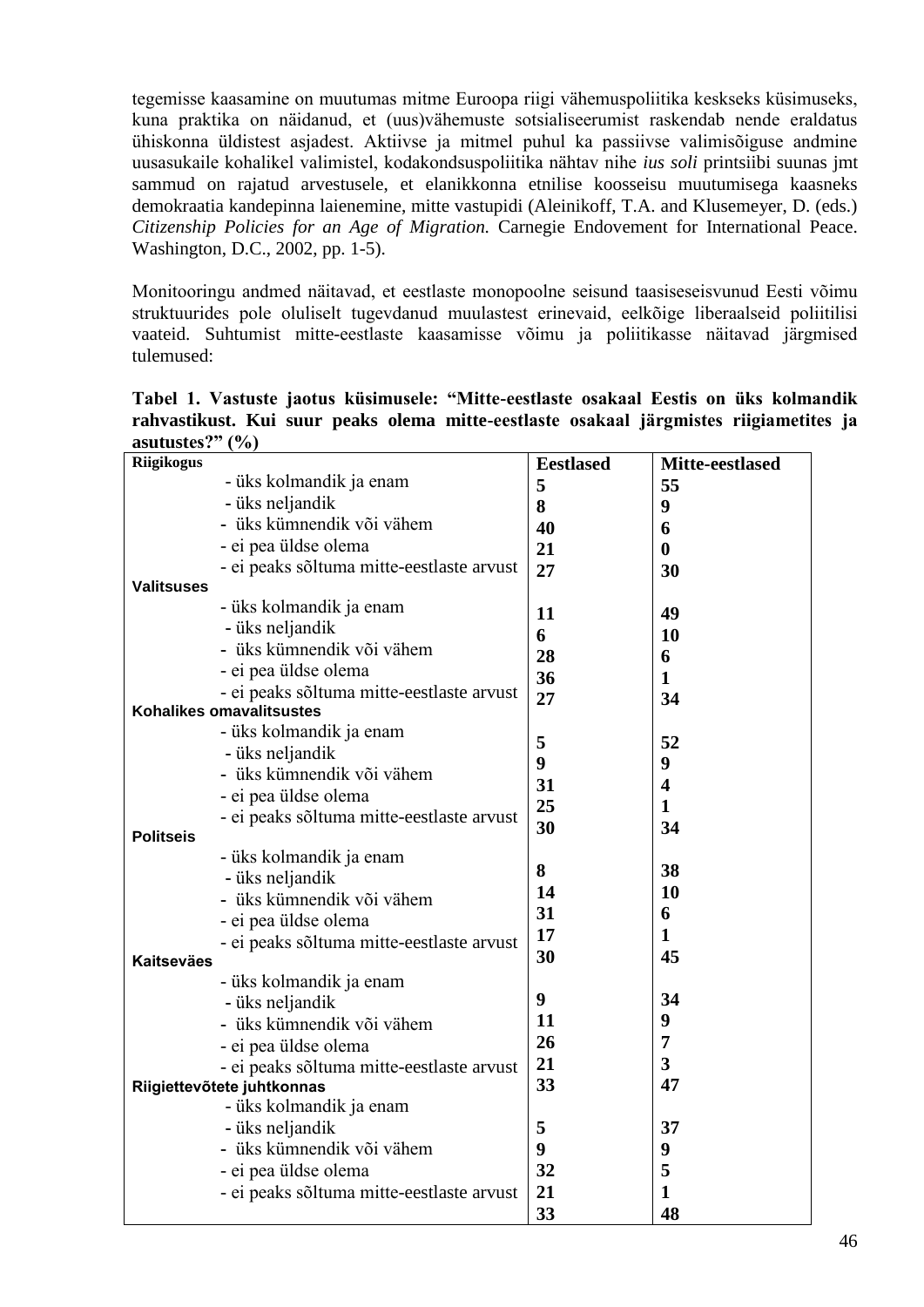- 1/5 eestlasi on valmis pooldama muulaste osalemist võimustruktuurides kas liberaalsel või proportsionaalse esindatuse põhimõttel, sealhulgas ¼ pooldab poliitilises võimus, 30% jõustruktuurides osalemist ja 1/3 on nõus jagama muulastega ka majanduslikku võimu.
- Muulaste osalemise suurimaid piiranguid eelistavad eestlased enim neis valdkondades, kus langetatakse kogu ühiskonna käekäiku mõjutavaid otsuseid (eriti valitsuse tasandil), seega neis valdkondades, mis teoreetiliste ettekujutuste kohaselt peaksid looma integratsiooniprotsessi üldise keskkonna ja 'ühishüve' või 'tugeva ühisosa' arengu institutsionaalse võrgustiku.
- Eestlaste hinnangutes äratab tähelepanu suur respondentide osakaal, kes pooldavad muulaste võimustruktuurides osalemise limiteerimist ühe neljandiku ja ühe kümnendiku vahemikus (ligi pooled parlamendi, ja 40% teiste struktuuride puhul; ühelt poolt annab see tunnistust sellest, et eestlaskonnas on kasvamas arusaam muulaste jätkuva juhtimisest eemalhoidmise ebaotstarbekusest, muulaste 'limiteeritud' kaasamise tsoon (üle 40%) avab võimaluse poliitiliseks dialoogiks antud küsimuses, tingimusel, kui selleks on poliitiline tahe. Teisalt näitab see samuti kas usaldamatust muulastest kaaskodanike suhtes, või miks mitte ka egoismi ja rahvuskorporatiivsete huvide eelistamist; eelnev analüüs viitab pigem teisele võimalusele, kuna muulaste osalemise limiteerimine kombineerub küllalt ulatuslikult muulasi võimust välistava hoiakuga.

### **Katse seletada**

Vähemuspoliitika alases retoorikas kasutatakse sageli 'rahvusliku ohu' fraseoloogiat, sidudes seda kord ajaloolise ülekohtuga, kord muulaste suure arvuga, eesti keele mittevaldamise või konkurentsiga. Ohustatud rahvuse psühholoogiline sündroom käibib selles retoorikas omamoodi imperatiivina, mis ei vaja põhjendamist ega argumente.

Eeltoodu annab alust mitmeks järelduseks. Esiteks, leiab kinnitust, et rahvusliku 'ohu' müüt on eestlaste eneseteadvuse üldiseks fooniks, mis meie käsitluse kontekstis esineb keskmisest tunduvalt nõrgemini muulasi poliitikasse kaasava hoiaku puhul. Teiseks, ja vast kõige olulisemaks järelduseks on see, et etniline ja riigi-identiteet on suures osas *konkureerivad identiteedi elemendid.* See on nähtav kõigi hoiakutüüpide juures, mis annab aluse tõdemuseks, et kaasava demokraatia, osaluse ja laiemalt vähemuspoliitika probleeme on võimalik (tarvilikkusest kõnelemata) käsitleda mitte etnotsentristlikus vaid sotsietaalses diskursuses. Ja lõpuks, üldisemat laadi etnotsentristlikud hoiakud ei välista ratsionaalseid valikuid ka tugevasti ideologiseeritud 'rahvusriigi' mõistes (nagu kodakondsuse poliitikaski (vt. *Integratsioon Eesti ühiskonnas 2000, lk.* 33-34). Nii näeb kolmandik muulaste poliitikasse kaasamise pooldajaist nende suures osakaalus ka ohtu, kuid see ei takista positiivset suhtumist poliitilisse integratsiooni.

Ka käesolev monitooring kinnitab, et eesti keele mittevaldamine on see, mis püstitab eestlastepoolse nii tegeliku kui ka sümboolse tõkke muulaste teele võimu juurde. Samas on nähtav, et liberaalsete hoiakute järgijad on valmis kohanema keelebarjääriga, eeldatavalt, nagu eespool näidatud, üldühiskondlikke huve eelistades.

#### **Riigist ja lojaalsusest**

Eesti kodanike ja teiste rahvusrühmade kohanemine poliitiliste muutustega pole olnud sünkroonne. Eestlaste jaoks on riigi taasiseseisvumine mitte ainult positiivne vaid ka oodatud, ja mis peaasi, õiglane ajalooline pööre. Eesti uusvähemuste jaoks tõi riigi iseseisvumine kaasa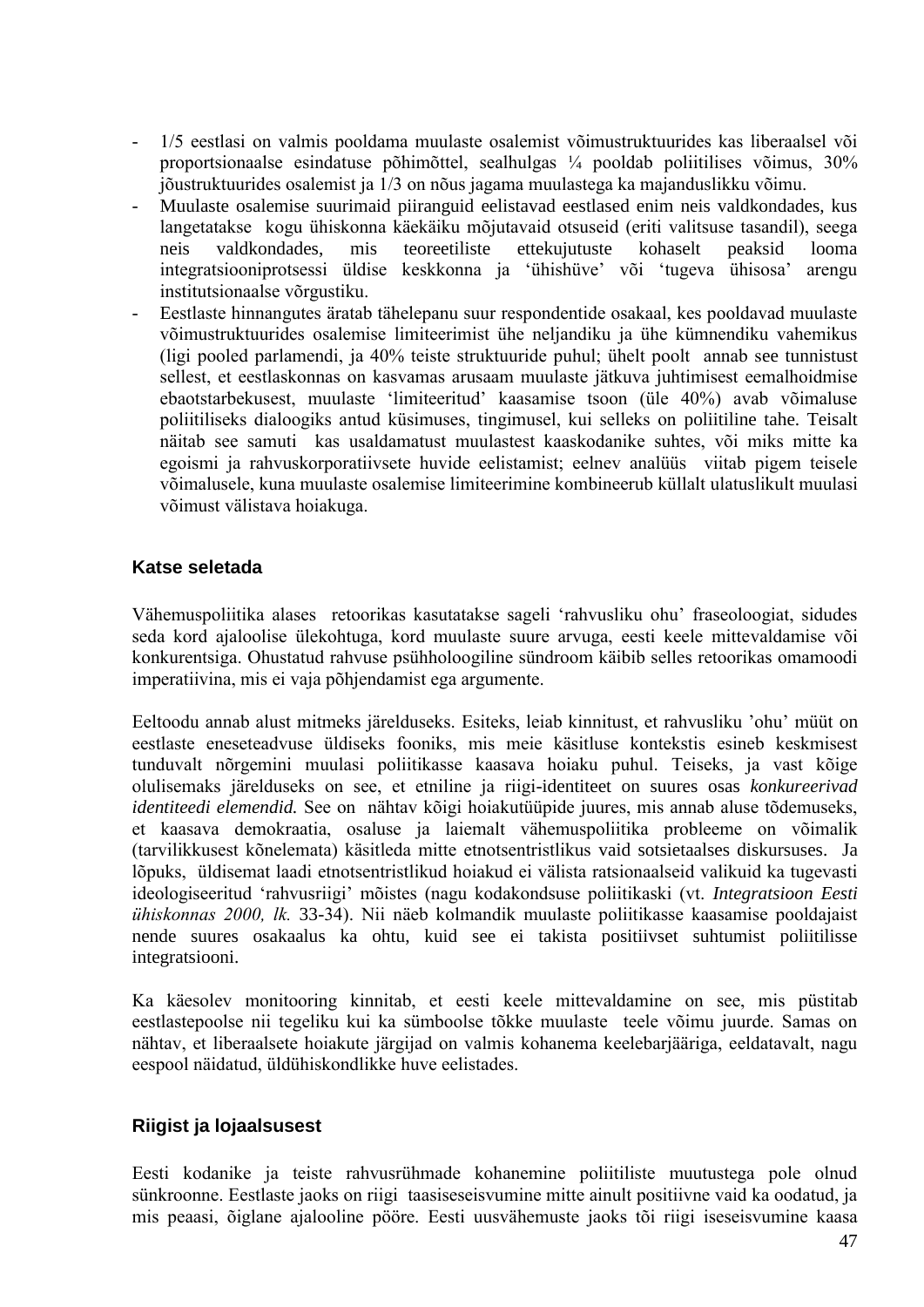seniste õiguste piiramise, tugeva ilmajäetuse ja ühiskonnast välistatuse teadvustamise. Ebakindlus ja tuleviku määramatus pidid paratamatult kajastuma ka üldisemates poliitilistes hoiakutes ja suhtumises riiki ning selle valitsemisse.

Mõlemas monitooringus testiti eestlaste ja teiste rahvuste üldisemaid poliitilisi hoiakuid nende hinnangute alusel, mis antierinevatele valitsemiskordadele.

| Kodakondasus      | <b>Praegune</b><br>Kord |              | Presidendi-<br>Võimu |              | <b>Karmim</b><br>kord |               | kord | <b>Sotsialistlik</b> |
|-------------------|-------------------------|--------------|----------------------|--------------|-----------------------|---------------|------|----------------------|
|                   |                         |              |                      | suurendamine |                       |               |      |                      |
|                   | .99                     | $^{\circ}02$ | .99                  | $^{\circ}02$ | .99                   | $^{\circ}$ 02 | .99  | $^{\circ}02$         |
| Eestlased<br>′ EV | 44                      | 48           | 51                   | 57           | 36                    | 26            | 5    | 4                    |
| kodanikud         |                         |              |                      |              |                       |               |      |                      |
| Mitte-eestlased / | 41                      | 41           | 31                   | 58           | 31                    | 31            | 13   | 13                   |
| EV kodanikud      |                         |              |                      |              |                       |               |      |                      |
| Kodakondsuseta    | 27                      | 37           | 22                   | 57           | 32                    | 30            | 29   | 16                   |
| Venemaa           | 28                      | 37           | 31                   | 55           | 29                    | 29            | 38   | 37                   |
| kodanikud         |                         |              |                      |              |                       |               |      |                      |
| Kokku             | 39                      | 45           | 42                   | 57           | 33                    | 27            | 13   | 9                    |

**Tabel 2. Suhtumine valitsuskordadesse 1999 ja 2002.a kodakondsuse järgi (%)**

- Presidendivõimu laiendamise toetajaid oli enim praegust valitsemiskorda aktsepteerivate Eesti kodanike seas (14%); kodakondsusetute seas kombineerub presidendivõimu laiendamise toetus 'karmikäelise' ja endise valitsuskorraga. Võib eeldada, et tegemist on selle rühma üldise ebakindluse kajastusega, mis loomuldasa otsib tuge kas konkreetselt identifitseeritavast võimukandjast või juba tuttavast korraldusest.

- 'Korra' ja 'karmi käe' ihalus ei tähenda, nagu tihti väidetakse, endise sotsialistliku võimukorra eelistamist. Nii Eesti kodanike kui kodakondsuseta isikute hinnanguis on tugevama korra eelistus seotud nii olemasoleva valitsemisviisi kui ka presidendivõimu laiendamise aktsepteerimisega.

- 'Vana' korra sündroom on eelkõige mittekodanike (2002 andmeil peamiselt Venemaa kodanike) probleem. Kuid mitte niisugusel määral, et see kallutaks poliitiliste eelistuste jõujooni ühiskonnale ohtlikku tasakaalutusse. Nagu eelnevatelgi juhtudel, ei esinda nn sotsialistliku korra pooldajad mingit kindlapiirilist gruppi, vaid selle eelistajaid on nii nende seas, kes on rahul olemasoleva korraga kui ka nende hulgas, kes on presidendivõimu laiendamise ja suurema 'korra' poolt. Praegu on raske öelda, on see kodakondsusetuse põhjus või tagajärg. Tõenäoliselt mõlemad.

- Eelnenud võimutüüpide loetelu ei ammenda kõiki võimalikke valikuid. Suur osa respondentidest, veerand eestlastest ja ligi 40% mitte-eestlastest määratlesid oma suhtumise valitsemiskorda –'üheski pole midagi head' ja 'ükski variant ei sobi'. Kui meie riiklust ja demokraatiat miski ohustab, siis ei ole selleks mitte-eestlaste võimalus "hääletada meid tagasi sotsialismi või SRÜsse", vaid nii eestlaste kui teiste rahvuste võõrandumine riigist ja poliitilisest elust mitteosalemine.

#### **Riik ja isik. Kes mille eest vastutab?**

Poliitilise integratsiooni oluliseks mõjuriks on ühiskonnaliikmete suhtumine riiki, kui ühiste hüvede tagajasse. Monitooringu küsitlus näitab, et muulased peavad riigi ülesandeid sotsiaalsete hüvede tagajana märksa suuremaks kui eestlased. Ainult riigi ülesandeks peab töö garanteerimist, pensionikindlustust ja tasuta kõrghariduse andmist 50% eestlasi ja 70% teisi rahvusi.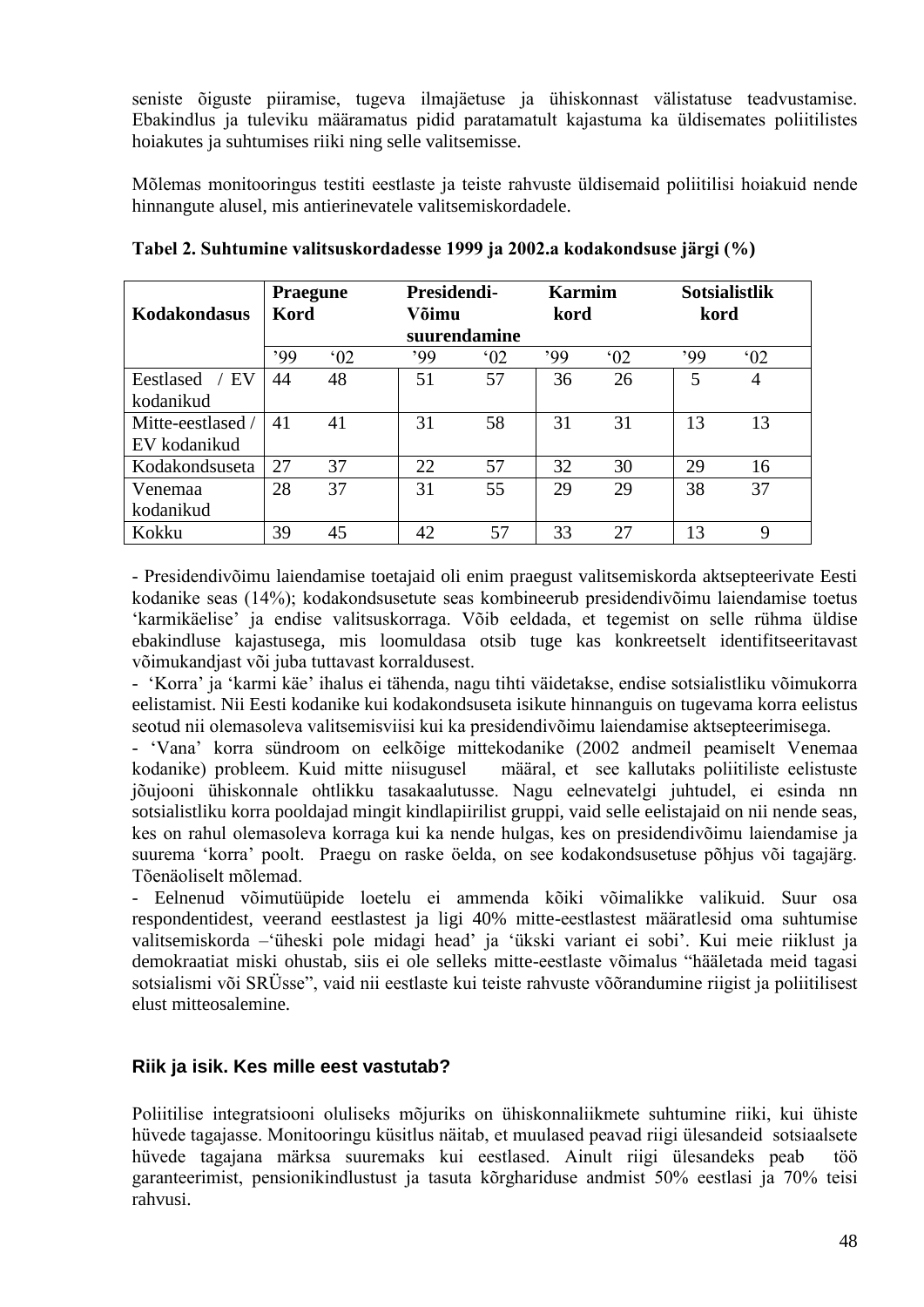Riiki ei pea ei eestlased ega muulased 'halvaks peremeheks', kuigi eestlased pooldavad muulastest keskmiselt enam eraomandust või era- ja ühisomanduse segavorme.

Demokraatia areng ja poliitilise võimu stabiilsus sõltub suurel määral sellest, kas rahvas peab olemasolevat võimu legitiimseks ja kas annab talle oma moraalse toetuse. Eelnev üldiste poliitiliste hoiakute analüüs näitab, et enamus eestlasi ja teisi rahvusi määratleb end üldjoontes sarnaselt makropoliitilises keskkonnas. Samas on suur osa eestimaalastest (veerand küsitletud eestlasi ja kaks viiendikku teisi rahvusi) poliitikast ja võimust võõrandunud niisugusel määral, et igasugune poliitika kutsub esile vaid negatiivse reaktsiooni. Taoline negatiivne distantseerumine riigist ja võimust ei soodusta mistahes pluralistliku ühiskonna integreerumist, kuna ta piirab ühiste poliitiliste koordinaatide kujunemist. Võimude ja rahva vahelise lõhe põhjustele on sotsiaalteadlased ammendavalt viidanud ("kahe Eesti" sündroom). Mitte-eestlaste nii ulatuslikku negativismi on alust tõlgendada kui subjektiivset kinnitust selle ühiskonnaosa väljalülitatuse kohta riigi poliitilisest elust. Postmodernismile apelleerivad seisukohad 'mida vähem riiki, seda parem' ei leia meie uuringu andmeil kinnitust. 'Vähem riiki' kompenseerib arenenud demokraatiates tugev kodanikuühiskond, mida Eestis pole piisavalt ei eestlastel ega eriti muulastel. See seletab mõlema rahvusrühma sotsiaalmajanduslike hoiakute riigikesksust. Meie uuringu oluline järeldus on samuti, et eestimaalased väärtustavad kõrgelt sotsiaalset võrdsust. Kui ebavõrdsust teadvustatakse rahvusliku ebavõrdsusena (mida meie uuring näitab), on see konfliktiohtlik ja ühiskonda destabiliseeriv.

## **Baltic Minorities: Challenges in EU Accession Process**

*Priit Järve, Senior Researcher Associate, European Centre for Minority Issues, Germany*

Thesis of presentation

#### *Challenges in EU Accession*

- Challenges to minorities
- Citizenship
- State language
- Language of education
- Minority protection
- Reconstruction of identity
- Challenges to majorities
- EU membership
- NATO membership
- Keeping political power
- Boosting country's image

# *Preservation of identity In terms of human needs theory a conflict is based on dissatisfied needs*

*Dissatisfied needs of the* **titular nations** *are:* 

• *security (solution—NATO membership)*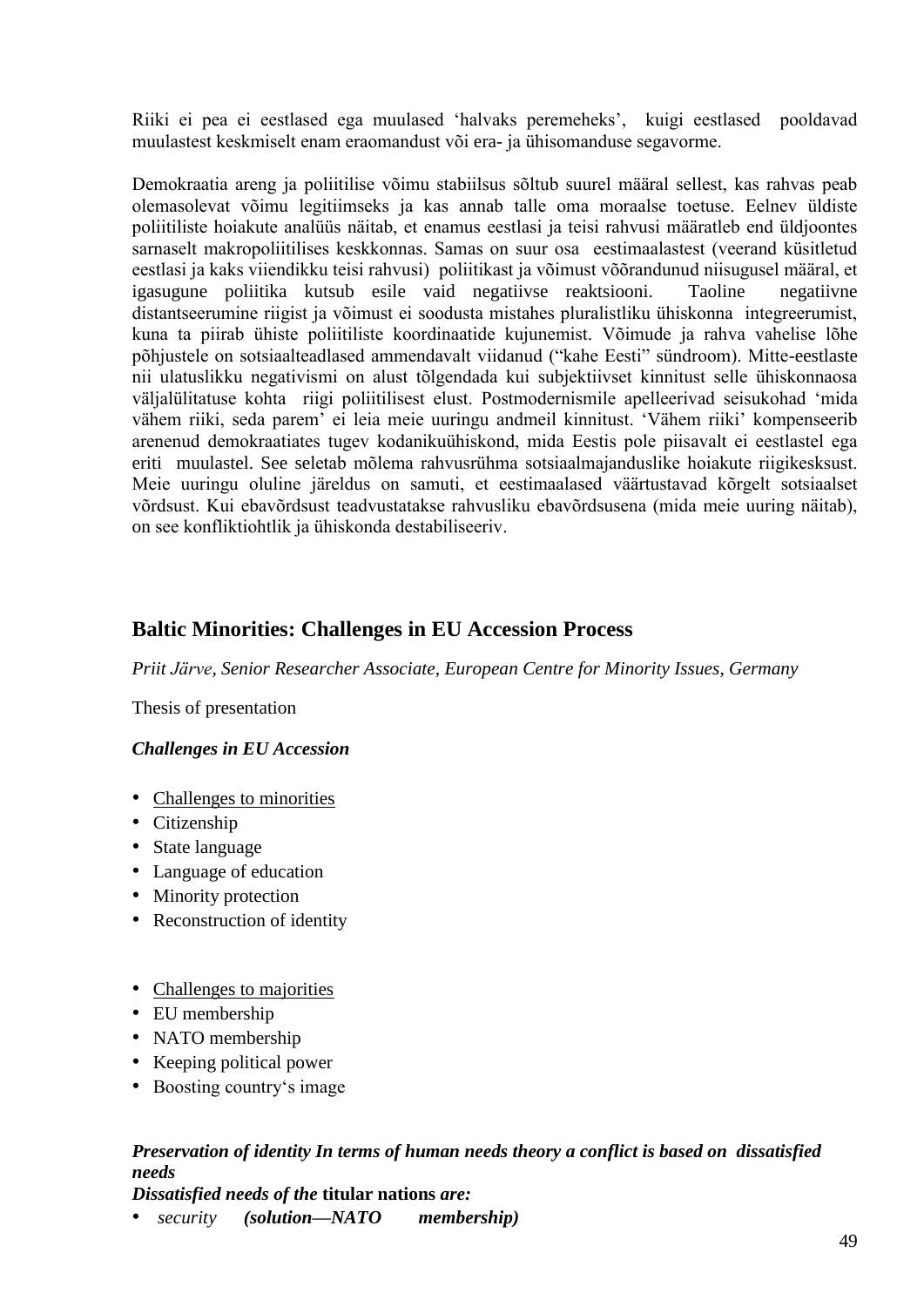• *development (solution—EU membership).* 

### *Dissatisfied needs of the* **minorities** *are:*

- *recognition*
- *participation*
- *identity*

*(solutions to all— citizenship and equal treatment).* 

### *International debate on the Baltic States' minority policy*

- *Apart from the Baltic States, among the participants in the debate are:*
- The United Nations Committee on the Elimination of Racial Discrimination
- Advisory Committee on the Council of Europe Framework Convention for the Protection of National Minorities (except Latvia)
- The Council of Europe Commission Against Racism and Intolerance (ECRI)
- The OSCE High Commissioner on the National Minorities (except Lithuania)
- The European Commission
- Occasional foreign governments (Russia)
- NATO (except Lithuania)
- Open Society Institute (Budapest),
- Different international NGOs

#### **International participants in the debate on Estonia have recently expressed concerns**:

- Over the restrictive definition of national minorities;
- Over the significantly high number of stateless persons;
- Over the scope of language requirements in the Language Law in relation to employment, particularly in the private sector;
- Over the situation with economic, social, and cultural rights of the Russian minority, especially, including the right to employment, health care, and education;
- Over the double discrimination against women, based on sex and on national or ethnic origin;
- Over the use of public signs only in the Estonian language in areas where Russian-speakers comprise an overwhelming majority;
- That the former Soviet Union military personnel residing in Estonia are prevented from acquiring Estonian citizenship;
- That only citizens can be members of political parties;
- That political bodies of towns with a majority of Russian-speaking inhabitants are not offered the possibility of conducting their work also in Russian.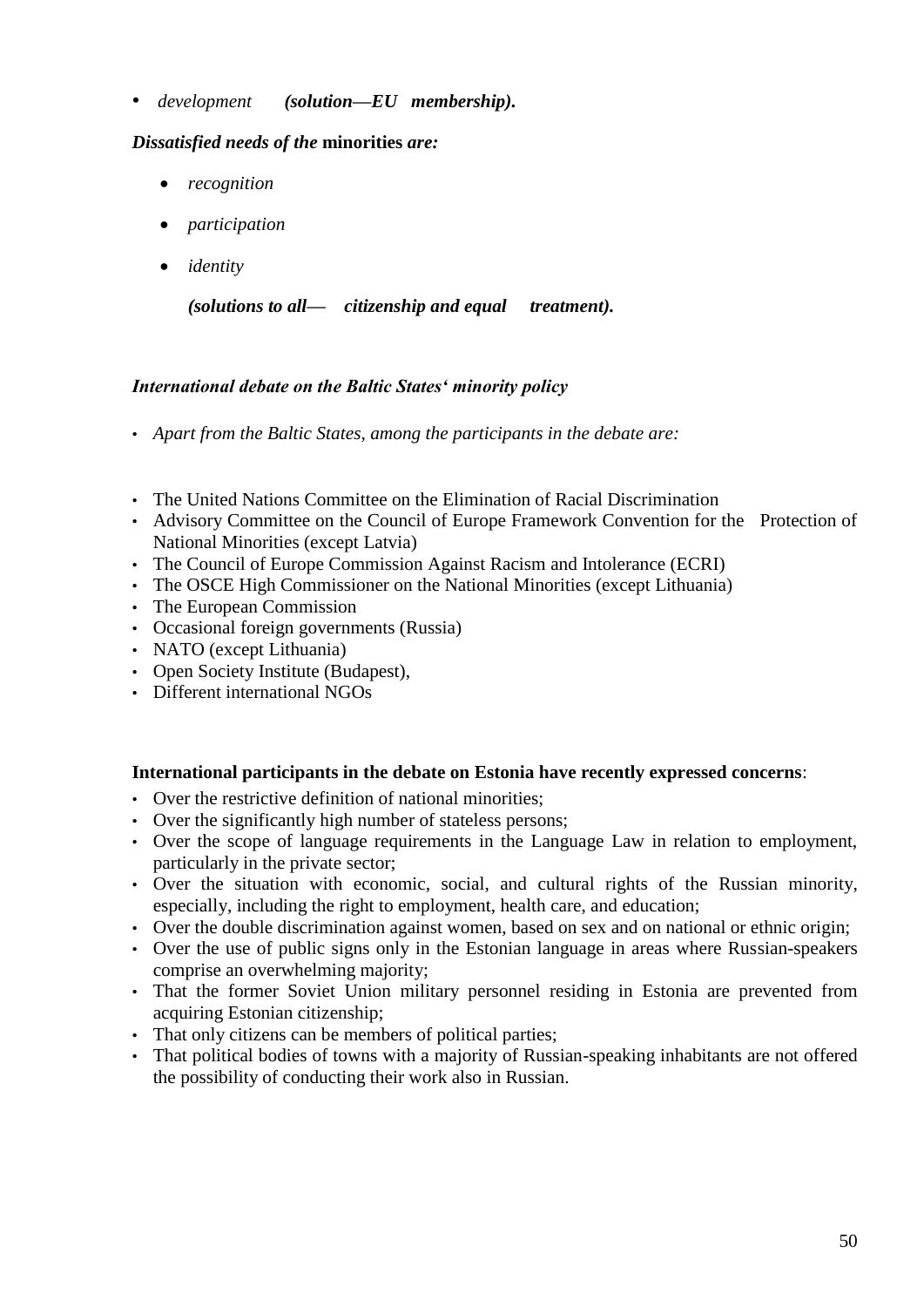# **Вопросы/Questions**

# **Дискуссия/Discussion**

**Райво Ветик:** Клара, твой доклад, как всегда, очень интересен. Ты сказала, что мы подходим к интеграции как к благу, предполагаем, что люди готовы от чего-то отказаться ради интеграции, но в жизни такого не бывает и поэтому такой подход неверный. Какова альтернативная возможность, можем ли мы рассматривать интеграцию не как благо?

*Клара Халлик:* Я бы сказала, что другой возможности нет. Речь идет об иллюзиях и завышенных эгоистических требованиях, из-за которых часто появляются непрогнозируемые последствия. Нам не хватает способности, желания, мобилизации людей на сотрудничество, на ограничение эгоистических амбиций, на осознание своих обязанностей. Русская община относится к интеграции как к делу, к которому ни государство, ни эстонцы не имеют никакого отношения, поскольку это больше похоже на манипуляцию. Причина в том, что в ходе создания самой программы не оценивались ресурсы и возможности русского политического истеблишмента, если таковой вообще имеется. Мы должны понимать, что автоматически и односторонне дело с мертвой точки не сдвинется.

*Алексей Семенов:* Прийт известен своей работой «Этническая демократия в Эстонии, приложение модели Смуха», где он показывает, какие модели демократии к Эстонии не приложимы. То, что рассказывала Клара об установках эстонцев на вытеснение или ограничение присутствия неэстонцев в государственных структурах, распространенность этих установок показывает, что они достаточно сильны и распространены не только среди властвующей элиты, но и среди населения. Насколько эти установки на этническую демократию, на ограничение представительства неэстонского населения зависят от партийной ориентации? Если точных данных нет, то каковы Ваши ощущения и собираетесь ли вы этот вопрос изучать?

*Клара Халлик:* В понедельник я получу копию журнала *Nations and Nationalism*, которая посвящена вопросам демократии в разделенных обществах (divided societies), где вопрос о режиме и названии оспаривается, т.е. концепция Смухи изложена по конкретным странам. Как можно прогнозировать установки в связи с партийными предпочтениями? Мы пытались все это проверить в последнем мониторинге, но оказалось, что сам метод и существующая выборка не сработали. Это произошло не только из-за технических проблем, но и по существу, т.к. только 37% эстонцев и 30% неэстонцев смогли определиться в своих партийных пристрастиях, т.е. у нас не та техническая база, чтобы что-то можно было бы изучать. Однако в мониторинге 2002 года мы выявили одну тенденцию, которая нас очень сильно насторожила, а именно очень сильная установка у эстонцев и неэстонцев на увеличение властных полномочий президентуры. Анализ этого года показал, что люди, разделяющие эту установку, в этническом плане более консервативны, т.е. в вопросах меньшинства чаще всего не разделяют либеральных взглядов. Мы также выяснили, что в настоящее время политические партии не оказывают никакого существенного влияния. Наши партии вообще не определились во многих существенных вопросах.

*Прийт Ярве:* Я думаю, что переход к таким структурам как этническая демократия в этнически разделенных обществах - явление закономерное. В переходное время этнические титульные нации стараются как можно крепче закрепить свои властные полномочия, захватить максимум власти и использовать ее для экономического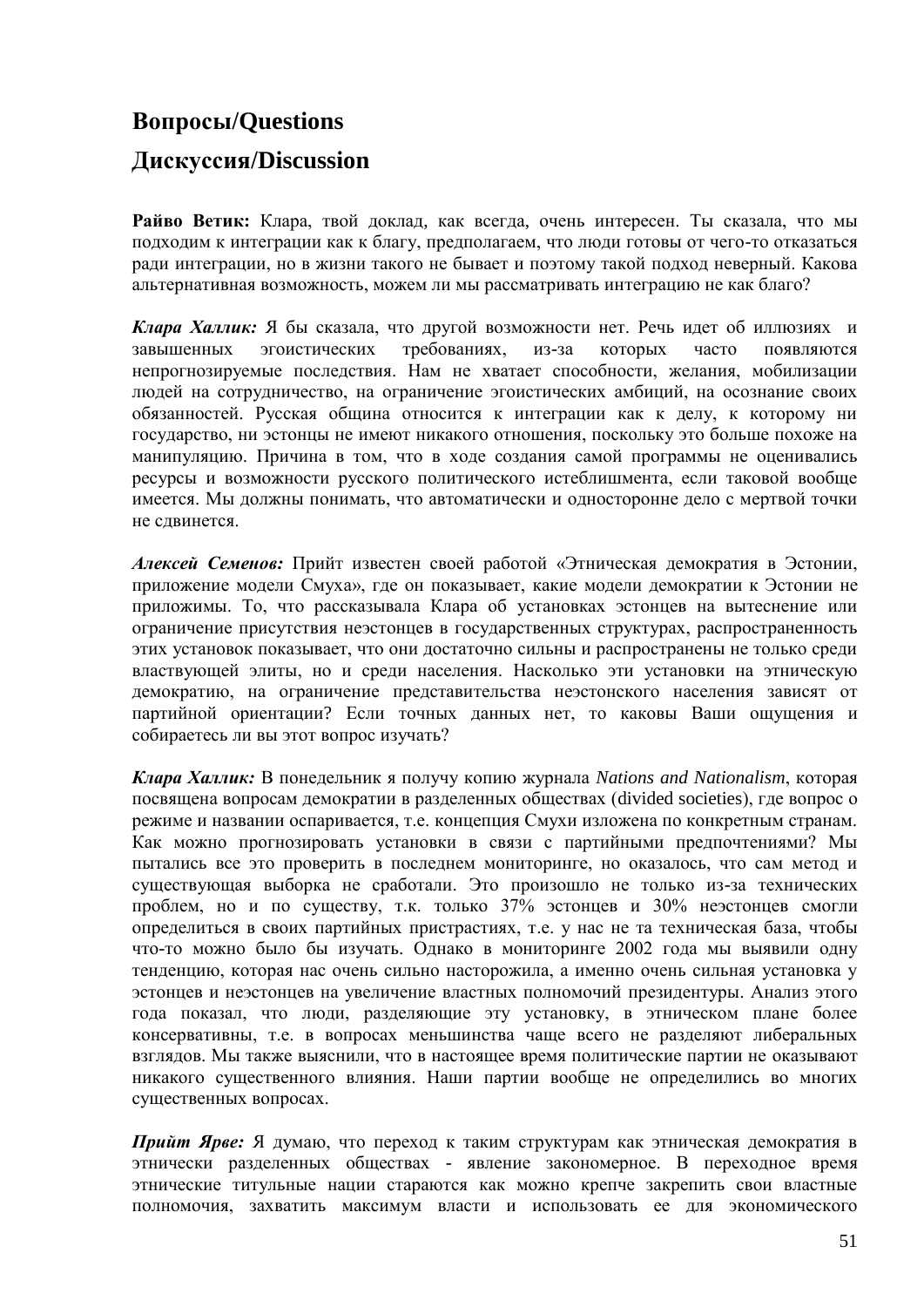благоустройства, в том числе и для приобретения новой собственности, поэтому эти вопросы должны быть под их контролем.

*Яана Кримпе:* Как Клара верно сказала, наша интеграционная политика направлена на обучение национальных меньшинств как себя вести, что делать для успеха. Эти самые меньшинства очень быстро убедились на опыте, что их обманывали, что, на самом деле, то, чему их обучали, не является критерием успеха. Не является ли нынешний момент подходящим, чтобы пересмотреть интеграционную политику и начать обучать интеграции эстонцев? Неэстонцы очень быстро выучили правила игры, а вот другая половина общества их еще не знает. Они не знают, какие правила существуют, и чего мы бы хотели достичь. Клара, находите ли Вы, что мы сейчас в состоянии найти новую парадигму, подход и больше внимания уделять другой половине общества?

*Клара Халлик:* Если бы я знала, то вернулась бы в политику. Останусь при мнении, что по поводу интеграции между находящимися у власти существует сговор, который не зависит от результатов местных или национальных концепций внутренней политики. В Эстонии уже давно пытаются создать концептуально национальное сознание, но если мы хотим оставаться демократической страной, то должны быть очень терпеливыми. В Голландии, например, пришли к определенным соглашениям, и это случилось именно тогда, когда ситуация начала выходить из-под контроля, стал возникать механизм, ориентированный на конфликт. Эстонии нельзя идти по этому пути. У нас проводятся реформы, нацеленные на ожидание, возникло сообщество молодых русских, и это неплохой вариант. На сообщество молодых граждан, находящихся рядом с политическим сектором, можно смотреть весьма оптимистично. Беда в том, что политические циклы длятся от выборов к выборам.

*Мати Луйк:* Дело касается изучения языка. Прийт как-то сказал, что государство превратилось в одни большие языковые курсы, из чего следует сделать вывод о том, что это либо хорошо, либо плохо. Прежде, чем я спрошу об ответе на этот вопрос, хотелось бы сказать пару слов с точки зрения человека, реализующего конкретные проекты. Когда планируется какая-либо финансовая деятельность, необходимо рассматривать дело в виде большой матрицы. Когда 3-4 года назад началась программа обучения языку, основанная на очень простой идее, что по прохождению курса и сдаче экзамена человек получит назад 50% стоимости курсов, было запланировано потратить пару миллионов и на этом ограничиться. Однако выяснилось, что деятельность планировалось без учета количества людей, которые пришли. Мы рассчитывали на тысячи, однако выяснилось, что в Эстонии попросту нет столько языковых фирм, чтобы обеспечить всех желающих. А что было бы, если бы возвращали 100% стоимости? Нам потребовалось время для подготовки учителей. По ходу выяснилось, что нет нормальных учебников для изучения эстонского как иностранного: пришлось их написать и издать, а до этого обучить и авторов. Обо всем этом надо было рассказать людям, объяснить, в чем дело. Нельзя говорить, что языку уделяют слишком много внимания. Теперь вернусь к вопросу: хорошо это или плохо, и что делать дальше?

*Прийт Ярве:* Я никогда ничего не имел против языковых курсов. Наоборот, уже много лет назад мы говорили, что Эстония, установив эстонский язык в качестве государственного, ничего не сделала для людей, которые его не знали. Как мы знаем, за всем этим было определенное политическое решение. То, что теперь языковые курсы все же проводятся, большая заслуга денег "со стороны", и здесь третий сектор во многом взял на себя задачи государства. Что я имел в виду, когда говорил, что государство является одним большим курсом языков. Зачастую путают обучение языку и использование языка в общении между собой, когда всех эстонцев делают морально обязанными неважно при каком контакте с русскими переходить на эстонский язык для того, чтобы русские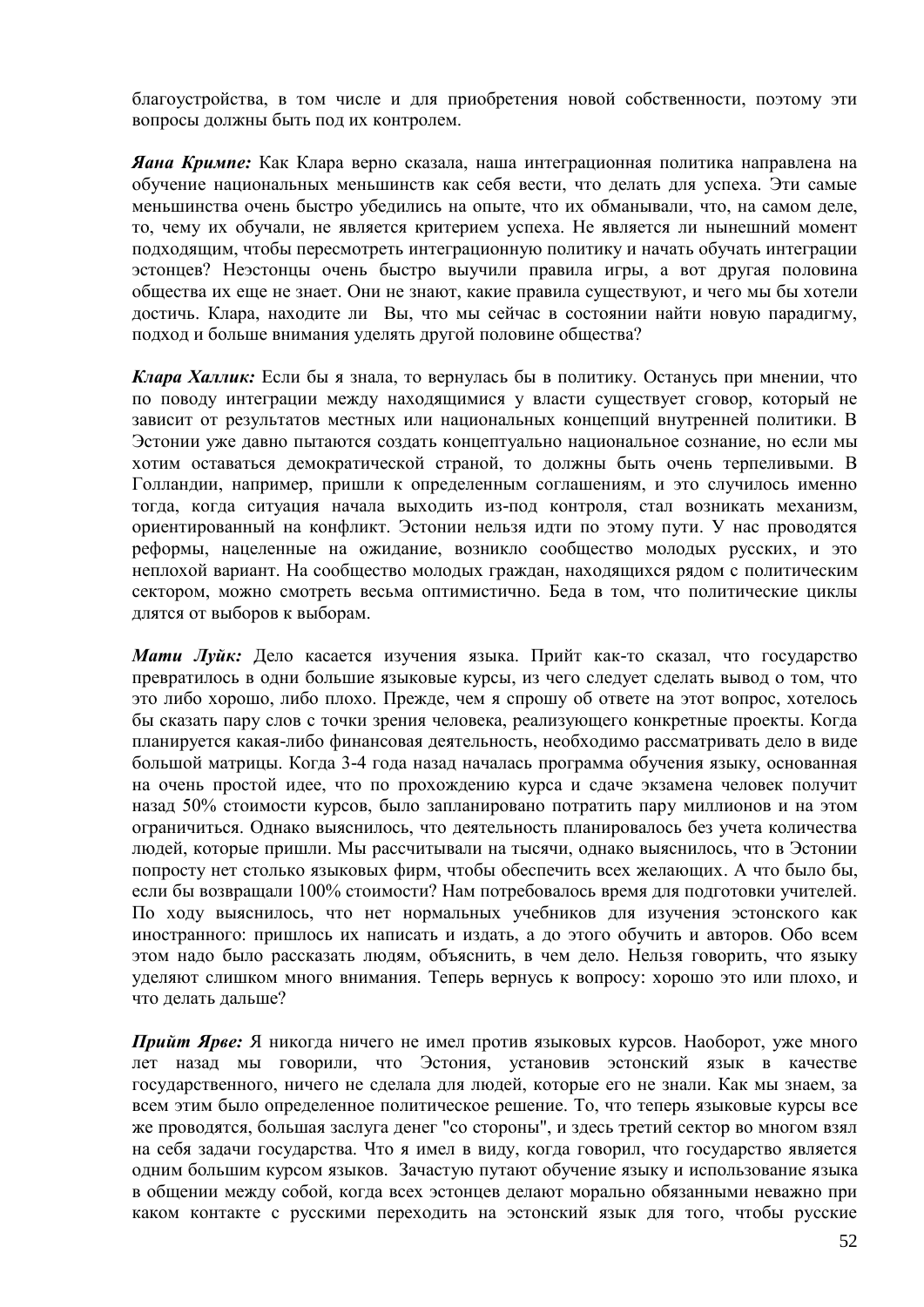учились бы языку. Такие призывы, кстати, очень часто можно встретить в прессе, повсюду. Бесчеловечно, когда врач говорит пациенту, что последний должен объяснить, что у него болит, по-эстонски, а иначе помощь ему не будет оказана. Такого рода ситуаций было очень много. Этого не должно происходить, нельзя людей ориентировать на то, чтобы в любом случае он должен ориентироваться только на государственный язык. Мы по статистике видим, что каждое новое поколение знает язык лучше, оно его использует чаще. Это, с одной стороны, очень хорошо, так как приучает нас к тому, что в скором времени все перейдет на эстонский язык, но, с другой стороны, у нас должно хватать терпимости и умения общаться на нескольких языках. Насколько далеко мы зайдем с эстонским языком в Европейском Союзе? Я считаю, что уже сейчас в Эстонии, если молодой человек не знает трех языков, ему очень трудно найти работу. Когда молодые эстонцы едут на работу в Европу, их берут только потому, что они знают русский язык.

*Кармен Тиле:* Я бы хотела знать, какие у вас имеются механизмы для изучения политики интеграции в Эстонии именно в процессе законотворчества и принятия решений. И второй вопрос относительно вступления в Европейский Союз: не должны ли вы пересмотреть определение «большинства», зная, что в европейских органах голоса и места будут зависеть от населения, включая и большинство, и меньшинство?

*Клара Халлик:* Спасибо за вопрос, но я не знаю, что на него ответить. Общественное мнение, опросы не являются той информацией первой величины, которая может влиять на законы. Эти процессы совершенно другие, хотя, с другой стороны, до тех пор, пока на процесс законотворчества оказывают влияние политические решения, общественное мнение должно было бы влиять на процесс демократизации и переоценки ценностей.

*Прийт Ярве:* Во время процесса вступления в ЕС по крайней мере одно важное решение должно быть принято в странах кандидатах - это референдум, и в этом процессе принятия решения должно участвовать и большинство, и меньшинство. Однако в Эстонии и Латвии, к сожалению, только определенная часть меньшинства имеет на это право. Технически говоря, они не могут полностью выразить свою поддержку или отрицание. Если процесс вступления закончится удачно, я думаю, ситуация достаточно сильно изменится и эти новые маленькие страны (за исключением Польши, конечно, которая больше, чем вся Прибалтика) будут в Евросоюзе снова чувствовать себя меньшинством, как это уже было в СССР.

*Борис Цилевич:* Я хотел бы попробовать ответь на вопрос Кармен. В Латвии этим летом было проведено исследование касательно перехода преподавания в средней школе с русского языка на латышский и введения двуязычного образования в основной школе. Результаты показали, что в ходе этого процесса многие нелатыши были лишены возможности получить среднее образование. В результате двуязычного преподавания знание латышского языка, несомненно, улучшилось, однако знания по остальным предметам значительно ухудшились. Когда министра образования попросили это прокомментировать, он сказал, что данное исследование не может быть эталоном, т.к. не все школы были протестированы, т.е. министр не знает даже принципов социологического исследования. И еще одно замечание по поводу языка и используемых нами терминов. Мы постоянно употребляем понятие «государственный язык», в то время как в других странах обычно говорят «официальный язык», и здесь не только разница в словах, но и различие концепций. «Официальный язык» - это рациональный, практический термин. Что касается языка обучения, то здесь проблема заключается не только в используемом языке, но и в программах обучения. Они очень сильно меняются, отличаются, может быть, не все, но очень многие, и в особенности гуманитарные. В заключение хочу сказать, что основную проблему, которой коснулись оба выступавших, можно сформулировать как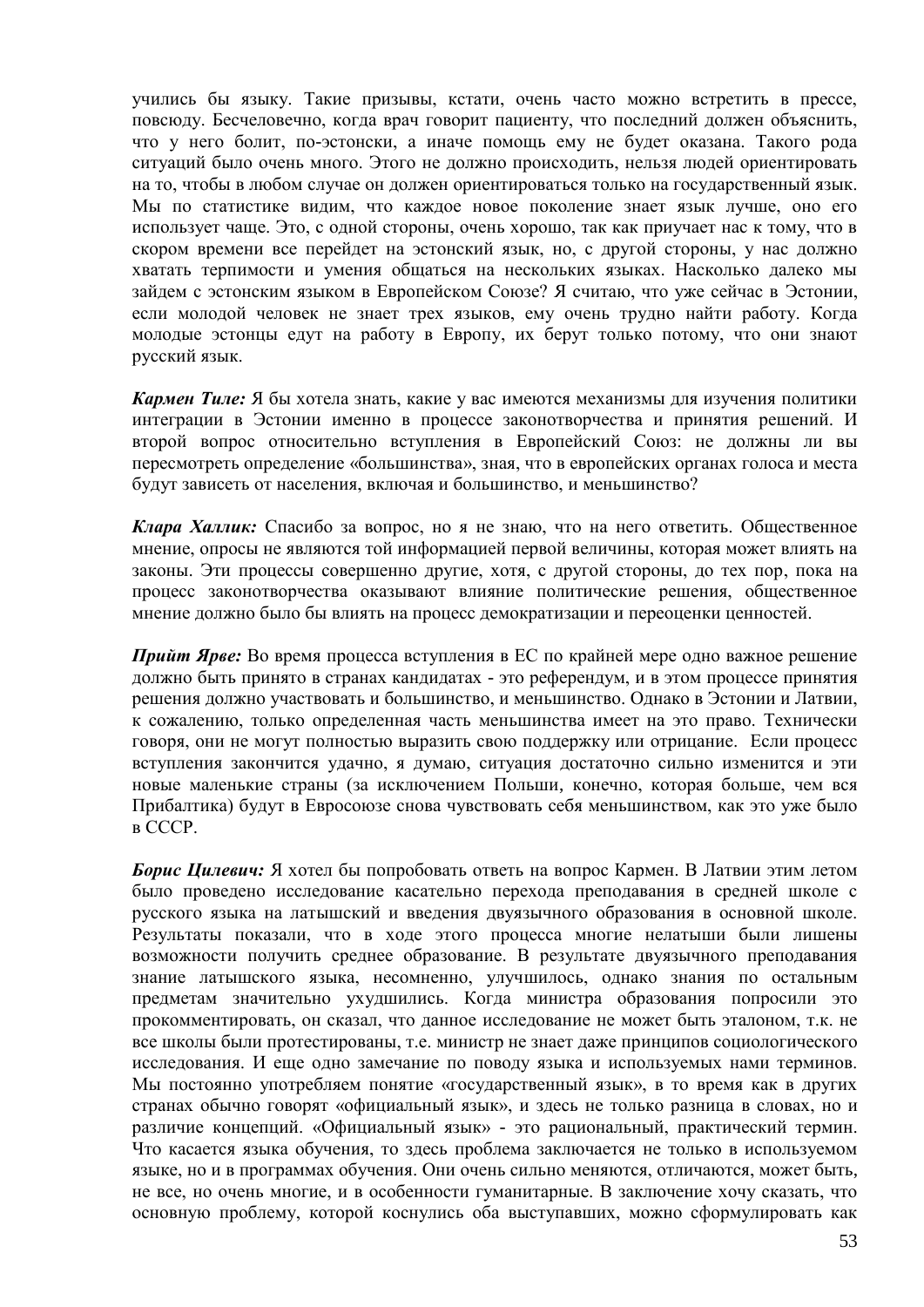«дилемма прав в обмен на лояльность». И если будет достигнут консенсус, то эта ключевая проблема, хотя, она, может, не всегда именно так формулируется, больше не будет стоять на повестке дня. Проблема в том, что права и лояльность могут пониматься по-разному.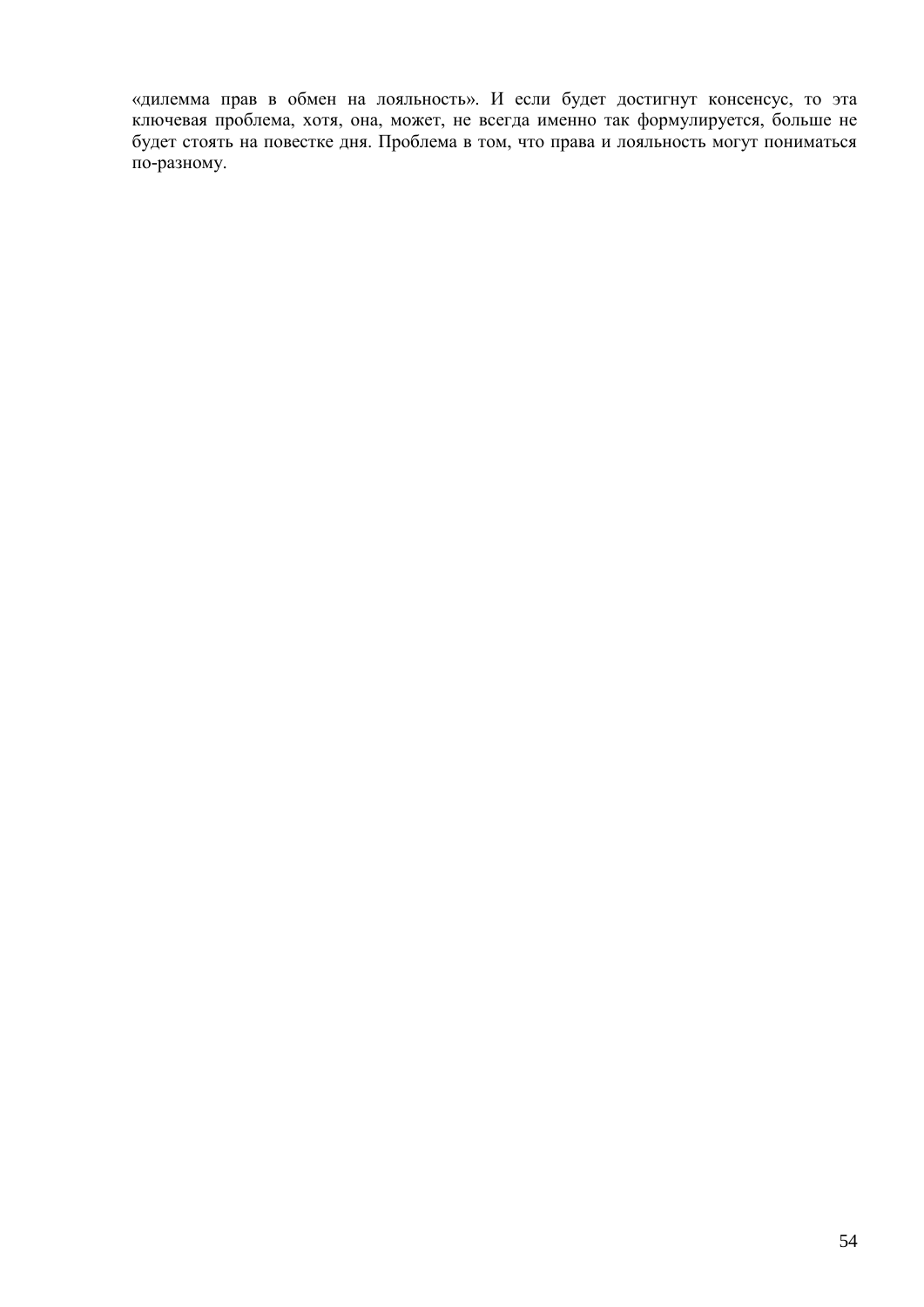### **Пятая сессия / The fifth session**  *Модератор: Борис Цилевич/Moderator Boris Tsilevich*

#### **Участие меньшинства в политике как ключевой фактор интеграции общества**

#### *Алексей Семенов, Директор Центра информации по правам человека, Эстония*

За последние 2 дня мы много говорили об участии меньшинств в интеграционных процессах, об их политическом участии. Но прежде давайте определимся, что же такое политическое участие. Во-первых, это некое нормативное требование международных документов, во-вторых, это одно из фундаментальных прав человека, право участвовать в политической жизни страны проживания. В третьих, это эмпирическая необходимость, т.к. ни одна группа не способна обеспечить свои интересы без того, чтобы не принимать участие в политике.

Проблема меньшинства - это проблема демократического общества. Она возникает там и тогда, где и когда имеют место демократические процедуры. Если этого нет, то фактически все люди, скажем, в абсолютной монархии или в тоталитарном государстве находятся в меньшинстве, т.к. источник власти имеется только один – либо диктатор, либо монарх. В этом случае все группы получают свои экономические, культурные и иные возможности лишь постольку, поскольку этот источник власти их ими наделяет. Тогда при доступе к власти все находятся в меньшинстве.

Как только мы начинаем говорить о демократии, то немедленно появляется проблема большинства и меньшинства, не обязательно этнического – любого. Под меньшинством можно понимать всех людей, кто не смог путем голосования вывести свои интересы на государственный уровень. Возникает проблема демократического дефицита, о котором писали мыслители еще позапрошлого века. Тирания большинства, которую впервые упомянул мыслитель Алексис де Теквиль, описывая демократию в Америке, является действительно серьезной проблемой. Каким образом обеспечить успешное, эффективное участие меньшинств в политическом процессе? Вот это, на мой взгляд, самая большая проблема, которая может или не может быть решена несколькими способами, и это зависит от многих обстоятельств.

Вот вчера, например, Борис Цилевич посетовал, что несмотря на большой успех на парламентских выборах в Латвии союза «За права человека в единой Латвии», где им было получено ¼ мандатов, их участие в принятии решений даже уменьшилось. И это произошло несмотря на то, что они увеличили свое присутствие в парламенте на 50%. Это произошло по очень простой причине: во-первых, пришедшее к власти большинство имеет весьма слабое представление о политической культуре, а во-вторых, партии, которые представляют этническое большинство, имеют свойство автоматически выступать против любого предложения, исходящего от крупной, практически второй по величине фракции, представляющей меньшинства. Таким образом, соотношение 75% против 25% остается постоянным. Иными словами, несмотря на успешное участие меньшинств в политической жизни, их доступ к власти не увеличился, а наоборот сократился.

В Эстонии ситуация немного иная, здесь в настоящее время происходит дискуссия, инициированная Центристской партией, о том, нужны ли нам вообще этнические партии. Центристы утверждают: «Время этнических партий прошло и самому меньшинству легче защищать свои интересы, будучи частью партий титульной нации». Теоретически это совершенно справедливо, однако если наше общество де-факто разделено на 2 общества,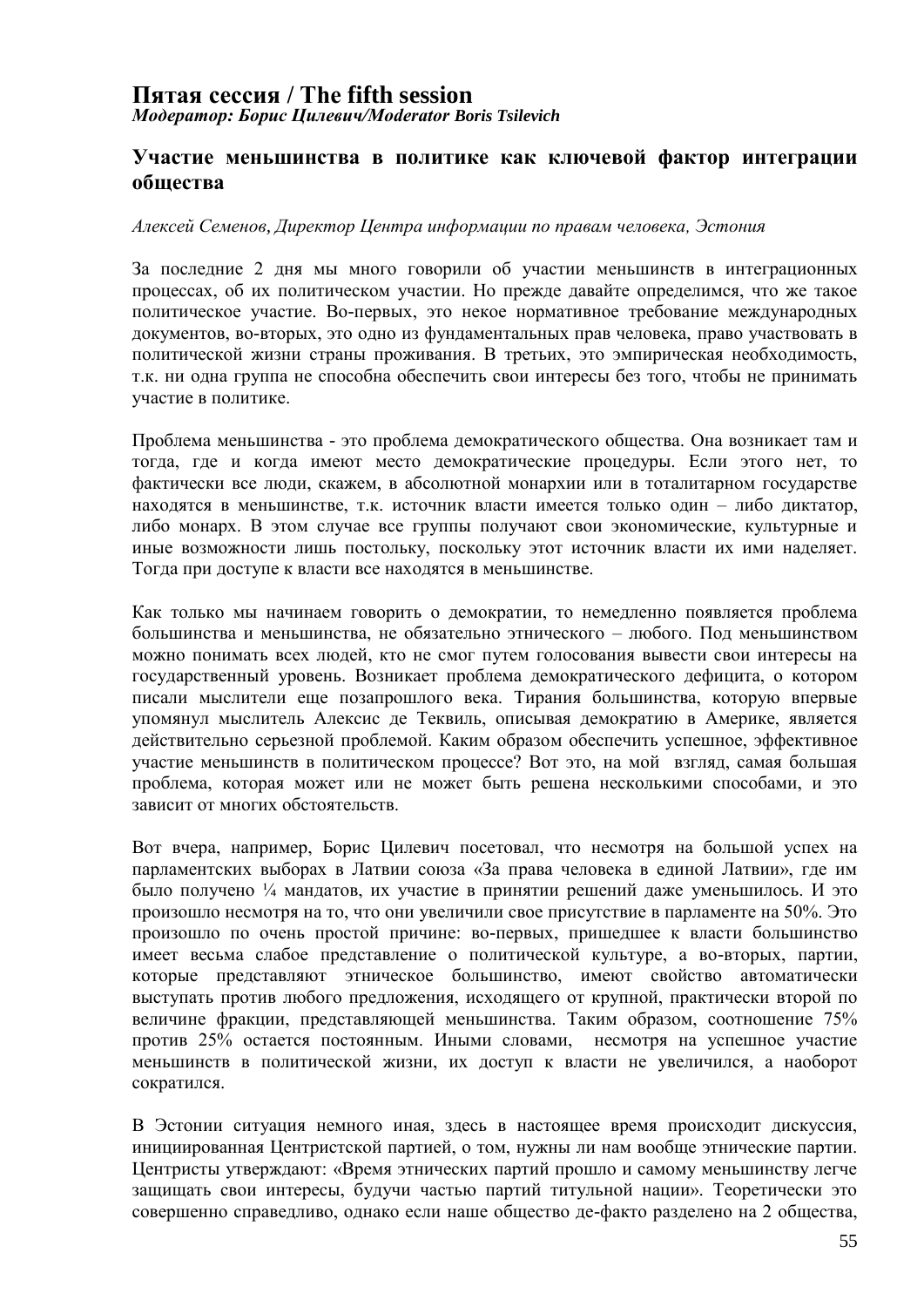причем это разделение проявляется практически во всех сферах, может ли простое участие этнического меньшинства в партиях большинства решить эту проблему? Я думаю, что подобные шаги были бы слишком поспешными. Во-первых, потому что внутри этих партий меньшинство так и останется меньшинством и не сможет донести свою точку зрения до того уровня, где начинают принимать решения. Во-вторых, возникает вопрос, а зачем тогда вообще нужны политические партии и что это такое.

Партия – политическая группа, инструмент, который представляет интересы какой-либо группы населения, выделенной по какому-то четко выраженному признаку. Если в обществе существует высокий уровень политической культуры, межнациональной или межъязыковой терпимости, если ценности мультикультурности институализированы, а не просто приняты на декларативном уровне, то очень возможно, что политические партии как таковые не нужны. Если же этого нет, то нет причин и оснований полагать, что партии, построенные по национальному признаку и призванные защищать интересы определенной группы людей, не нужны.

Приведу такой пример: во Франции существует Партия крестьян, а в Великобритании такой нет. Почему? Это говорит о том, что: 1) уровень культуры и соотношение меньшинство-большинство во Франции и Великобритании различны; 2) крестьяне во Франции образуют группу, интересы которой ни одна другая партия адекватно выразить не может и поэтому существует потребность в такой партии. Таким образом, этот пример показывает, что если есть потребность, то должна быть и соответствующая партия.

Если мы осознали, что наше общество разделено по этническому признаку, причем одна часть «равнее» другой, то у группы людей, которая не равна, появляются особые интересы, которые необходимо защищать. Мне кажется, что торопиться с отказом от этнических партий на данном этапе нельзя. Кроме того, достижение политиками из меньшинств парламентского уровня, вхождение в правительство, правящую коалицию – все это хорошо, но существование этнической партии само по себе является положительным фактором привлечения внимания к существующим проблемам, в том числе и на международной арене. Мы несколько раз убеждались в том, что пока проблема не вынесена на суд международной общественности, ожидать ее решения внутри страны не приходится, либо она решается крайне неэффективно.

Возможно ли политическое участие вне парламентского процесса? Да, конечно возможно, и в основных международных документах об этом говорится. Здесь имеются в виду различные комитеты, конгрессы, форумы и т.д., которые существуют для поддержания диалога. Такие структуры существуют практически во всех Восточно-европейских странах, имеются они и в Эстонии, в частности Круглый стол национальных меньшинств при президенте, членами или гостями которого являются многие из присутствующих здесь. По-видимому, этот форум и есть та форма обеспечения прав меньшинств, особенно когда политические партии либо вообще отсутствуют, либо слишком слабы, или правовая ситуация такова, что меньшинства не имеют доступа к высокой трибуне.

Однако существование такой структуры имеет свои положительные и отрицательные стороны. Положительные стороны: достаточно большая свобода в постановке проблем и дискуссии. На таких форумах меньшинство и большинство не связаны какими-либо обязательствами, т.е. ситуация для диалога достаточно свободная. Представители меньшинств не должны представлять интересы какой-либо партии, настаивать на своих позициях, они могут ставить принципиальные вопросы, вопросы в более широкой форме и вызывать на диалог. Отрицательные стороны: свобода означает на практике свободу от ответственности, свободу от достижения каких-либо результатов. Форум не может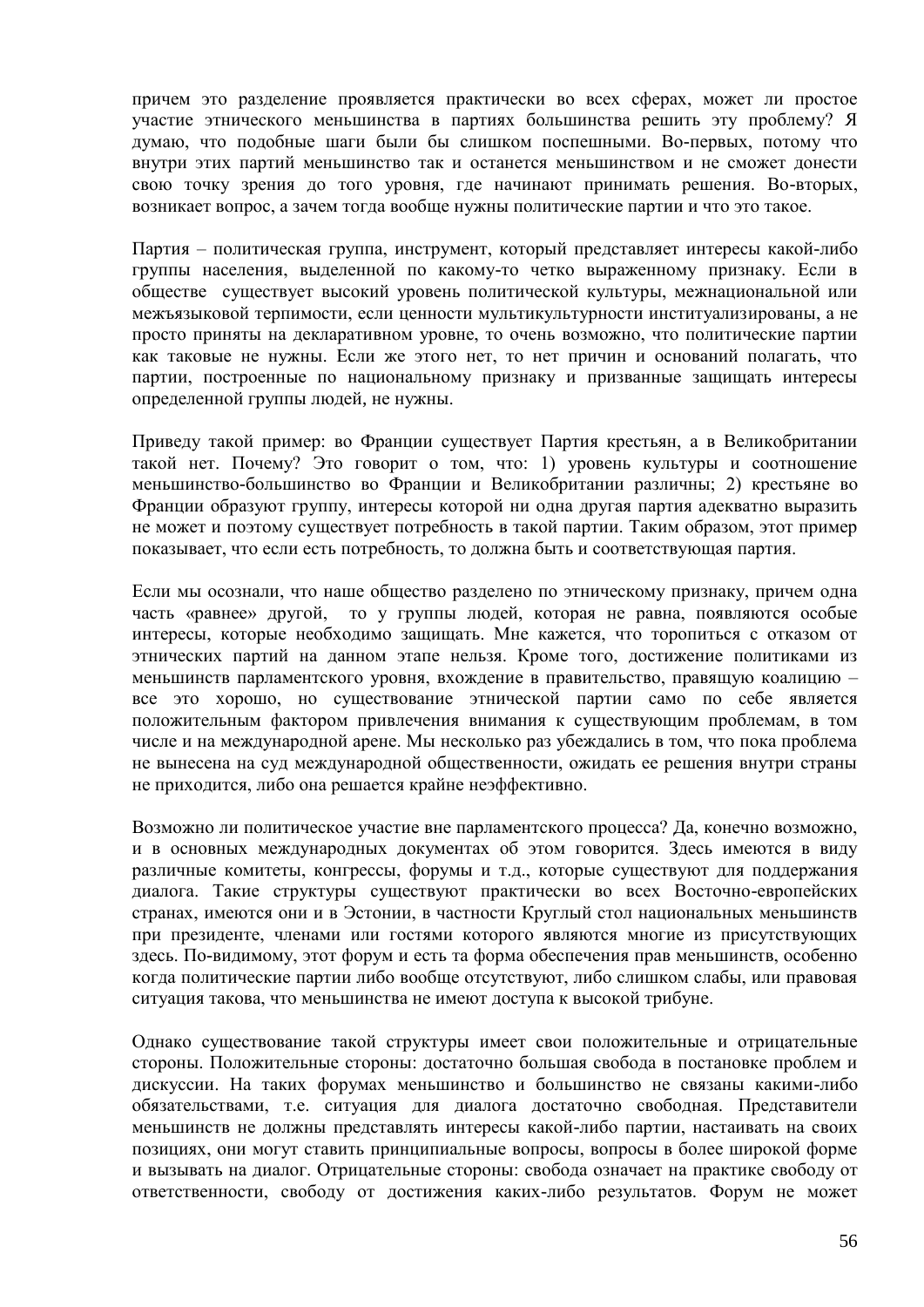принимать решения, они должны приниматься где-то вовне, а это значит, что в очередной раз возникает вопрос о политической культуре.

Если такие форумы рассматривать как инструмент поиска решения проблем, тогда нестрашно, что, например, Круглый стол не имеет функций, закрепленных в законе: достаточно, что он ставит проблему, предлагает пути ее решения в диалоге с официальными структурами, а уж потом официальные структуры в ходе этого диалога принимают решения. Но результат в большей степени зависит от официальной структуры, насколько она готова и готова увеличивать в ходе диалога багаж своих знаний.

Я бы сказал, что здесь могут быть проблемы, и Круглый стол тому примером. Первые полгода его работы ушло только на то, чтобы выработать «привычку» к диалогу. Было очень забавно, когда вначале официальные представители приходили на заседания «читать лекции» национальным меньшинствам и объяснять официальную точку зрения, потому что установка была такова, что если они «против», то они попросту чего-то не понимают. Когда оказалось, что это не так, то на какой-то момент репутация членов Круглого стола необычайно поднялась. И это породило у нас иллюзорные мечты, что политика, в конце концов, изменится, однако ничего такого не произошло. Более того, вплоть до 1998 года ни одна рекомендация Круглого стола не была принята, вернее не была использована хотя бы частично. Ситуация немного изменилась в последние годы, почему - не знаю. Может быть, свою роль сыграл своеобразный политический демарш нескольких членов Круглого стола, когда 4 человека попросту ушли, хлопнув дверью, предварительно сделав заявление. Они протестовали прежде всего против того, что ни одна рекомендация не то что не используется, но даже не рассматривается властями. Они восстали против декоративного представительства. После этого что-то изменилось, и за последние годы уже несколько рекомендаций превратились либо в законы, либо в поправки, т.е. в этом смысле политический диалог в Эстонии развивается, хотя и очень странно, но все же скорее в лучшую сторону, чем худшую.

Меня беспокоит печальный пример Латвии: у них после выборов к власти пришла новая партия и новые политики, они не готовы к диалогу, они не имеют навыков такого общения, и наши латвийские коллеги оказались в некотором смысле отброшенными на несколько лет назад. У нас может произойти тоже самое. Умение слушать оппонентов и прислушиваться к их точке зрения, навыки диалога не являются сильной стороной Центристской партии, которая сейчас рвется к власти. Поэтому, мы опасаемся, что и наше развитие может быть отброшено назад.

В ходе обсуждения Борис Цилевич сказал, что ускоренная натурализация, т.е. увеличение электората за счет меньшинств, частью латышской элиты воспринимается как политическое самоубийство. Я должен сказать, что в этом смысле у Эстонии имеется позитивный опыт. Известно, что у нас на местных выборах голосуют и граждане, и неграждане, т.е. на местных выборах расширение электората уже произошло, причем еще в 1993 году. И то же произошло? Да ровным счетом ничего, никакого урезания возможностей титульной нации в доступе к власти, даже в Таллине, где соотношение эстонцев и неэстонцев 50 на 50: фактически здесь с 1993 года в правящую коалицию входят либо кандидаты-неэстонцы, либо целые фракции, но ничего особенного здесь не наблюдается. Это означает, что все эти страхи сильно преувеличены, либо это даже не страхи, а лицемерные обоснования.

Хочу также отметить, что по данным, которые привела нам Клара, а также согласно некоторым иным социологическим исследованиям вырисовывается такая картина, что меньшинства охотно поддерживают либеральные начинания и либеральнодемократические ценности. Для меньшинства, находящегося в ущемленной положении,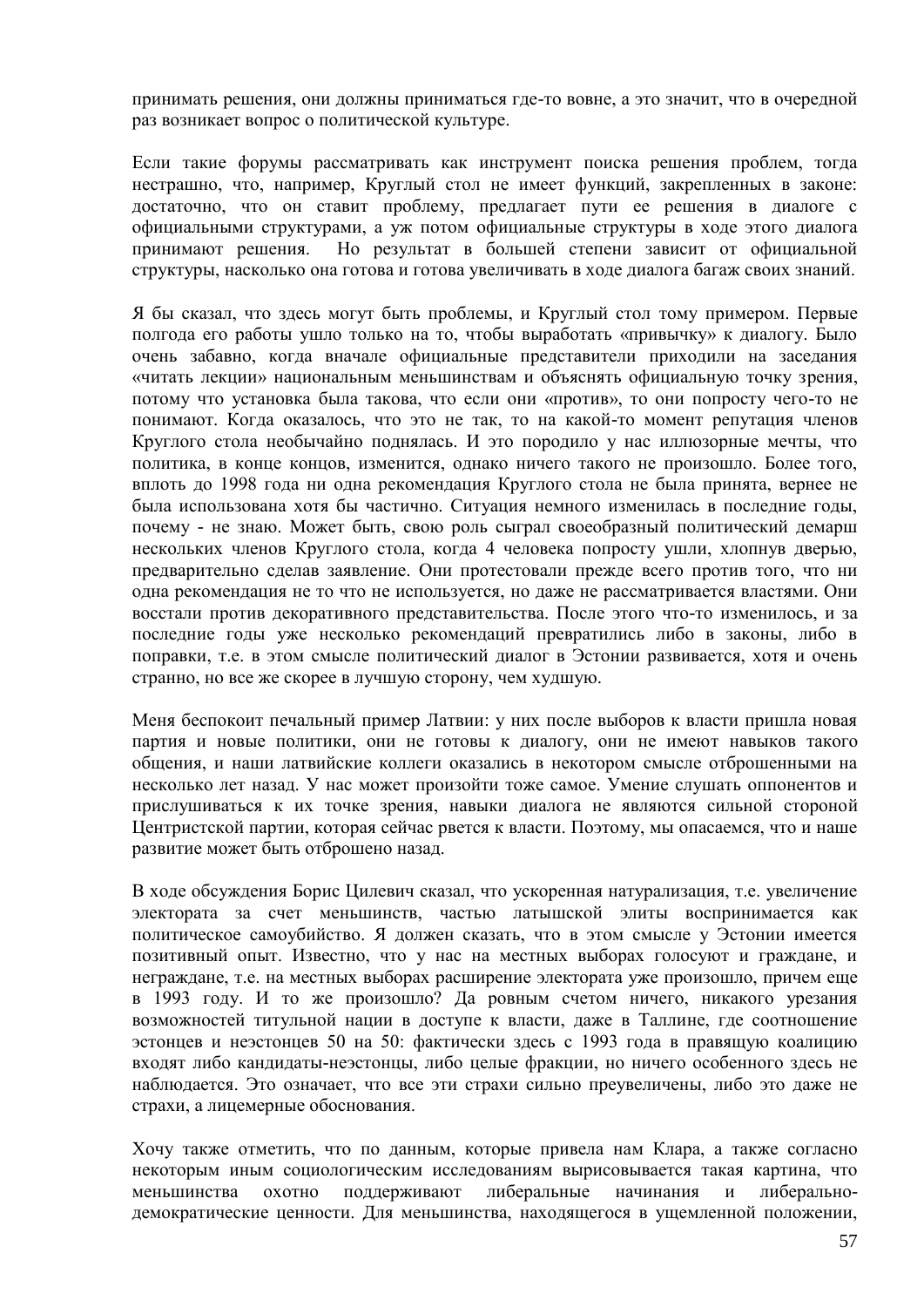такая позиция естественна. Между прочим, точно такая же позиция была у депутатов Верховного Совета СССР из Прибалтики. Практически вся эстонская делегация входила в либерально-демократическую фракцию этого совета. Из этого совершенно не следует, однако, что все эти либеральные политики остались верны своим убеждениям. После достижения независимости часть из членов этой самой группы стали националрадикалами и благополучно начали выступать за ограничение прав меньшинств. Из этого всего следует весьма оптимистичный вывод, что меньшинства среди либеральнодемократических союзников имеются практически в любой стране.

Ну, и последнее замечание на счет конфликта. Клара говорила, что если потребности не реализуются, если участие в политической жизни является неадекватным, то возможно нарастание напряженности, межэтнический конфликт в обществе и иные «черные» сценарии типа конфликта на Балканах и т.д.. Я все время так думал, но в последнее время мне кажется это весьма маловероятным, и не потому только, что «любая аналогия хромает», а потому, что у нас открывается новый клапан для выпуска пара - Евросоюз. Это значит, что вместо нарастания конфликта у нас произойдет демократическое «голосование ногами», и люди вместо того, чтобы вступить в конфликт, попросту покинут ту территорию, где с ними не считаются и их права не реализуются. И это будет относиться как к негражданам, так и к гражданам. Хорошо ли это будет для Эстонии ответ на этот вопрос может быть весьма противоречивым и зависит от вкуса и пристрастий отвечающего. Я лично в последнее время считаю, что пугать конфликтом больше не стоит. Мы, наверное, свое дело сделали: за счет уступок и диалога нам удалось избежать насилия. Сейчас речь идет о другой угрозе – об утечке мозгов, квалифицированных рабочих, иммиграции всех тех, кто на данный момент уже лоялен к Эстонскому государству. А вот кто придет на их место – этого пока не может знать никто.

# **Вопросы/Questions**

# **Дискуссия/Discussion**

*Мати Луйк:* Какие обязанности возлагаются законом на местные самоуправления в отношении национальных меньшинств? На сколько я знаю законодательство - никаких. Но тогда о чем мы здесь cейчас говорим?

*Кармен Тиле:* Вчера мы говорили о защите прав национальных меньшинств и пришли к выводу, что защиты таких прав на региональном и универсальном уровне недостаточно. Это означает, что не существует такого международного договора, в котором содержалось бы обязательство государства обеспечивать, охранять права меньшинств на уровне местного самоуправления. Однако каждое самоуправление вправе самостоятельно решать, какие права оно хотело бы обеспечивать на своей территории.

*Лейви Шер:* Два года назад я принимал участие на конференции в Италии, где один из докладчиков рассказывал о районе на границе Италии с Францией, где местное самоуправление самостоятельно ввело второй официальный язык, чтобы дать возможность достаточно большой группе проживающих там французов, принадлежащих соответственно к меньшинству, использовать свой родной язык. Напомню, что в Италии один государственный язык - итальянский. Это была инициатива местного самоуправления. Более того, там обсуждался и вопрос о введении второго официального языка в другой местности, где проживает всего около 400 человек, говорящих на каком-то средневековом диалекте. Разве можем мы мечтать о чем-то похожем у нас в Эстонии?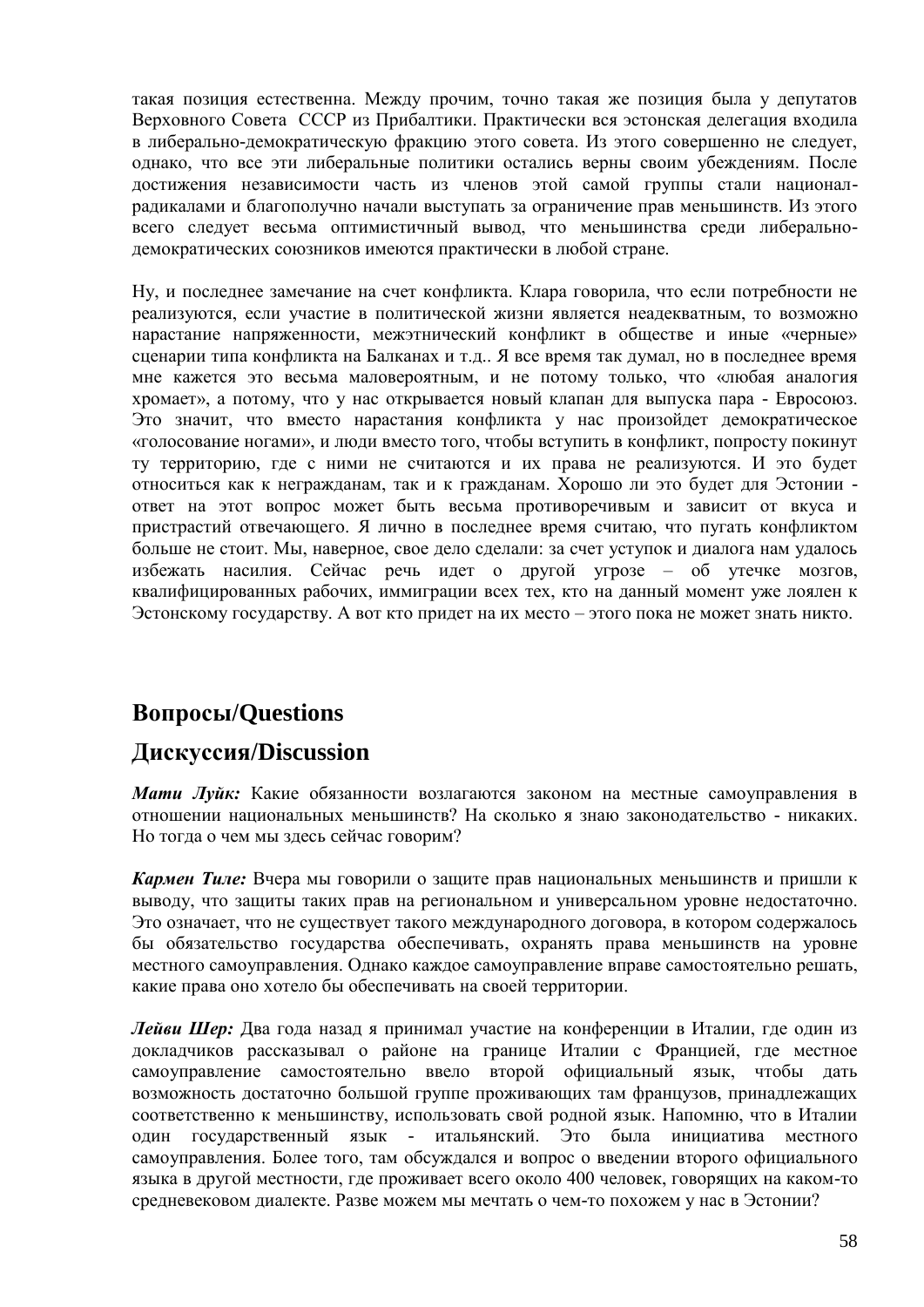Теперь об обязательствах. На местное самоуправление возложено обязательство поддержания правопорядка в городе, борьба с наркоманией, общее состояние города и т.д.. Если среди преступников 60% - представители нетитульной нации, объясняется ли это исключительно национальными особенностями? Если среди наркоманов, совершающих преступления, 84% - представители нетитульной нации, объясняется ли это только особенностями нетитульной нации? Вероятно, нет, вероятно, это объясняется той социальной и экономической политикой, которая проводится в государстве, в том числе в городе. Должен ли город заниматься решением этих проблем? Я думаю, что, безусловно, должен, и здесь, решая социально-экономические проблемы, мы не сможем обойти вниманием проблемы этнические. Далее, если в Таллине был реальный случай, когда больной девочке отказали во врачебной помощи на том лишь основании, что она не говорила по-эстонски, не является ли это проблемой города, который отвечает за организацию здравоохранения на своей территории? Какой бы мы аспект деятельности местного самоуправления не рассматривали, практически везде просматриваются этнические проблемы, даже когда дело касается водопровода. В нашем городе происходит своего рода "геттоизация", т.е. возникают целые кварталы, районы, где проживает беднейшее население города: там нет коммунальных удобств, это неблагоустроенные районы. Здесь проживает этнически однородное население, и это является результатом социальной политики, из-за которой некоренные жители находятся в экономически худшем положении. Вот и получается, что практически все "больные места" местных самоуправлений связаны с проблемами меньшинств, поэтому роль самоуправлений в решении этих вопросов чрезвычайно велика, а вот возможностей для законодательного и финансового обеспечения их решения явно недостаточно.

*Мирослав Митрофанов:* Что касается рижского муниципалитета. В связи с демографическими проблемами в Риге, как и в остальной Прибалтике, сокращается количество школьников и как результат закрываются школы, т.е. происходит "оптимизация школ". При принятии решения о том, какая школа должна быть закрыта поначалу возникали серьезные конфликты, которые иногда даже перерастали в уличные действия: пикеты, сбор подписей и т.д., и этот вопрос регулярно ставился перед депутатами городской думы. В начале решения выносились исключительно в пользу латышских школ. В последние годы, однако, благодаря участию ЗаПЧЕЛ, этот процесс стал происходить более цивилизовано, находятся всевозможные компромиссы.

Чего боится политическая элита в случае расширения участия меньшинств в выборах? Она боится тотальной смены власти в крупных городах Латвии, а власть в больших городах - это прежде всего деньги, причем очень большие. Угроза потери такого рода доходов вызывает большие опасения у политиков. С другой стороны, мы совсем недавно видели, как может произойти смена власти и без расширения электората: примером служат последние парламентские выборы в Латвии, когда политическая элита была существенно обновлена.

Сегодня в докладе Алексея обсуждался очень интересный вопрос о будущем этнических партий. Из опыта работы ЗаПЧЕЛ надо признать, что существует 2 основных объяснения разрушения партий, созданных на этнической основе. Во многом эти процессы объясняются постоянной маргинализации меньшинства. За 10 лет отстранения от власти мы растеряли свой опыт. Когда ЗаПЧЕЛ очень удачно выступила на выборах в органы местного самоуправления в 2000 году, мы с трудом смогли подобрать несколько человек, специалистов, которые сочетали бы в себе политическую ориентацию и способность работать на государственном языке в рижском муниципалитете. Неравноправие сейчас порождает неравноправие и в будущем, т.е. создается некий замкнутый круг. Второе объяснение касается невозможности использовать родной язык в политической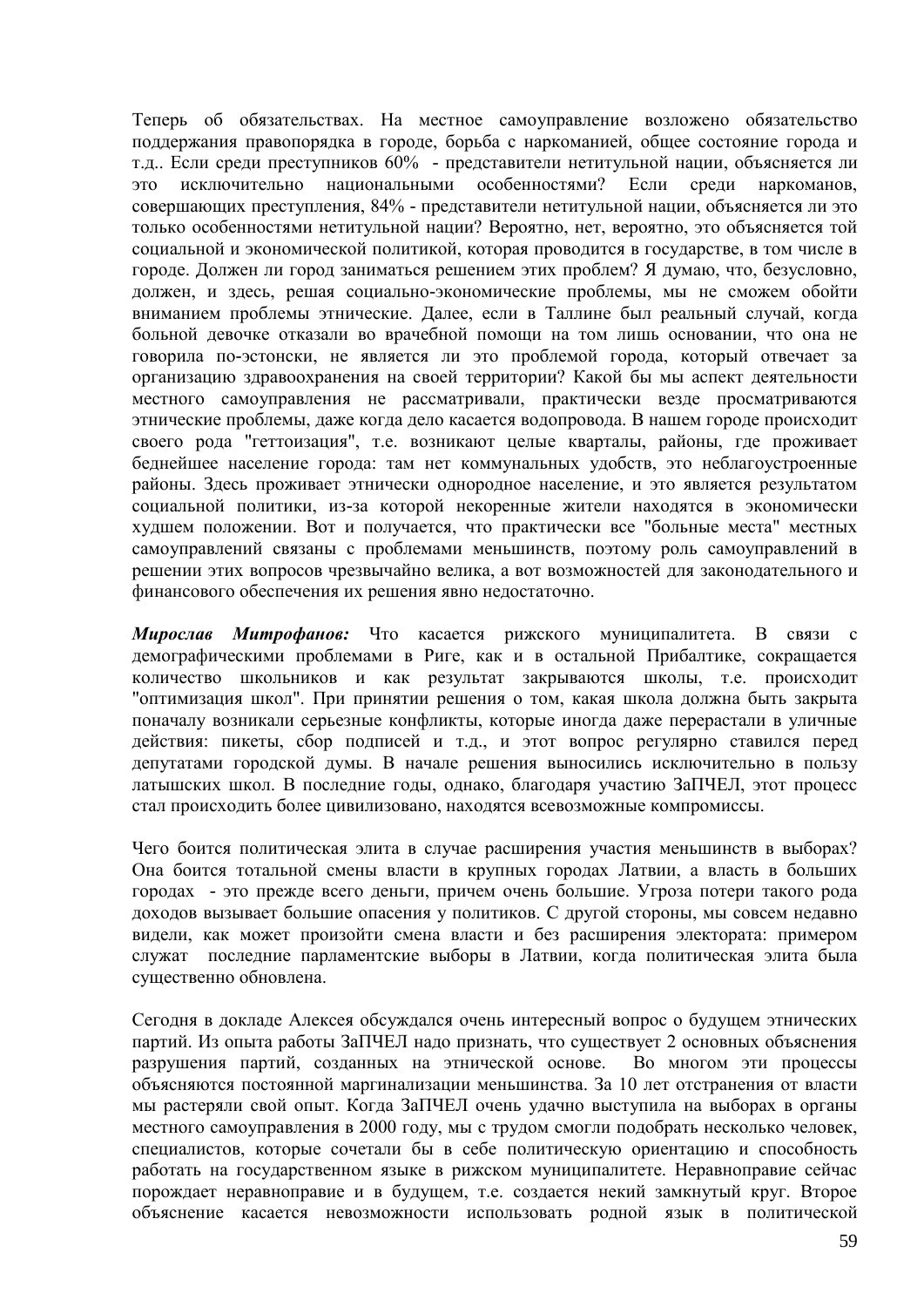деятельности. Когда в 1998 году представители ЗаПЧЕЛ пришли в парламент, нам казалось, что достаточно знания языка на техническом уровне. В какой-то мере это так, но и деятельность в этом случае является формальной. Для достижения целей необходимо владеть официальным языком как родным, необходимо понимать и чувствовать контекст, т.е. говорить на том языке, на котором общается между собой правящая коалиция. Для большинства русских политиков это оказалось невозможным. Во многом политический успех зависит от неофициальных связей, способности заводить такие связи с другими политиками, принадлежащими к большинству.

*Борис Цилевич:* К списку чувствительных в этническом плане проблем стоит добавить еще и вопрос о названии улиц. В частности, в настоящее время в Латвии все еще обсуждается вопрос о переименовании улицы Дудаева. К Риге этот человек не имеет вообще никакого отношения, и само переименование улицы когда-то носило явно выраженный политический характер. После последнего террористического акта в Москве вопрос о переименовании снова был поднят. И еще один комментарий к тому, о чем говорил Мирослав. Действительно, в начале 1990-х гг. мы сталкивались с волюнтаристской демократией, но сейчас, можно сказать, она уже переросла в институционную. Сегодня в силу ранее проводившейся политики русские объективно имеют худшие профессиональные навыки и более низкую квалификацию, а значит становятся менее конкурентоспособными. Это касается не только государственных учреждений, но и просто больших предприятий. Среди руководителей огромных, богатых компаний можно зачастую увидеть музыкантов, художников, филологов, кого угодно. Это произошло в результате того, что несколько лет назад, когда эти компании основывались, государство имело контрольный пакет акций, а значит во многом диктовало свою политику, и в результате люди, не имевшие ни опыта, ни соответствующего образования, получали работу и назначались на высокие посты. В течение десятилетия их обучали, тренировали, тратили на это огромные деньги и в конце концов добились того, что сейчас они стали хорошими специалистами в своей области, более квалифицированными, чем их русскоязычные конкуренты, которые остались на том же уровне.

*Яана Кримпе:* Одной из проблем в Эстонии сейчас является неучастие в политике. Этнические партии в Эстонии потеряли свой электорат в результате того, что они не оправдывают ожидания своих избирателей. Что касается Центристской партии, то она достаточно быстро сориентировалась в сложившейся ситуации. Многие из тех, кто сейчас голосовал за центристов, являются представителями меньшинств, которые до этого поддерживали этнические партии, но после разочаровались, потеряли веру и надежду. Такие «центристские партии» могут быть очень опасны. Очень важно, насколько точно продумана их политика и насколько их высказывания и обещания будут выполнены. Если мы просмотрим эстонские и русские газеты, то увидим совершенно разные, даже противоположные по содержанию и значению лозунги и обещания Центристской партии. И в этом как раз и заключается самая большая опасность. Если русский электорат разочаруется еще раз, то встанет вопрос о неучастии. Я думаю, что когда люди идут протестовать, то это намного лучше, чем когда они вообще ничего не делают.

*Прийт Ярве:* Если посмотреть на все те годы, на протяжении которых в Прибалтике существует проблема национальных меньшинств, то я вспоминаю одно известное высказывание - «создание препятствий для их успешного преодоления» или damage control. Если вернуться к социально-демографическим показателям 1989 года, то можно увидеть, что в то время не наблюдалось особых различий в социально-экономическом положении среди эстонцев и неэстонцев. Даже можно сказать, что неэстонцы имели лучшие квартирные условия и уровень их образования был выше. Хотя некоторая разделенность существовала, например, по информационному фактору в силу языковых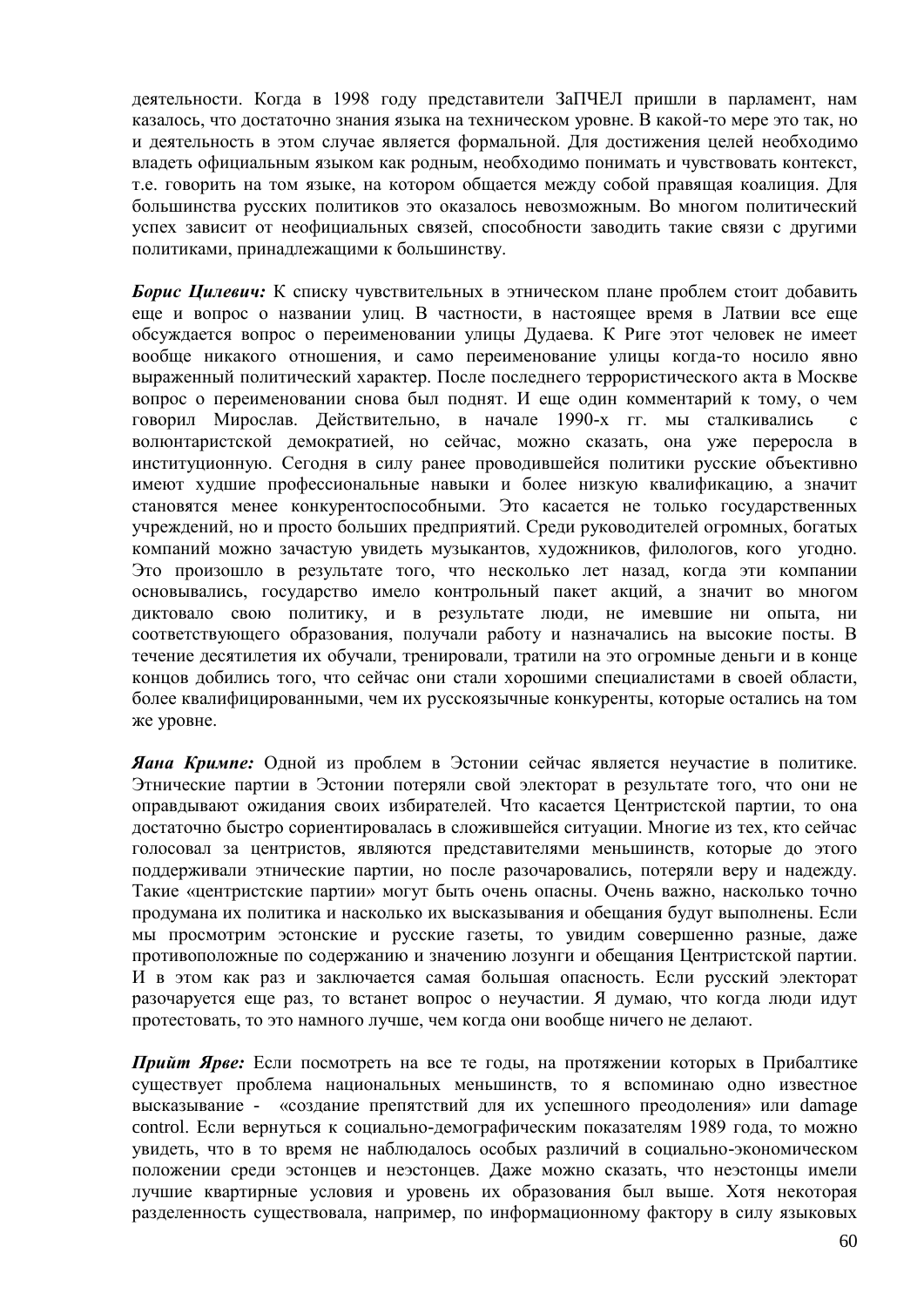различий. Потом началась языковая политика, далее добавилась политика гражданства, и первоначальные цели с точки зрения эстонской правящей элиты, можно сказать, были выполнены. Что касается более отдаленного эффекта этой политики, то мы с ними сталкиваемся только сейчас и они не такие уж положительные. В связи с этим хочу обратить внимание на то, что в настоящее время этнические различия, хотя это нигде и не подчеркиваются, проводятся на основании языка, и далее они уже перерастают в социально-экономические различия. Изначально, я думаю, политики этого не хотели. Кому нужны были гетто, из которых отправляются в свои походы наркоманы и преступники? Этого никто не планировал, просто в силу некоторых обстоятельств так получилось. Мы слышали заявление 26 социологов о разделенности Эстонии на 2 общества, где одно общество эстонское (и это группа победителей), а второе - общество неэстонцев (и это группа "лузеров"), чей уровень жизни очень низкий, среди них много безработных, наркоманов, ВИЧ-инфицированных. Несколько лет назад я беседовал с одним иностранным дипломатом в одном из прибалтийских государств, и он поделился со мной своим ощущением, что, несмотря на то, что здесь все с первого взгляда нормально, т.е. имеется парламент, выборы и т.д., на самом деле нет политического диалога. Одна из слабых сторон наших политиков - это то, что они не способны открыто ставить вопросы и принимать по ним решения.

*Вадим Полещук:* Прийт переключил нас с политической темы, а я вернусь к ней, поскольку думаю, что мы неслучайно заговорили на интеграционном семинаре о политике. Если вспомнить, что творилось в начале 1990-х гг., то мы ясно увидим, что на меньшинства в Прибалтике смотрели не иначе как на политизированные меньшинства. Доводы были такого плана: вот имеется меньшинство, а вдруг произойдет его политическая мобилизация, кошмар! Мобилизованное политически меньшинство может очень четко предъявлять свои претензии на что-то, на какие-то ресурсы, а так как ресурсов всегда не хватает, то это немедленно может привести к какому-либо конфликту с негативными последствиями. Сейчас, по крайней мере в Эстонии, все эти страхи не столь сильны, т.к. политики из меньшинств не играют здесь значительной роли. Этот вопрос больше уже не обсуждается, хотя зря. Если посмотреть на результаты местных выборов 1999 года, то можно увидеть, что поддержка этнических партий в некоторых районах была 25-50%, и это очень много. На парламентских выборах эта цифра была меньше, но не намного. Мы несколько раз сегодня уже говорили о том, что в Эстонии неэстонский электорат во многом поддерживает эстонские партии. На последних выборах в местные самоуправления жесточайший напор русские испытывали со стороны эстонских партий. Представьте мое удивление, когда я в своем почтовом ящике в Ласнамяэ обнаружил даже не листовку, а целый журнал, отпечатанный на очень качественной бумаге Союзом Отечества, в котором печально знаменитый в русской общине Март Нутть знакомил меня на русском языке со своей программой и предлагал голосовать за него. Да, многие русские голосовали за эстонские партии, но во многом это был протест против безынициативности русских партий. Что это - кризис идеологии или институциальный кризис русских партий? Возможна ли поддержка идеологии русских партий в Эстонии с учетом латвийского опыта? Это вопрос к Борису.

*Борис Цилевич:* Отвечая на вопрос Вадима, я бы высказал 3 соображения. Во-первых, в Латвии тоже был такой период, когда попытки продемонстрировать хорошее отношение к русским, обращение к ним как к избирателям на русском языке увеличивало поддержку таких партий со стороны меньшинств. Это можно было наблюдать, в частности, на выборах в парламент в 1995 году, когда убедительно выиграла одна из демократических партии. Никаких серьезных плодов это не принесло, потому что после неудачной попытки создать свое правительство эта партия создала коалицию с крайними радикалами, националистами и уже на следующих выборах набрала всего 1,5% голосов. В 2001 году на муниципальных выборах кампания на русском языке была крайне интенсивной, но это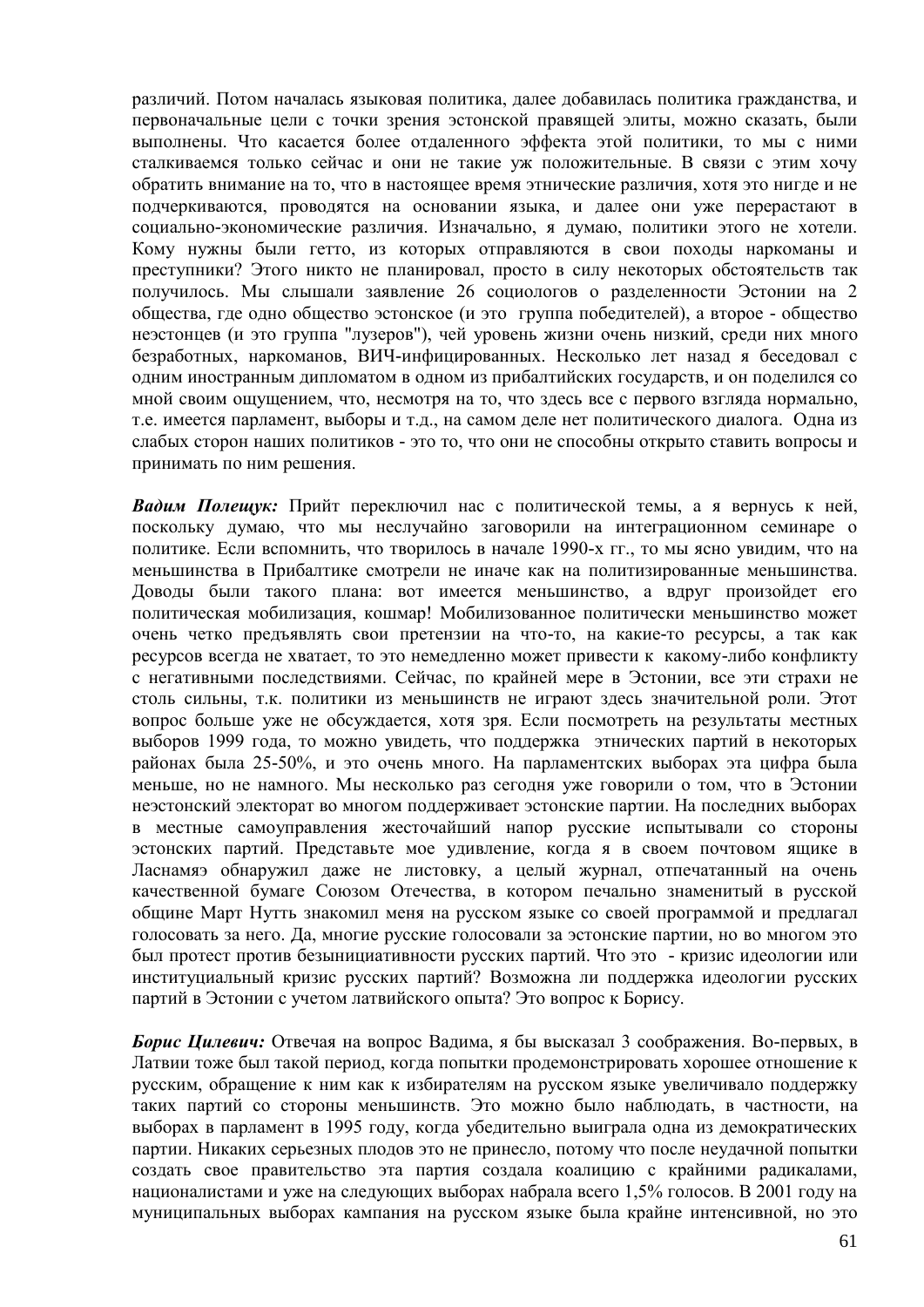ничего не дало и абсолютное большинство среди меньшинств собрала ЗаПЧЕЛ. На последних парламентских выборах большинство партий сделали выводы и не стали зря тратить деньги. Конечно, реклама на русском языке была, но не в таких объемах. Опыт показывает, что простого обращения на русском уже недостаточно. Если в программе не пообещать того, в чем заинтересованы русские, то толку не будет, а если пообещать, то это грозит потерей латышского электората, а латышей среди всех избирателей - 80%, а русских - всего 20%. Большинство латышских партий решило не рисковать. С другой стороны, эта значимость русского электората сделала возможным появление большого числа мелких русских партий, в том числе марионеточных, «принадлежащих» крупным латышским партиям. Я думаю, что ваша нынешняя проблема и наши проблемы 1995 года объясняются не столько слабостью рекламы, сколько слабостью альтернативы: в 2001 году русскоязычная компания латышских партий не сработала потому, что ЗаПЧЕЛ представила реальную альтернативу. Нынешнее поражение не означает конец идеи. Вовторых, необходимо определить, что вообще мы понимаем под этническими партиями? 18% избирателей ЗаПЧЕЛ - латыши. Слово «русский» нигде у ЗаПЧЕЛ не фигурирует, т.е. мы свою "русскость" не подчеркиваем. Да, мы поддерживаем национальные меньшинства и это часть нашей социал-демократической программы. И последний, самый сложный вопрос о том, где выход из этого положения. Если честно, то я думаю, что демонстрация лояльности никогда не принесет успеха партиям меньшинств. Эти партии могут получать какие-то результаты только при условии этнической мобилизации, а она невозможна без определенной конфронтации, которая в свою очередь провоцирует недоверие, подозрение в отсутствии лояльности. Давайте вспомним, как получилось, что меньшинства в Эстонии получили право голоса на местных выборах? Я считаю, что этот факт имеет в основе кризис 1993 года, когда самоуправления Северо-востока объявили о намерении провести референдум, что вызвало серьезные опасения в первую очередь у Верховного комиссара ОБСЕ и других международных организаций. Тогда многие забеспокоились, что в Эстонии может повториться, например, приднестровский вариант. Началось очень сильное давление на эстонские власти, был смягчен Закон об иностранцах, создан Круглый стол национальных меньшинств при президенте, и в этой ситуации под давлением европейских организаций "прошло" и предоставление голоса негражданам. К сожалению, договориться "по-хорошему" нельзя, всегда должен произойти конфликт или, по крайней мере, возникнуть его угроза, и тогда под давлением международной общественности что-то может решиться.

*Мирослав Митрофанов:* Я вообще очень скептически отношусь к участию меньшинств в партиях большинства. Почему? Сами по себе эти партии в наше время не представляют из себя группы единомышленников, которые собираются, чтобы выполнить программы и работать во благо своих избирателей. Чаще всего новые партии, появляющиеся у нас в Латвии, это - коммерческие проекты, в которых имеется финансовое ядро, менеджеры, и все крутится вокруг них. Они не обладают собственными политическими взглядами. Чужой человек, попав в такую партию, не сможет сделать там карьеры, ему попросту не дадут.

*Прийт Ярве:* Если есть этнополитический конфликт, пусть даже слабой интенсивности, то есть и определенная ниша для этнических партий. Если представители меньшинств отказываются выступать в качестве лидеров, то тем самым они оставляют нишу для других.

*Борис Цилевич:* Очень интересно, на мой взгляд, что мы нарушили закономерность, о которой нам вчера поведал Прийт, и мы в конце обсуждения вышли не на обсуждение России или Европейского Союза, но на обсуждение национальной политики. Может быть это признак того, что все больше и больше вопросов у нас решается "дома", без выхода на международный уровень.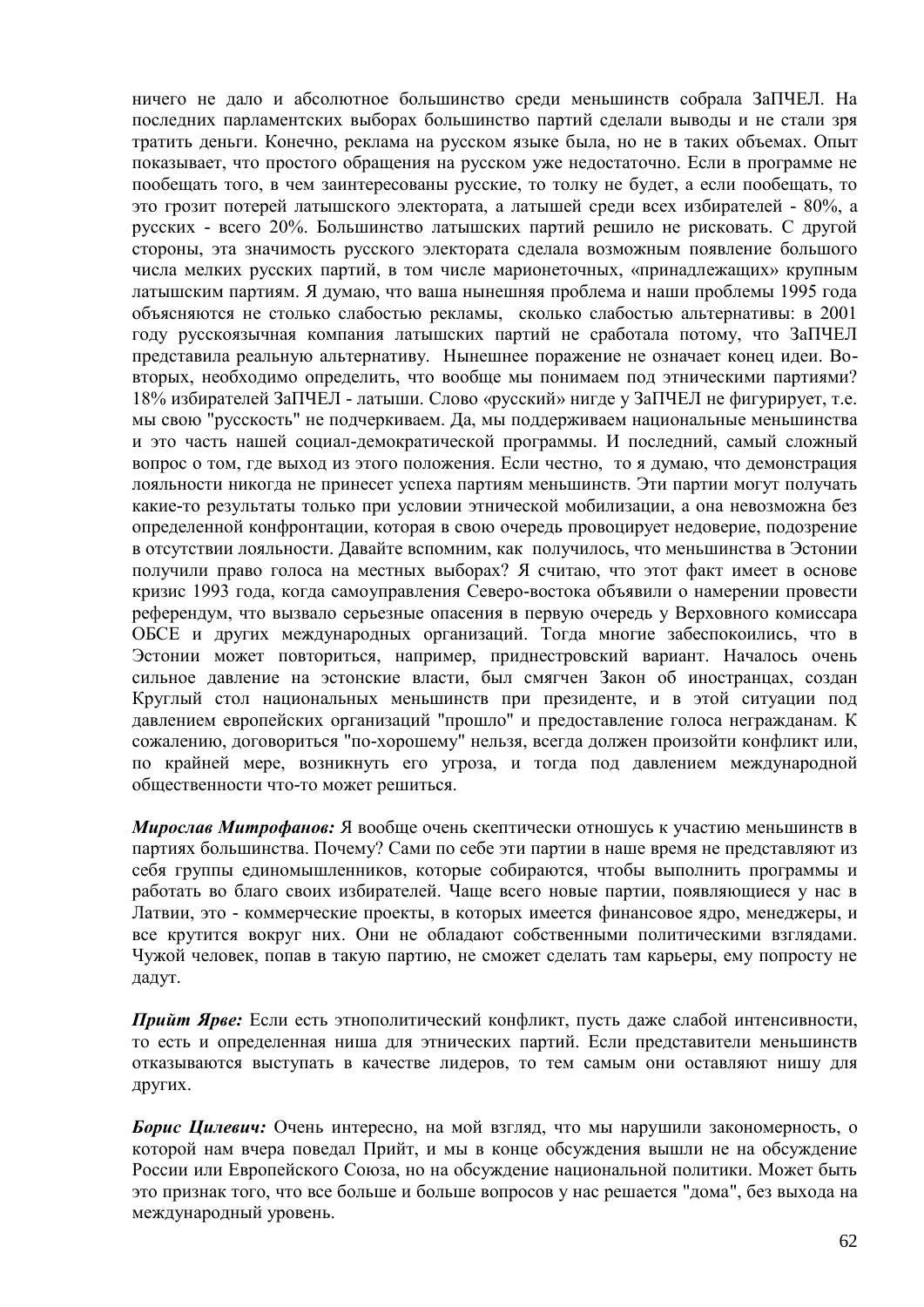*Алексей Семенов:* Спасибо всем за участие, за неравнодушное отношение к нашим проблемам.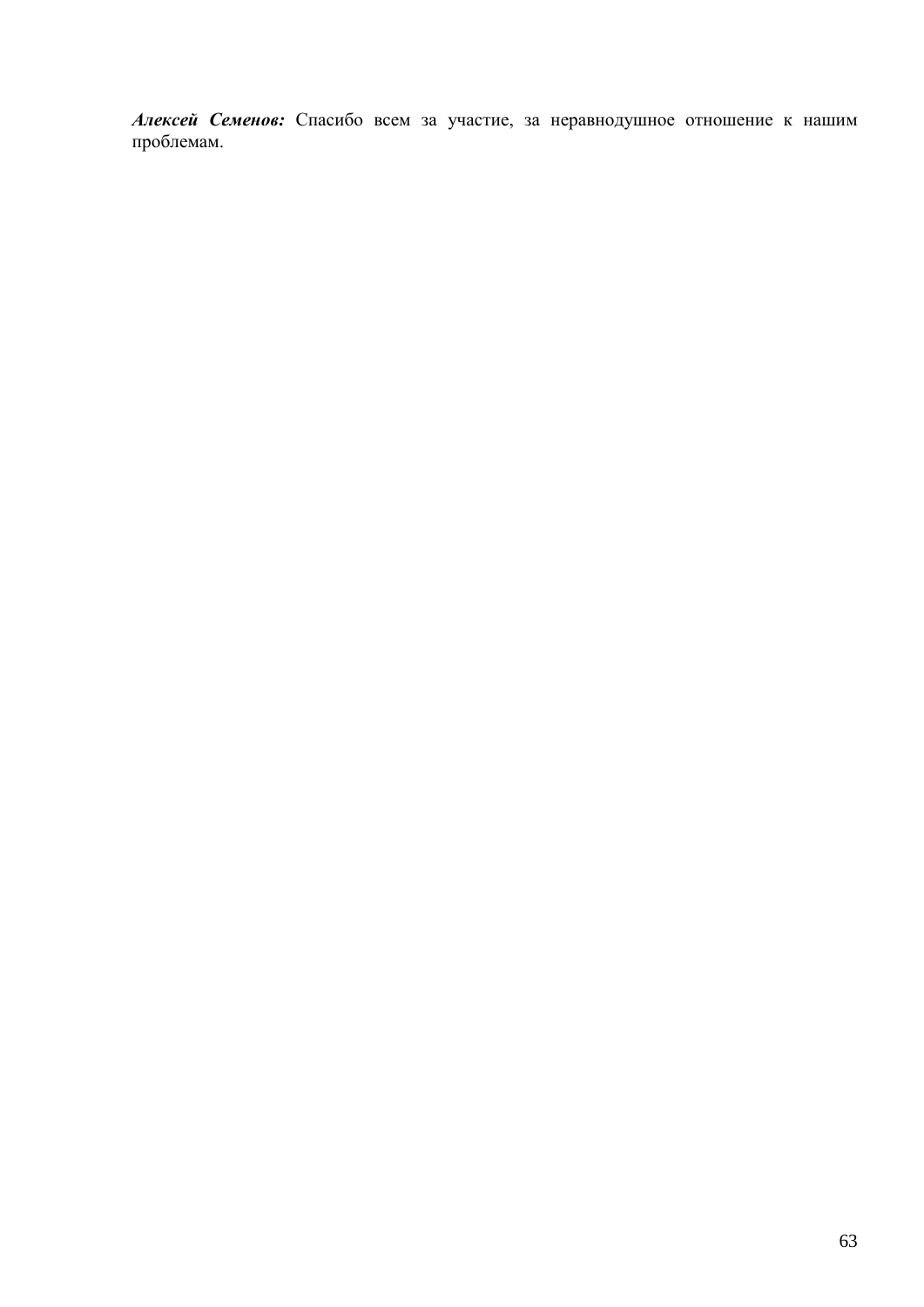### **Список публикаций Центра информации по правам человека List of Publications of the Legal Information Centre for Human Rights**

- 1. Erik Andrè Andersen, *Erastamine Eestis ühiskonna etnilist jagunemist.* Tallinn, 1997; ISBN 9985-9165-4-9
- 2. Эрик Андре Андерсен, *Этнически разделенное общество как результат приватизации в Эстонии.* Таллин, 1997; ISBN 9985-9165-5-7
- 3. *Rahvusvähemused Eestis: siseriiklikud seadused ja rahvusvahelise õiguse sätted.* Rahvusvahelise seminari aruanne*.* Tallinn, 25-26.04.1997.a.; ISBN 9985-9165-2-2
- 4. *Ethnic Minorities in Estonia: Domestic Law and International Instruments*. Report of the International Seminar. Tallinn, 25-26.04.1997; ISBN 9985-9165-0-6
- 5. *Этнические меньшинства в Эстонии: внутреннее законодательство и международные инструменты*. Отчет международного семинара*.* Таллин, 25- 26.04.1997г.; ISBN 9985-9165-1-4
- 6. *Identiteedi kujunemise probleemid post-sotsialistlikus keskkonnas (Tallinna rahvusvähemuste kogemuse alusel).* Uuringu aruanne*.* Tallinn 1999-2000; ISBN 9985- 9165-7-3
- 7. *Интеграция в Эстонии: проблемы и перспективы.* Отчет рабочего семинара. Таллин, май 2000 г. - *Eesti ühiskonnas integratsiooni protsessi probleemid ja arengusuunad.* Tööseminari aruanne. Tallinn, mai 2000.a.; ISBN 9985-9165-6-5
- 8. *Международная практика использования прав национальных меньшинств в Эстонии.* Отчет регионального семинара. Маарду (Эстония), март 1998 г. - *Strengthening the Awareness on Minority Rights in Estonia.* Report of the Local Seminar. Maardu (Estonia), March 1998. Tallinn 1999; ISBN 9985-9165-8-1
- 9. *Inimõigused: üksikisikute kaebused ÜRO-le ja Euroopa Nõukogule.* Materjalide kogumik. Tallinn 2000, 64 lk.; ISBN 9985-9319-0-4
- 10. *Права человека: индивидуальные жалобы в ООН и Совет Европы.* Сборник материалов. Таллин 2000, 72 стр.; ISBN 9985-9319-1-2
- 11. *Rahvusvahelised dokumendid, ratifitseeritud Eestis. Международные документы, ратифицированные Эстонией. International Treaties, ratified by Estonia*. Tallinn 2000; 300 lk./p.; ISBN 9985-9165-3-0
- 12. Институт открытого общества, Программа мониторинга расширения ЕС*, Охрана прав меньшинств в Эстонии 2001*, 50 стр.; ISBN 9985-9319-5-5 (бесплатное издание)
- 13. *Развитие принципов недискриминации и защиты меньшинств: задачи Эстонии*. Материалы международного семинара. Таллин (Эстония), 14-15.01.2002. - *Recent Developments in the Field of Non-Discrimination and Minority Protection and Challenges for Estonia.* Materials of International Seminar. Tallinn (Estonia), 14- 15.01.2002; 80 стр./p.; ISBN 9985-9319-8-x
- 14. Алексей Семенов (ред.), *Интеграция в Таллине 2001, Анализ данных социологического исследования*, Таллин, 2002, 102 стр.; ISBN 9985-9319-7-1
- 15. Aleksei Semjonov (toim.), *Integratsioon Tallinnas 2001, Sotsioloogilise uuringu andmete analüüs*, Tallinn, 2002, 94 lk.; ISBN 9985-9319-6-3
- 16. *Национальные меньшинства в странах Балтии: процесс интеграции.* Материалы международного семинара Таллин (Эстония), 14-15 июня 2002 года. - *Minorities in the Baltics: Processes of Integration.* Materials of International Seminar. Tallinn (Estonia), 14-15 June 2002; 80 стр./p.; ISBN 9985-9410-2-0
- 17. *Выполнение Эстонией Рамочной конвенции по защите национальных меньшинств*, Таллин, 2002, 87 стр; ISBN 9985-9410-0-4